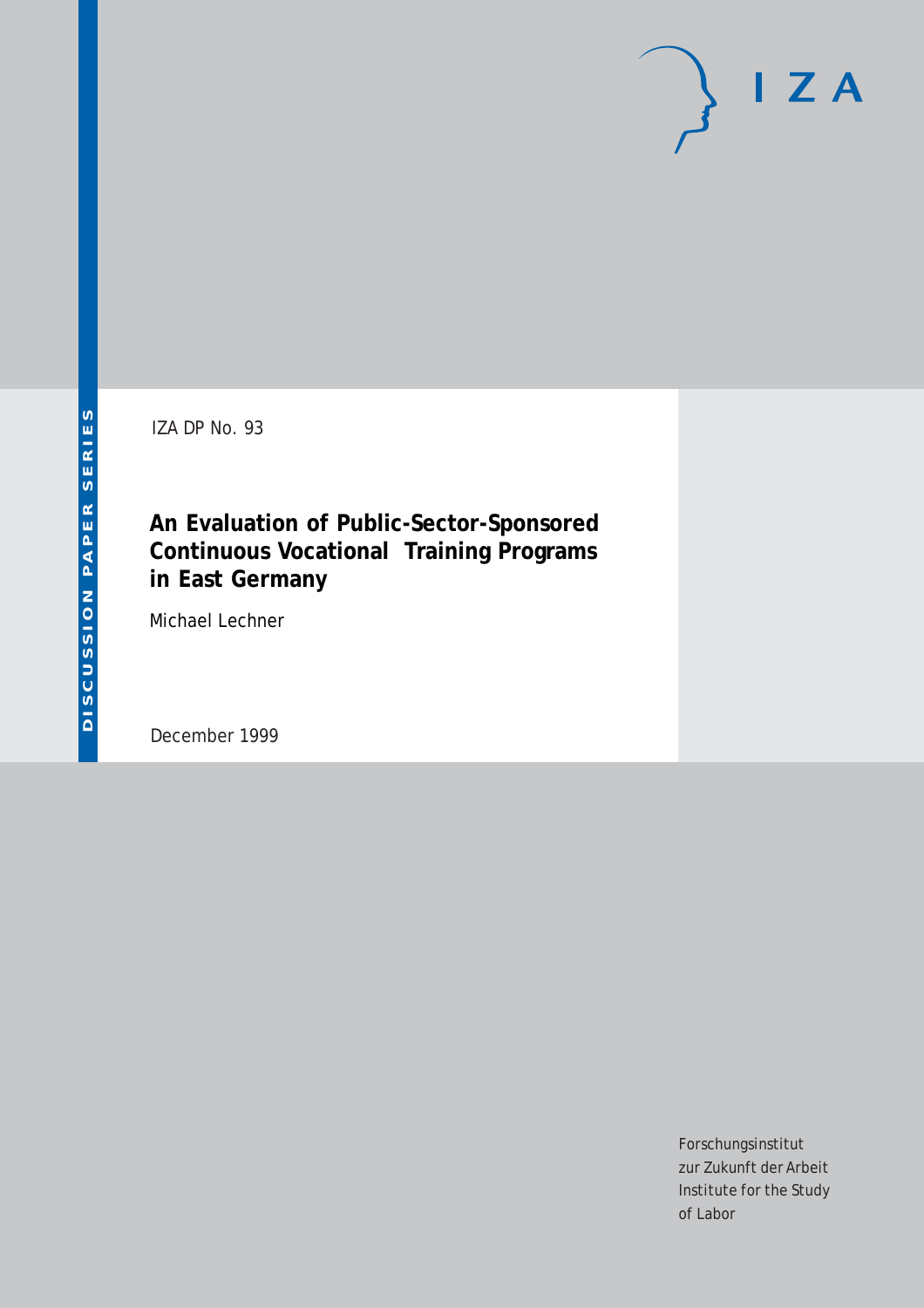# **An Evaluation of Public-Sector-Sponsored Continuous Vocational Training Programs in East Germany**

**Michael Lechner** 

University of St. Gallen, Switzerland

## Discussion Paper No. 93 December 1999

IZA

P.O. Box 7240 D-53072 Bonn Germany

Tel.: +49-228-3894-0 Fax: +49-228-3894-210 Email: iza@iza.org

This Discussion Paper is issued within the framework of IZA's research area Project Evaluation. Any opinions expressed here are those of the author(s) and not those of the institute. Research disseminated by IZA may include views on policy, but the institute itself takes no institutional policy positions.

The Institute for the Study of Labor (IZA) in Bonn is a local and virtual international research center and a place of communication between science, politics and business. IZA is an independent, nonprofit limited liability company (Gesellschaft mit beschränkter Haftung) supported by the Deutsche Post AG. The center is associated with the University of Bonn and offers a stimulating research environment through its research networks, research support, and visitors and doctoral programs. IZA engages in (i) original and internationally competitive research in all fields of labor economics, (ii) development of policy concepts, and (iii) dissemination of research results and concepts to the interested public. The current research program deals with (1) mobility and flexibility of labor markets, (2) internationalization of labor markets and European integration, (3) the welfare state and labor markets, (4) labor markets in transition, (5) the future of work, (6) project evaluation and (7) general labor economics.

IZA Discussion Papers often represent preliminary work and are circulated to encourage discussion. Citation of such a paper should account for its provisional character.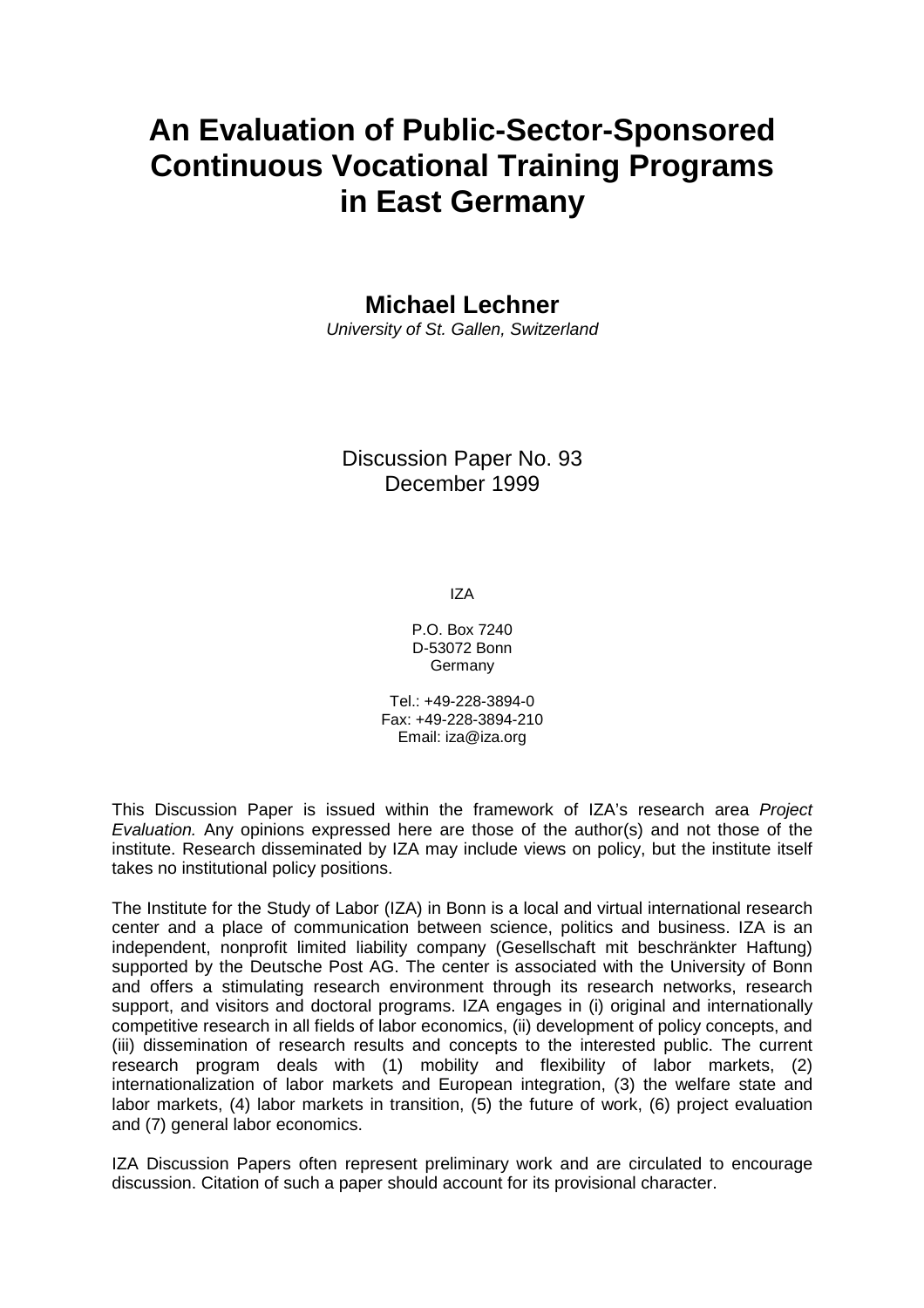IZA Discussion Paper No. 93 December 1999

## **ABSTRACT**

## **An Evaluation of Public-Sector-Sponsored Continuous Vocational Training Programs in East Germany\***

This study analyses the effects of public-sector-sponsored continuous vocational training and retraining in East Germany after unification with West Germany in 1990. It presents econometric estimates of the average gains from training participation in terms of employment probabilities, earnings, and career prospects after the completion of training using a matching approach. The data is from the German Socio-Economic Panel (GSOEP, 1990-1996). The GSOEP allows the researcher to observe individual behavior on a monthly or on a yearly basis. The results suggest that despite large public expenditures there are no positive effects in the first years after training.

JEL Classification: J24, J31, J60, C33

 $\overline{a}$ 

Keywords: Evaluation of training programs, panel data, matching, propensity score

Michael Lechner University of St. Gallen Swiss Institute for International Economics and Applied Economic Research (SIAW) Dufourstr. 48 CH-9000 St. Gallen **Switzerland** Email: Michael.Lechner@unisg.ch

Financial support from the Deutsche Forschungsgemeinschaft and the Swiss National Science Foundation is gratefully acknowledged. I thank the DIW for supplying the data of the GSOEP. Furthermore, I thank Achim Fox and Klaus Kornmesser for competent help with the data. I also thank Martin Eichler and participants of seminars at the Universities of Berlin (Humboldt), Frankfurt (Oder), Heidelberg, Hohenheim, Jena, Magdeburg, München, and St. Gallen, at the CENTER in Tilburg, and at the Tinbergen Institute in Amsterdam, as well as participants of the 6 th Conference on Panel Data in Amsterdam and the annual conference of the 'Verein für Socialpolitik', for helpful comments and suggestions on an earlier version of this paper. Discussions with Bernd Fitzenberger and Hedwig Prey, as well as the comments of two anonymous referees and the coeditor of this journal, Jeffrey Grogger, were also very valuable for revising this work. All remaining errors are my own.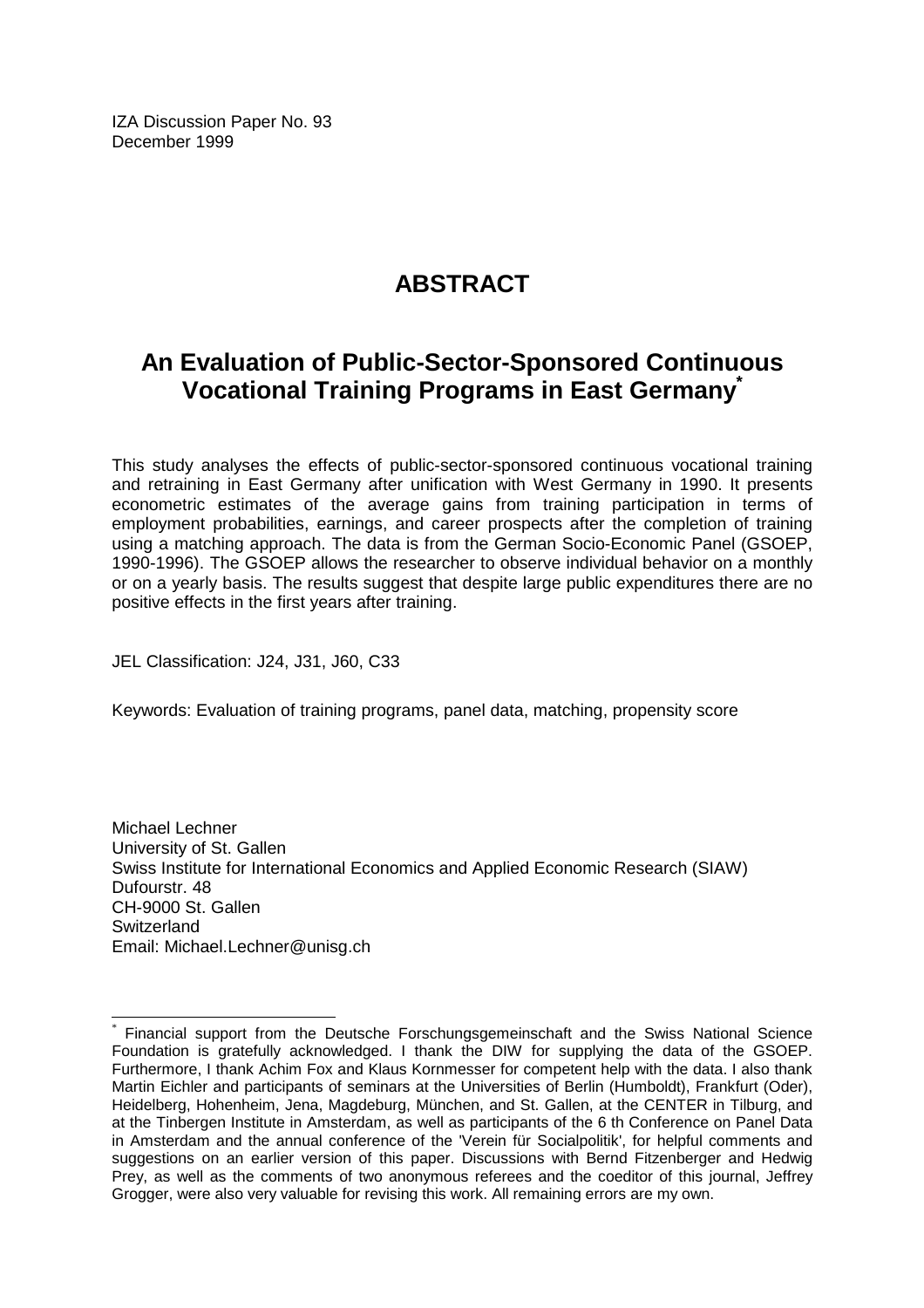#### **1 Introduction**

Unification of the East and West German economies in July 1990 - the Economic, Monetary and Social Union - came as a shock to the formerly centrally planned East German economy. The almost immediate imposition of the West German type of market economy with all its distinctive institutional features and its relative prices led to dramatic imbalances in particular in the East German labor markets. For example the official unemployment rate rose from about 2% in the GDR to more than 15% in 1992. It remained on that level for the following years. To avoid higher unemployment as well as to adjust the stock of human capital to the new labor demand structure the government conducted active labor market policies on a large scale. The focus of this paper is on the effects of the continuous vocational training and retraining part of these policies for workers of the former GDR participating in schemes that began after July 1990 and before April 1993.<sup>1</sup>

The paper contributes to the ongoing discussion of the effectiveness of public-sector-sponsored training in East Germany by analyzing the participation decision before obtaining microeconometric evaluation results for several variables measuring the actual and prospective individual position in the labor markets. The findings suggest that in the short run publicsector-sponsored training has a negative impact, because it reduces job search efforts for the trainees during training compared to an equivalent spell of unemployment. Several months past the end of training no statistically significant effects are found. Hence, the results suggest that training was on average ineffective in improving participants' individual chances on the East German labor markets.

Since experimental data on these programs are not available, an econometric evaluation faces the typical problems of selection bias due to a correlation of individual program participation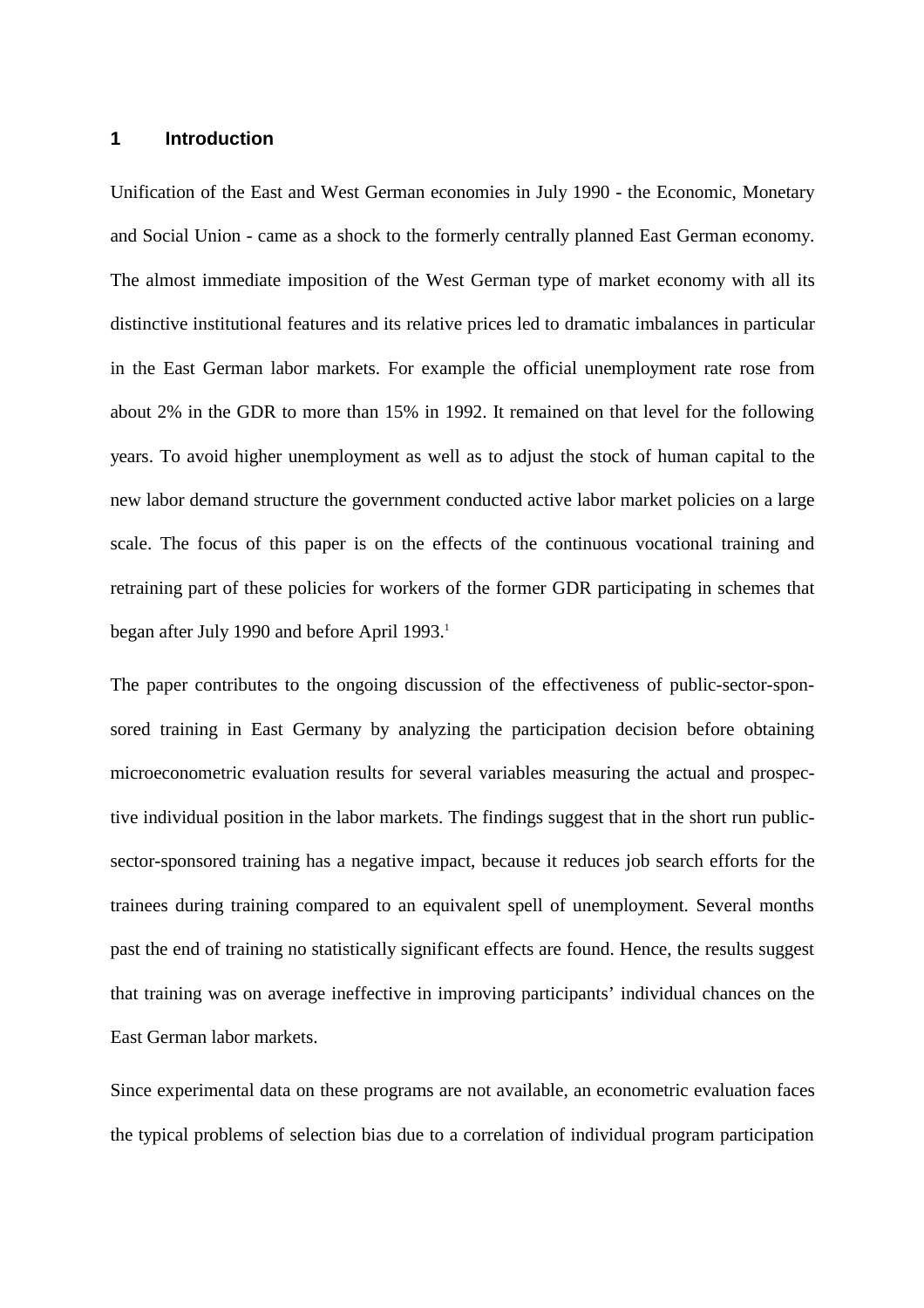with the outcomes under investigation. Without assumptions, the effects of the programs cannot be identified. In this paper, I argue that using an informative panel data set – the German Socio Economic Panel (GSOEP) – together with plausible 'exogeneity' assumptions derived from the specific structure of the German unification process, leads to the identification of the program effects. To be specific, the key point is that conditional on a rich set of observable factors including for example the individual employment histories on a monthly basis, participation in the programs is a random event (**c**onditional **i**ndependence **a**ssumption, CIA).

Of course there are many alternative ways to identify the effects of training, or more generally of 'treatments' (see for example the surveys by Angrist and Krueger, 1999, and Heckman, LaLonde and Smith, 1999). Some of them are used for East Germany as well. For example the paper by Fitzenberger and Prey (1997, FP), that is concerned with an evaluation of the effect of East German training on individual unemployment, models the joint distribution of labor market outcomes and participation using a panel probit model with a selection equation. The advantage of CIA compared to such model-based approaches is that it is conceptionally straightforward so that its validity can be more easily assessed than the validity of a mix of assumptions about functional forms, distributions of error terms, and exclusion restrictions. The latter is usually difficult to justify by economic reasoning and often difficult to communicate to non-econometricians. In addition Ashenfelter and Card (1985) and LaLonde (1986) among others - find that the results are highly sensitive to different (plausible) stochastic assumptions made about the selection process.<sup>2</sup>

When identification is achieved by nonparametric assumptions like CIA, it appears to be 'natural' that estimation is also conducted nonparametrically. Matching methods (e.g. Rubin, 1979, Rosenbaum and Rubin, 1983, 1985) have received renewed attention in the literature as

<sup>|&</sup>lt;br>|<br>| There was a considerable policy shift during 1993. This paper concentrates on the regime that was valid before April 1993.<br>Heckman and Hotz (1989) dispute some of the pessimistic claims by LaLonde (1986).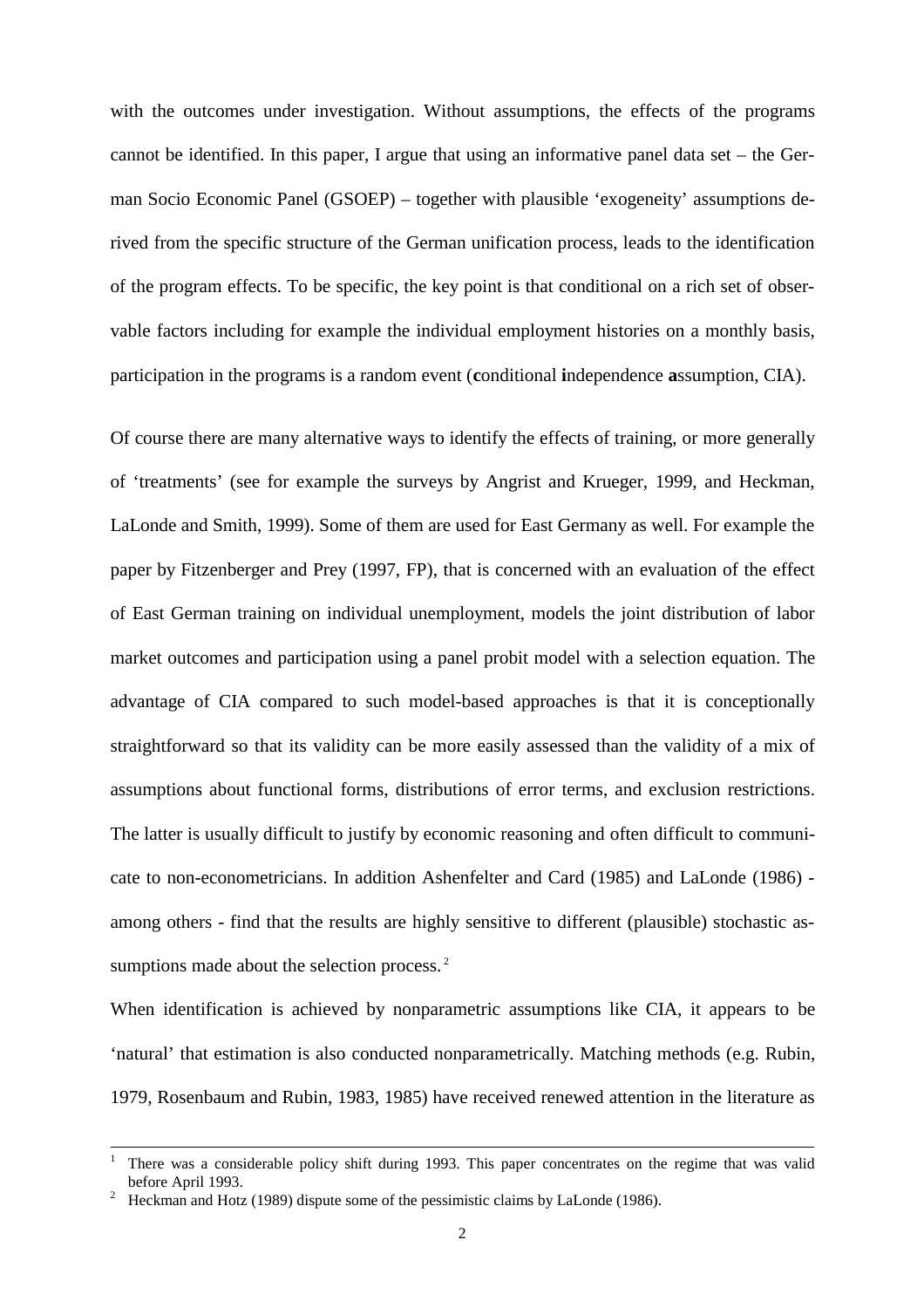a nonparametric estimator useful for evaluation studies (e.g. Dehejia and Wahba, 1995, Heckman, Ichimura, and Todd, 1998). The idea of matching closely resembles the typical estimator used in the setting of ideal social experiments: the treatment effect is estimated by the difference between the mean of the outcome variable in the treatment group and the mean in the comparison group. The comparison group consists typically of individuals who applied for the program but who are randomly denied participation. Therefore, their only systematic difference compared to the participants is their participation status. Prototypical matching estimators mirror this approach by choosing a comparison group from all nonparticipants such that this group is - in the ideal case - identical to the treatment group with respect to the variables used in the particular formulation of the CIA.

Although there are many evaluation studies for US-training programs (e.g. LaLonde, 1995, Friedlander, Greenberg, and Robins, 1997), there are only very few econometric evaluations of training in East Germany. One of these studies is the already mentioned paper by FP.<sup>3</sup> Their data comes from the Labor Market Monitor covering the period from November 1990 to November 1992. It is a mail survey conducted every 4 to 6 months. Although the number of observations is higher than in the GSOEP, it lacks the variables needed for nonparametrically identifying the effects of training, hence FP use the already-mentioned modeling strategy. FP interpret their findings to imply that training is indeed effective in reducing the unemployment risk of participants, a result that is in contrast to the findings presented in this paper. However, the two studies are difficult to compare, because they do not only use different sets of data, different definitions of training, different identifying assumptions, and different estimators, but FP also require far more homogeneity of the effect of training across the population.

The second related study is Lechner (1999). Based on GSOEP data up to 1994, in the application part Lechner (1999) investigates 'off-the-job' training. However, his application has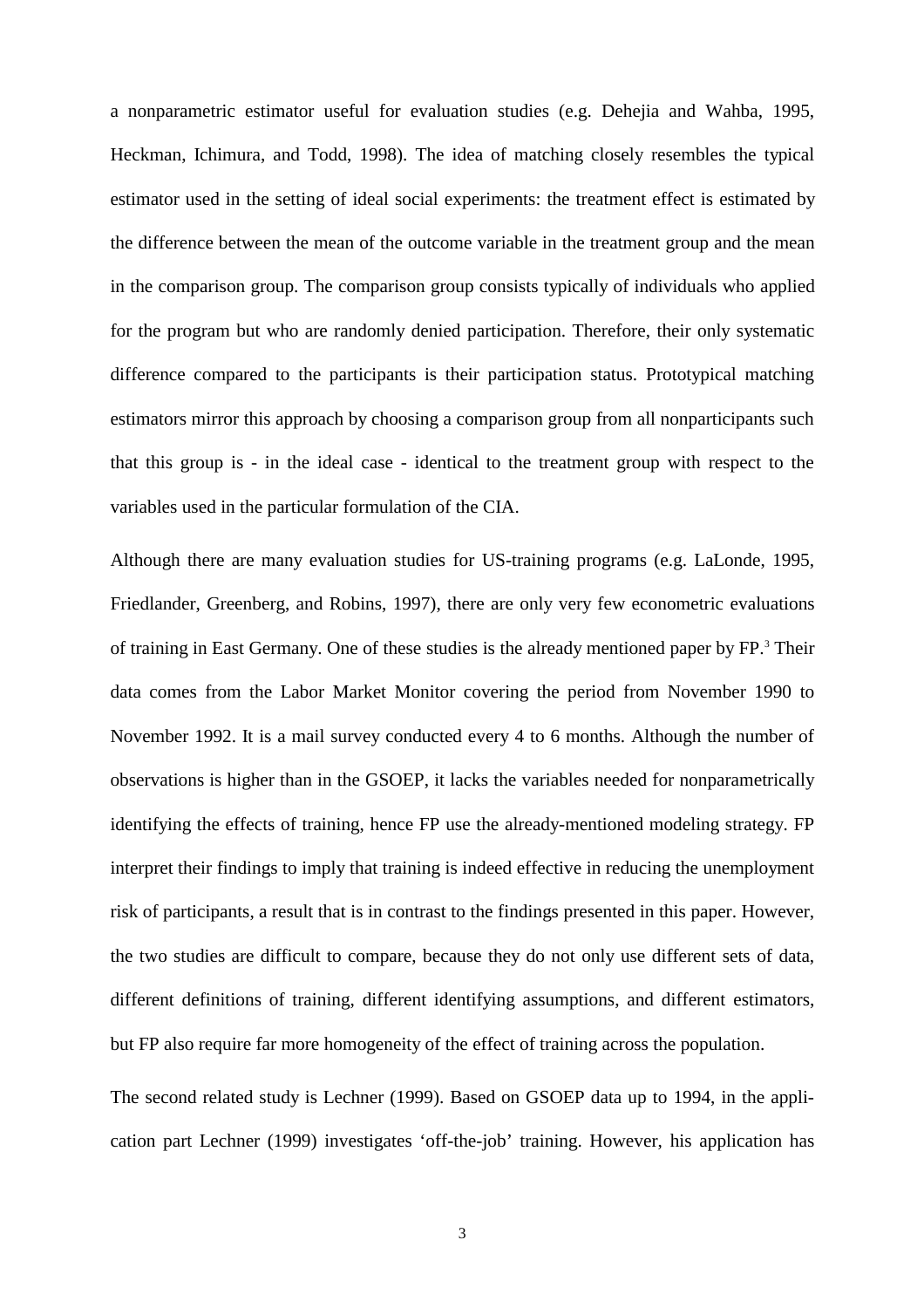several shortcomings. First, the definition of 'off-the-job' training includes many short training spells that are not subsidized at all by the labor office (like evening schools). Furthermore, many longer spells are missed because of the way the training variable is defined.<sup>4</sup> Second, only very short term effects can be estimated due to the data used. Therefore, these results should not be used to discuss the effectiveness of public sector-sponsored training and retraining.

This paper is organized as follows: The next section outlines basic features of the East German labor markets after unification. It includes a brief discussion of the training part of the active labor market policy. Section 3 introduces the longitudinal data used in this study and presents several characteristics of the sample chosen. Issues related to the econometric methodology and the empirical implementation are discussed in the subsections of Section 4. The first subsection details the causality framework used and discusses the identification of average causal effects. The following two subsections identify factors influencing labor market outcomes as well as training participation and show that shocks, such as the occurrence of unemployment, play an important role for the participation probability. A matching approach is suggested that allows for these factors to be included in the choice of the comparison population. The final subsection defines the outcomes, gives details of the suggested estimation approach, and shows the results. Section 5 concludes.

#### **2 East German labor markets in transition**

The shock of German Unification resulted in a large drop of GDP in 1990. In the period 1991 to 1994 GDP grew by about 6-8% p.a. while average earnings per worker increased from

 <sup>3</sup> There are more studies published in German (e.g. Pannenberg and Helberger, 1995, Pannenberg, 1995, Hübler, 1994, 1997). <sup>4</sup>

The training variable is from a special training sub-survey of the GSOEP collected in 1993.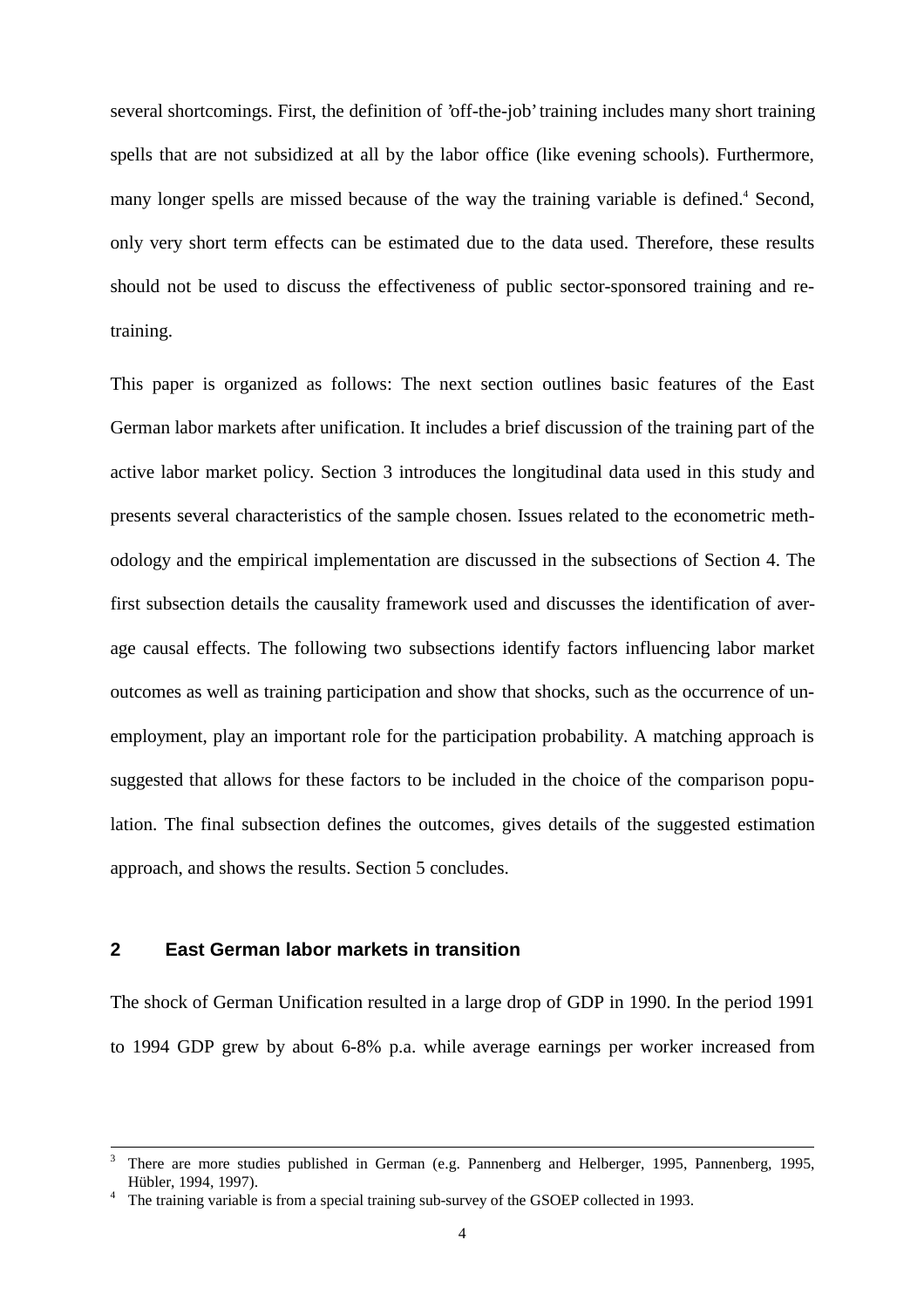about 48% of the West German level in 1991 to about 73% of that level.<sup>5</sup> Labor productivity increased only from about 31% to about 51% so that there were severe disequilibria in the labor markets. The labor force dropped from 8.3 million in the second half of 1990 to 6.3 million in 1992. It remained approximately stable afterwards. Similarly, (official) unemployment rose from about 2% in the GDR to more than 15% in 1992. It remained on that level for the following years. The government conducted an active labor market policy. That policy provided significant funds for training and retraining opportunities (about DM 26 bn from 1991 to 1993), but also supplied subsidies for short-time work (DM 14 bn)<sup>6</sup> and public-employment programs (ABM, DM 26 bn). The evaluation of the continuous vocational training and retraining (CTRT) part of that policy is the focus of this paper.

For the population of interest, the active labor force of the late GDR, full-time employment declines from 100% in mid 1990 to about 72% in early 1991 and than stabilizes at around 80%.7 A very significant proportion of the early fall is absorbed into short-time work. As a result of the decline of short-time work after early 1991 as well as of the worsening labor market conditions, the unemployment rate increased to about 12 % in late 1993.<sup>8</sup> Finally, the number of people taking part in CTRT increased steadily after unification and reached its peak in early 1992 with about 4% of those full-time employed in 1990. It fell thereafter due to policy changes.

CTRT is subsidized by the labor office under provisions of the Work Support Act ("Arbeitsförderungsgesetz"). It forms the largest part of the continuous training and retraining taking

 $\overline{5}$ <sup>5</sup> The data used in this section is based - unless indicated otherwise - on information contained in Statistisches Bundesamt (1994), DIW (1994), Bundesanstalt für Arbeit (1994a, 1994b), Bundesministerium für Bildung und Wissenschaft (1994), Bundesministerium für Wirtschaft (1995), and Bundesminister für Arbeit und Sozialordnung (1991).

Short-time work ("Kurzarbeit") is a reduction of individual working hours accompanied by a subsidy from the labor office to compensate employees for most of the occurring earnings loss.<br><sup>7</sup> The definition of full-time work used here includes about 5-10% individuals in ABM. The statistics quoted in

this paragraph are computed from the GSOEP, that will be described in the next section.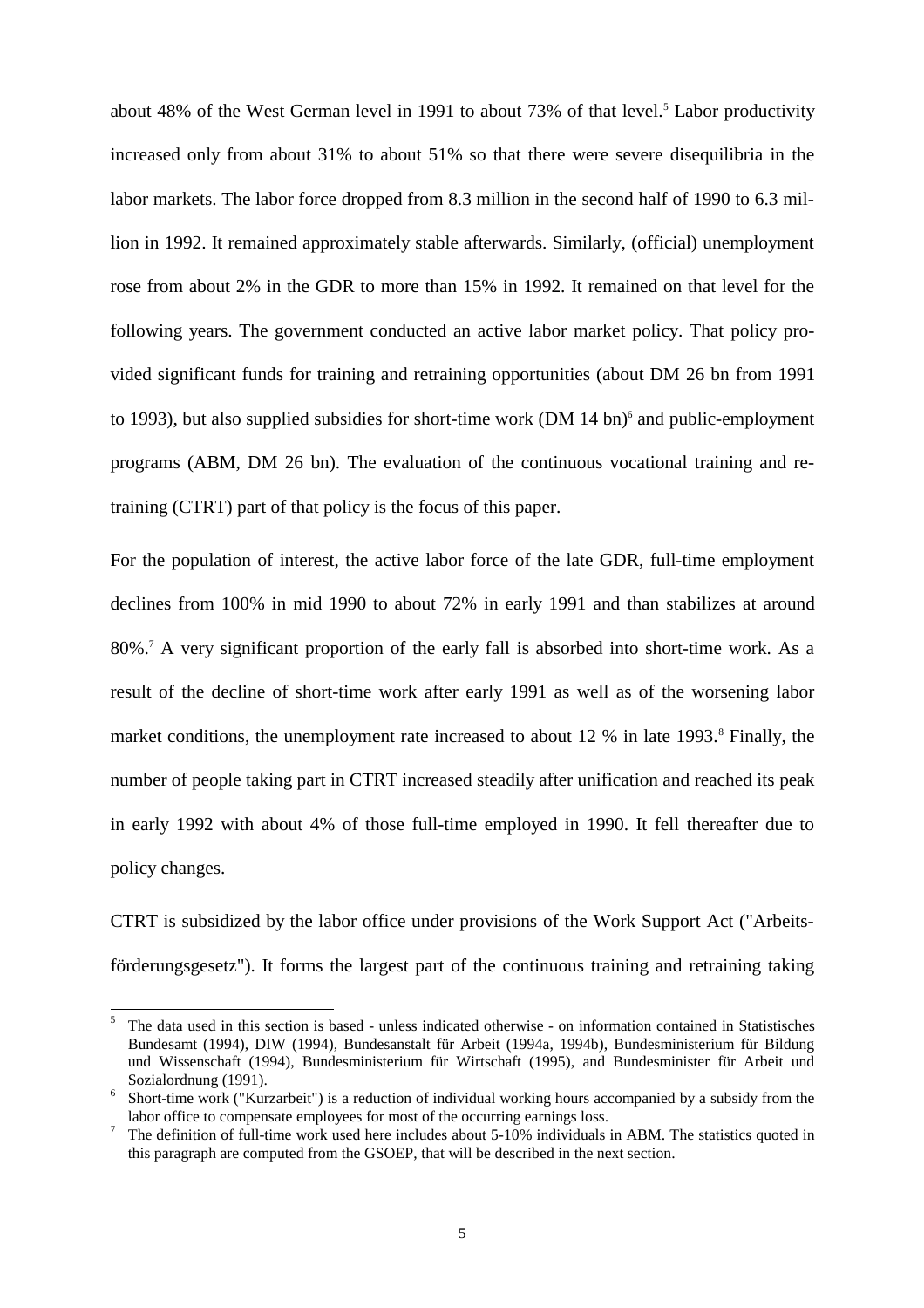place after unification. There are three broad types of supported training: (i) continuous training to increase skills within the current occupation, (ii) learning a new occupation (retraining), and (iii) subsidies to employers to provide on-the-job training for individuals facing difficult labor market conditions. Here, the focus is on continuous training and retraining, that account for more than 90% of all entries in these subsidized courses. Continuous training and retraining are typically classroom training (99%).

The conditions used by the labor office for deciding whether to individually support training are related to the employment history (the longer the unemployment spell, the 'better'), the general approval of the that kind of course by the labor office, and the prospect that training will lead to employment afterwards (ie. to terminate unemployment or to avoid the possibility of becoming unemployed soon). Until 1993 the last principle has been applied using a broad interpretation in East Germany, so that a general risk to become unemployed in the future was sufficient. This condition was not really restrictive in a rapidly contracting economy. In most cases the payments from the labor office cover the costs for the provision of the course as well as 65% to 73% of the previous net earnings ("Unterhaltsgeld", called t-benefits in the following). This is about 10% higher than unemployment benefits. The decision about payments is made by a job counselor of the local labor office.<sup>9</sup>

After Spring 1993 the rules have been tightened to ensure that the now reduced budget is more precisely targeted to those being unemployed. Therefore, the current analysis is based on recipients of t-benefits (including short-time work with training) who began their training not later than March 1993. This group and the corresponding training is appreviated as CTRT.

<sup>&</sup>lt;sup>8</sup> Unemployment, short-time work, and CTRT numbers are lower than the official ones for the total population, because of the age restriction and because of different definitions of the relevant populations. Furthermore, CTRT includes only individuals receiving compensation for potential earnings losses.

Our own interviews with selected job counselors at the local level confirm the view that between 1990 and 1993 the supply of CTRT was not significantly rationed.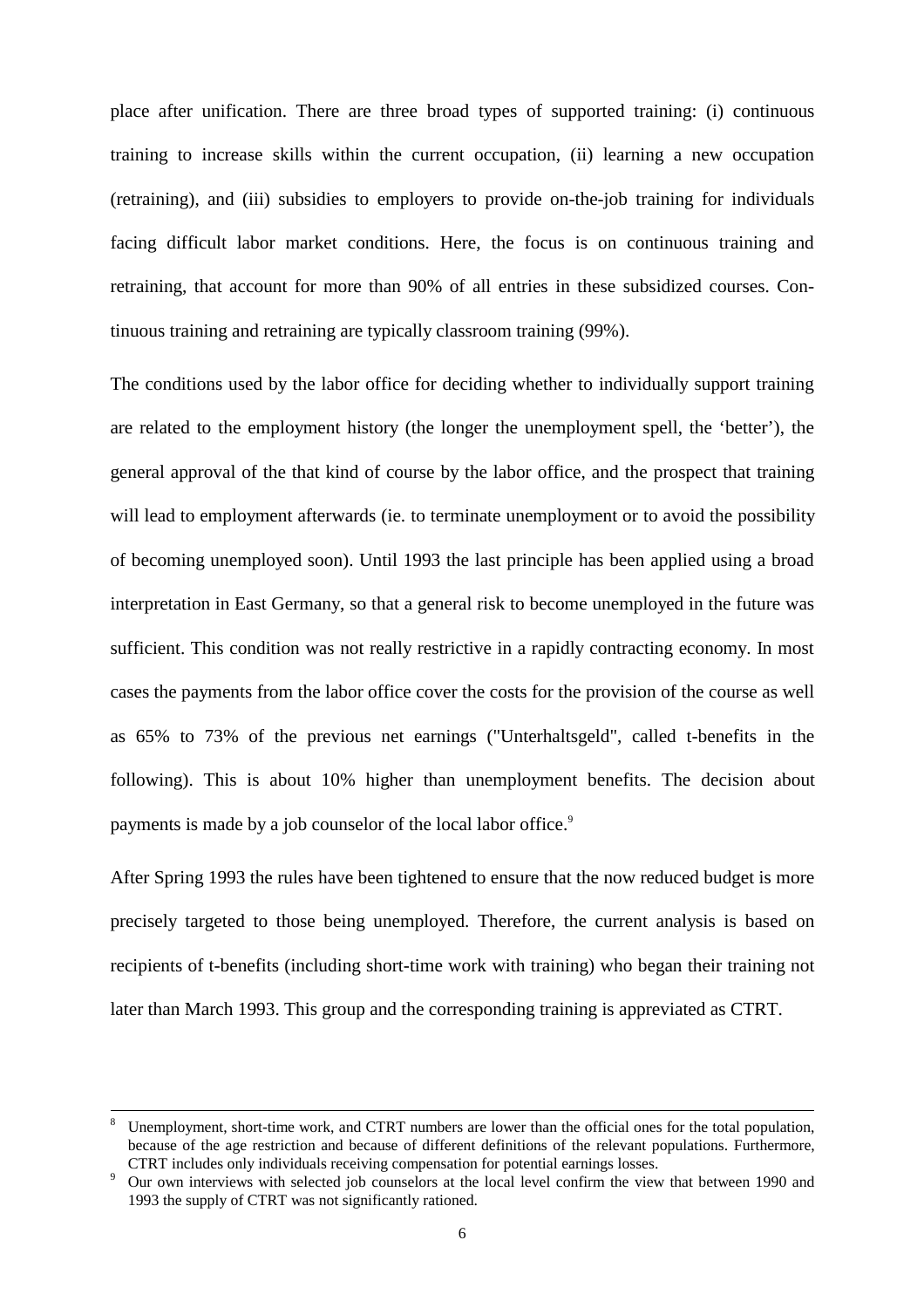Table 1 gives the official numbers of entrants into different parts of CTRT, the ratios of previously unemployed participants, and the average shares of participants obtaining t-benefits, from 1991 to 1993 (in 1990 there is almost no CTRT). Continuous training is divided into two subgroups. The second subgroup covers training with very short duration (a few days) that is no longer subsidized by the labor office after 1992. In 1991 and 1992 the number of entrants is very large and close to about 10% of total employment each year. The policy changes led to a significant drop of entrants in 1993. The share of rejected applications for any sort of CTRT subsidy is very low (1991: 1.8%, 1992: 5.5%, 1993: 7.7%).

#### < Table 1 about here >

The share of participants unemployed before CTRT increases due to the worsening situation of the labor markets as well as due to the tightening of the admission rules set by the labor office. The share of recipients of t-benefits is above 80% for 1992 and 1993.

#### < Table 2 about here >

The labor office is the most important source of finance for CTRT. Table 2 shows the expenditure of the labor office for CTRT from 1991 to 1993. In 1992 and 1993 more than 60% of the total expenditure of about DM 10 bn was allocated to t-benefits. Most of the remainder covers direct costs of CTRT, and a small proportion goes as direct support to the providers of the training.

#### **3 Data**

The sample for the empirical analysis is drawn from the German Socio Economic Panel (GSOEP), that is very similar to the US Panel Study of Income Dynamics. About 5000 households are interviewed each year beginning in 1984. A sample of just under 2000 East German households was added in 1990. The GSOEP is rich in terms of socio-demographic infor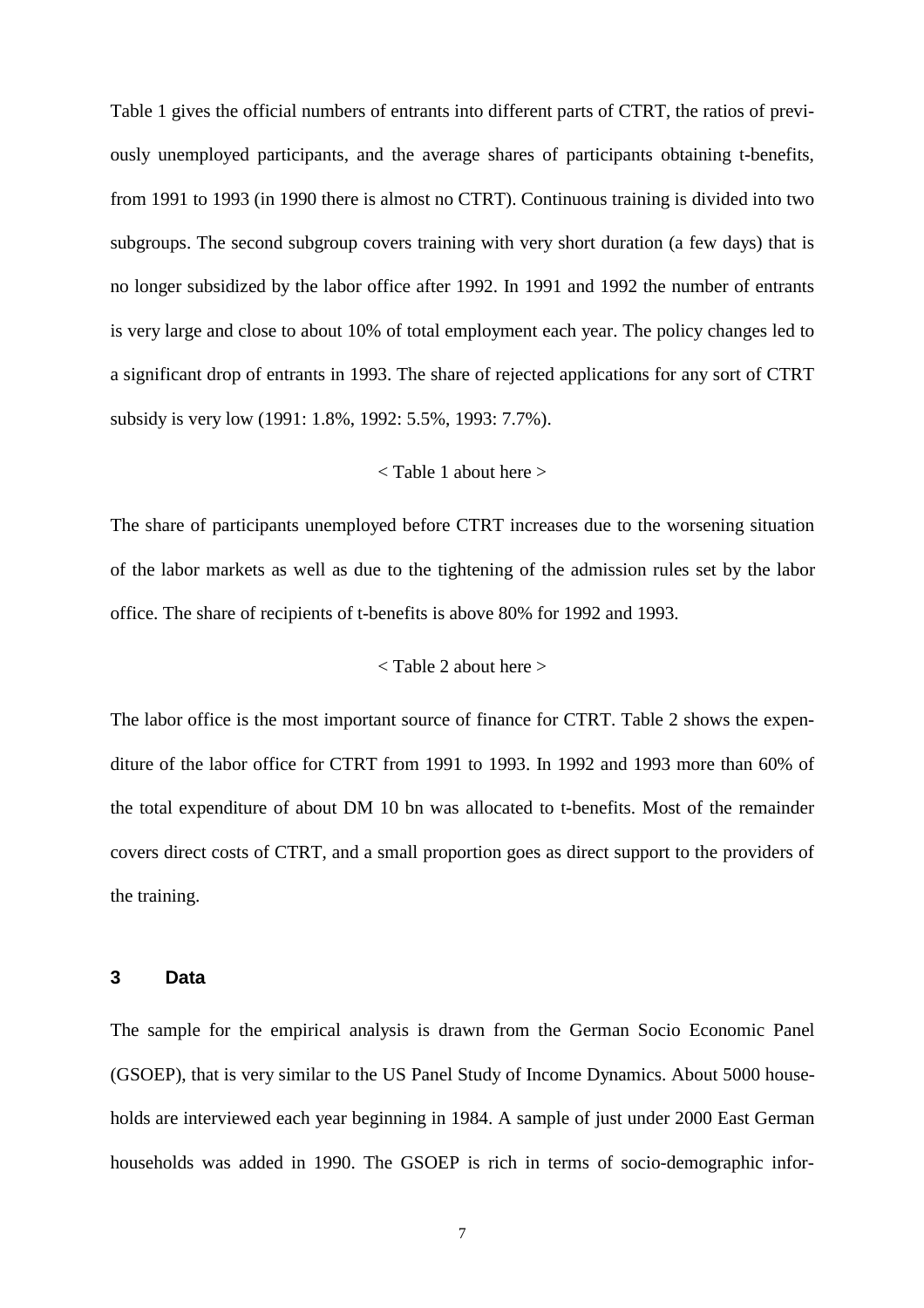mation. A feature is the availability of monthly information between yearly interviews covering different employment states and income categories obtained by retrospective questions about particular months of the previous year. These so-called calendars allow a precise observation of individual employment histories and income sources before and after CTRT. Such information will figure prominently in the empirical analysis. $10$ 

A balanced sample of individuals born before 1940 and younger than 53 when entering training<sup>11</sup> and responding in all of the first four yearly interviews is selected. The latter requirement is imposed to observe the entire labor market history - from July 1989 onwards - before CTRT. The surveys from 1994 to 1996 are only utilized to measure post-CTRT outcomes, hence an unbalanced panel is used for this period. The upper age limit is set to avoid the need to address early retirement issues.12 Since the population of interest is the labor force of the GDR, selected individuals work full-time just before unification. Furthermore, the selfemployed in the former GDR (1990, 2% of non-CTRT sample), individuals working in the GDR (1990) in the industrial sectors energy and water (3%) or mining (3%), and persons certainly expecting in 1990 improvements in their career in the next two years (2%) are not observed taking part in CTRT, so they are deleted from the sample. Individuals reporting severe medical conditions are not considered either, because they received very specific training.

The calendars are used to define the training variable CTRT. Individuals participate in CTRT if they receive t-benefits or obtain continuous training during short-time work. As already explained training must begin after July 1990 but not later than March 1993. The mean (median, std.) of the duration of CTRT is about 12 (11, 7) months. 14% of the CTRT spells have a duration of no more than 3 months, 26% of no more than 6 months, 58% of no more than 12 months, and 90% of no more than 24 months. Comparing these spells with the durations of

j

<sup>&</sup>lt;sup>10</sup> For an English language description of the GSOEP see Wagner, Burkhauser, and Behringer (1993).<br><sup>11</sup> Younger than 53 in 1993 for the nonparticipants.<br><sup>12</sup> CTRT was sometimes used to 'bridge' the gap to early retiremen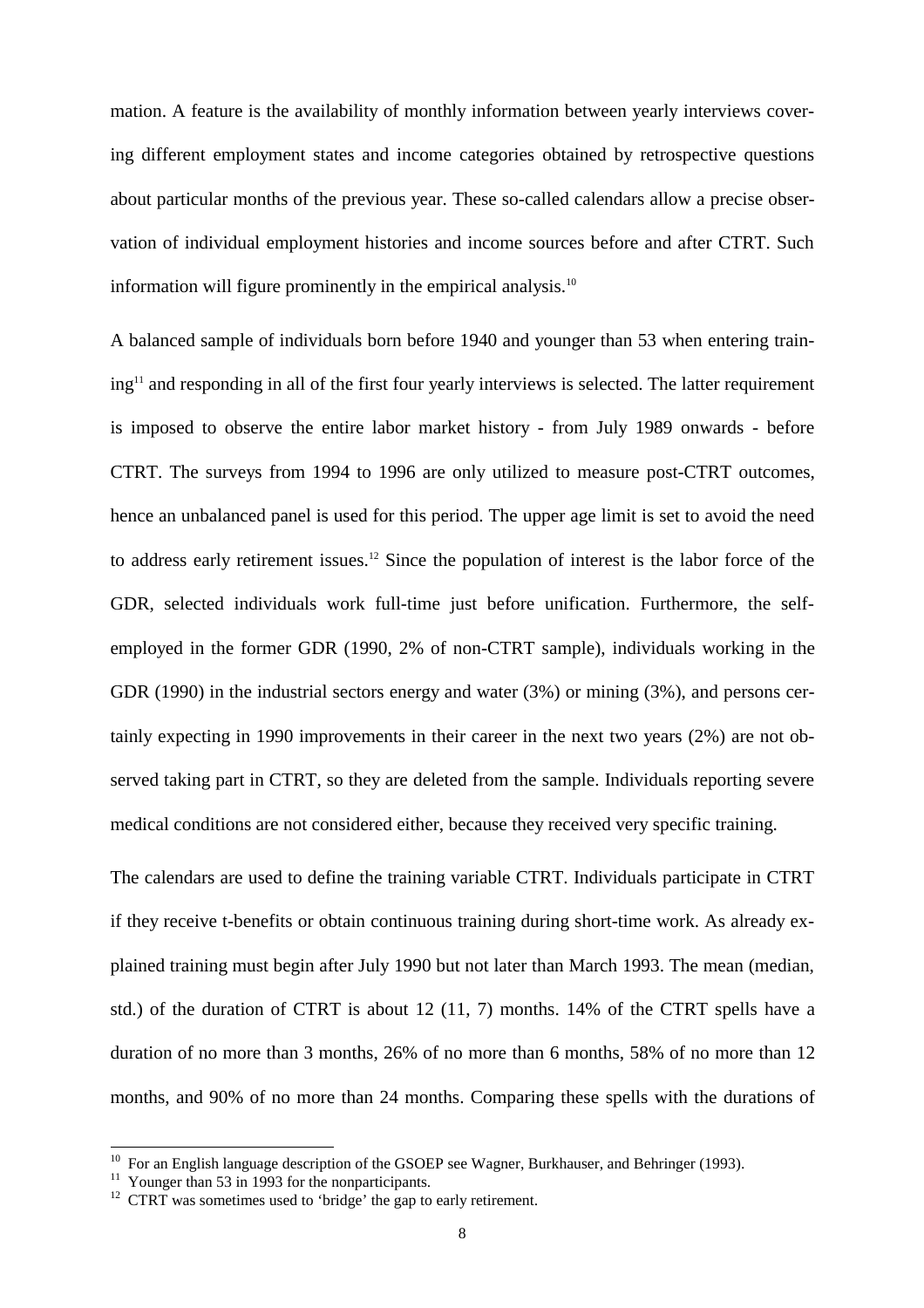continuous training, retraining, and subsidies to employers to provide on-the-job training for individuals facing difficult labor market conditions spells as given by the labor office, it is found that a substantial fraction of short spells is missing from the sample.13 However, by omitting very short spells that may be related to §41a Work Support Act the following empirical analysis is focused on the longer spells that absorb most of the resources and are a priori considered to be more effective.

Figure 1 shows the share of CTRT participants that are unemployed a specific number of months before or after CTRT. There is a substantial increase in unemployment beginning about 10 months prior to CTRT resulting in an unemployment rate of about 54% in the month just prior to training (rate 12 months prior to CTRT: 22%). The respective rates for full-time employment are 23% (12 months: 58%), and 77% (12 months: 43%) for the combined rate of unemployment and short-time work. It is thus clear that CTRT participants are not a random sample from the population, as is of course intended by the labor office.

#### $\leq$  Figure 1 about here  $>$

Considering the post-CTRT period, many CTRT participants find jobs fairly quickly. Whether they do this fast enough to make up for the time *lost* for search during CTRT will be seen below. The labor office publishes the share of unemployed six months after the end of CTRT. They are within the ranges shown in Figure 1.<sup>14</sup> Ashenfelter's (1978) dip in earnings prior to a training program appears only when real pre- and post CTRT earnings of trainees are compared to a randomly chosen group of nontrainees. It is however due to increasing unemployment before CTRT. Heckman and Smith (1999) noted correctly that when earnings dynamics

<sup>&</sup>lt;sup>13</sup> However, note that not only the comparison is not valid because of the inclusion of subsidies to employers to provide on-the-job training for individuals facing difficult labor market conditions in the official numbers, but also that there are issues related to the questionnaire (retrospective calendar): (1) participants may forget very short training spells; (2) respondents may not bother to tick boxes for a particular month in case of very short spells of a few days; (3) multiple spells are added (10%).<br><sup>14</sup> See Buttler and Emmerich (1994), Blaschke and Nagel (1995), IAB (1995), p. 134.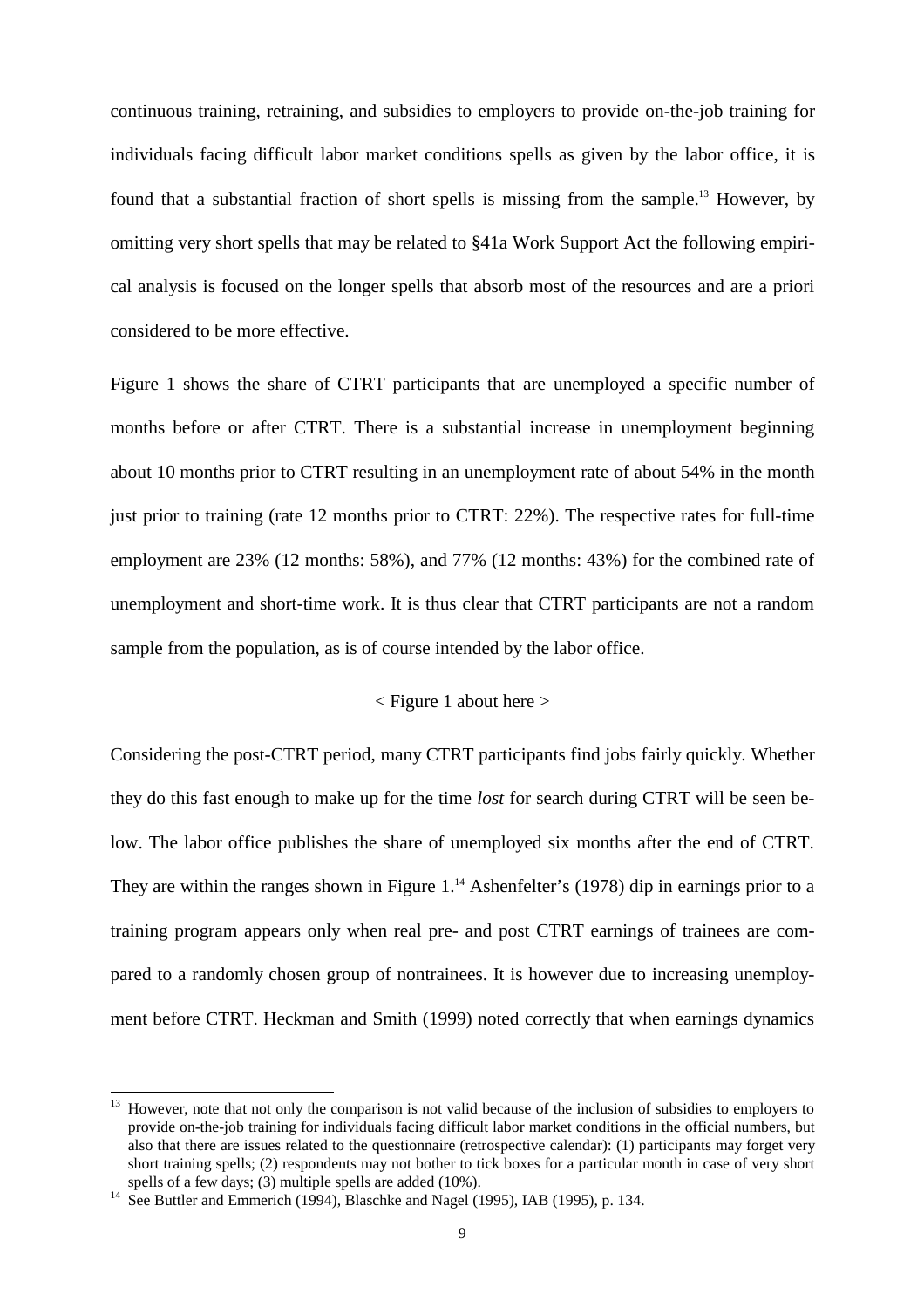are driven by unemployment dynamics, controlling for lagged earnings is not sufficient when evaluating the impact of CTRT.

Considering other socio-economic variables<sup>15</sup>, there is no large age difference, but there are far more women in CTRT than men. Regarding schooling degrees, professional degrees and job positions in 1990, a very similar pattern appears. Individuals who accumulated more human capital and who reached a higher job position in the former GDR are more likely to seek and obtain CTRT. Note that many of the trainees are highly educated. Therefore, it is obvious that the participants under investigation in this paper do not necessarily belong to the 'classical' low-skill-low-ability group that is targeted by many government training programs in the US and other western European countries.

#### **4 Econometric methodology and empirical implementation**

#### **4.1 Causality, potential outcomes, identification, and balancing scores**

The empirical analysis attempts to answer questions like "What is the average gain for CTRT participants compared to the hypothetical state of nonparticipation?", generally known as the average treatment effect on the treated. The question refers to potential outcomes. The underlying notion of causality requires the researcher to determine whether participation or nonparticipation in CTRT effects the respective outcomes, such as employment status. This is different from asking whether there is an empirical association between CTRT and the outcome.16 The previous section already showed that before-after comparisons are insufficient to control for the selectivity problem that is clearly visible in the data and obviously related to this question. In this section notation necessary to address this problem directly is introduced.

<sup>&</sup>lt;sup>15</sup> See Table A.1 in the data appendix that can be downloaded from my the publications part of my homepage (www.siaw.unisg.ch/lechner).

 $^{16}$  See Holland (1986) and Sobel (1994) for an extensive discussion of concepts of causality in statistics, econometrics, and other fields.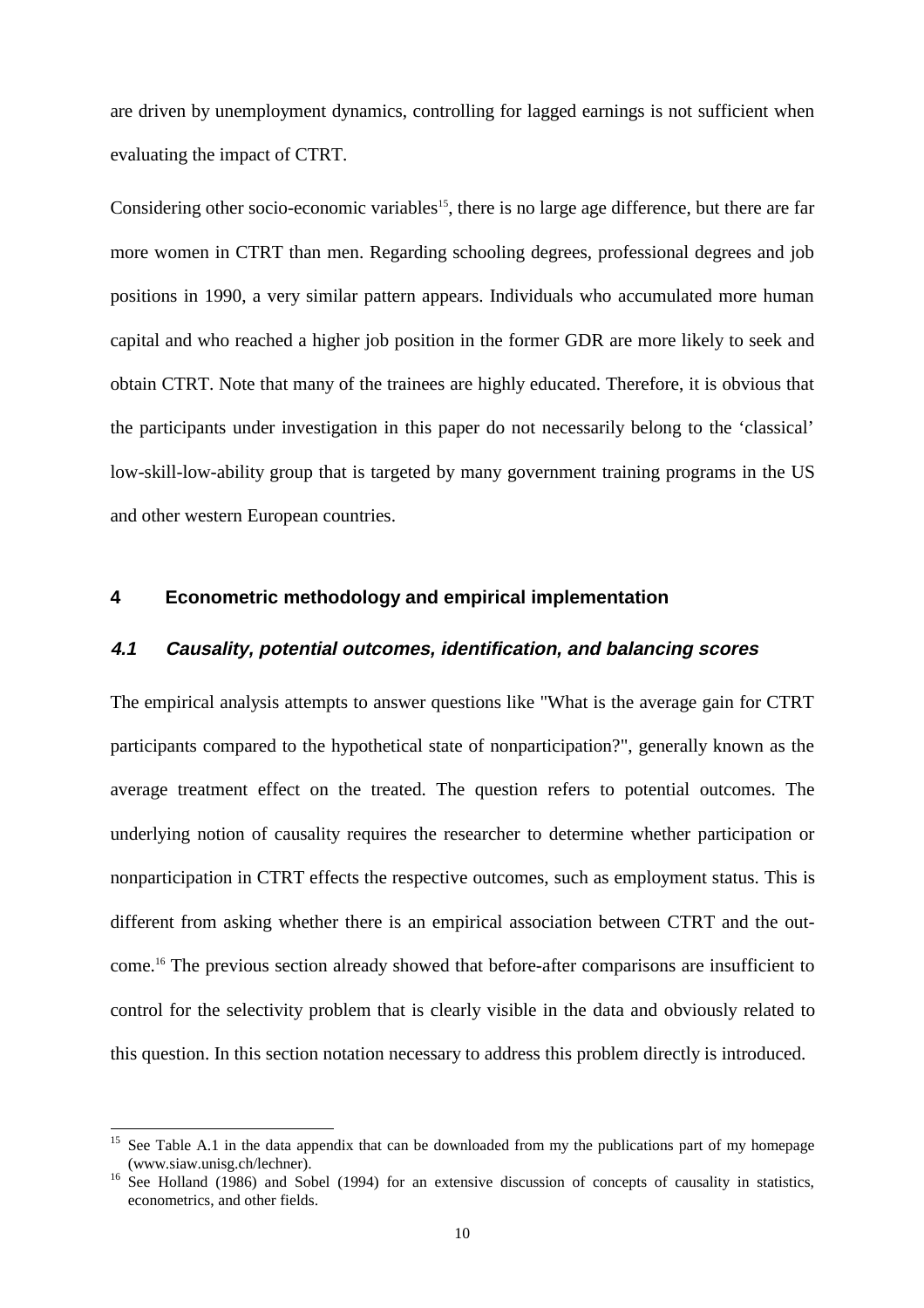The framework serving as a guideline for the empirical analysis is the potential-outcome approach to causality suggested by Rubin (1974). This idea of causality is inspired by the set-up of experiments in science. The main building blocks for the notation are *units* (here: individuals assumed to belong to the large population defined above), *treatment* (participating in CTRT or not) and potential *outcomes*, that are also called *responses* (labor market states, etc.).  $Y^t$  and  $Y^c$  denote the outcomes (*t* denotes treatment, *c* denotes comparison, i.e. no treatment).17 Additionally, denote variables that are unaffected by treatments - called *attributes* by Holland (1986) - by *X*. Attributes are exogenous in the sense that their potential values for the different treatment states coincide  $(X<sup>t</sup>=X<sup>c</sup>)$ . Also, define a binary *assignment* indicator *S*, that determines whether unit *n* gets the treatment  $(S = I)$  or not  $(S = 0)$ . When participating in CTRT the observable outcome variable (*Y*) is  $Y^t$ , and  $Y^c$ , otherwise.

The average treatment effect on the treated is defined in equation (1):

$$
\theta_0 := E(Y^t - Y^c | S = 1) = E(Y^t | S = 1) - E(Y^c | S = 1).
$$
\n(1)

The short hand notation  $E(\sqrt{S-1})$  denotes the mean in the population of all units who participate in training, denoted by  $S=1$ . To draw inference only in subpopulations of  $S=1$ , defined by attributes in *X*, the respective expressions are changed in an obvious way.

 $\theta_0$  cannot be identified without further assumptions, because the sample analogue of  $E(Y^c | S = 1)$  - the mean of  $y_n^c$  for participants  $(s_n = 1)$  - is unobservable. Much of the literature on causal models in statistics and selectivity models in econometrics is devoted to find reasonable identifying assumptions to predict the unobserved expected nontreatment outcomes of the treated population by using the observable nontreatment outcomes of the untreated  $(y_n^c, s_n = 0)$  in different ways.

 $17$  As a notational convention big letters indicate quantities of the population or of members of the population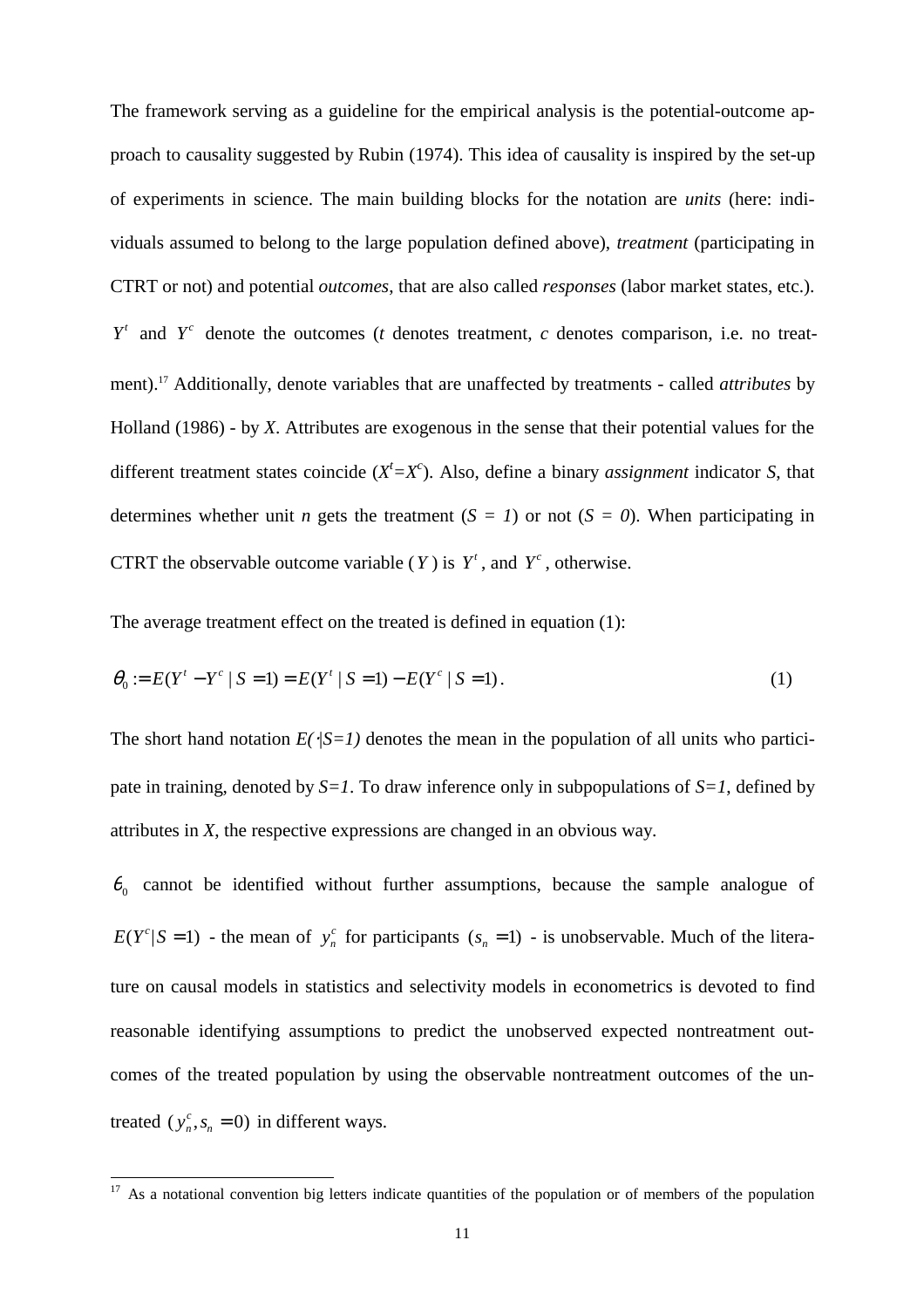If there is random assignment as in a suitably-designed experiment, then the potential outcomes are independent from the assignment mechanism and  $E(Y^c | S = 1) = E(Y^c | S = 0)$ . Thus the untreated could be used as the control group, because the expectation of their observable outcome would be equal to  $E(Y<sup>c</sup> | S = 1)$ . However, as shown above, the assumption of random assignment is not satisfied in this study, because there are several variables influencing assignment as well as outcomes.

Using the law of iterated expectations to rewrite the crucial part of equation (1) as:

$$
E(Yc | S = 1) = E[E(Yc | S = 1, X = x) | S = 1],
$$
\n(2)

it becomes clear that assumptions leading to  $E(Y^c | S = 1, X = x) = E(Y^c | S = 0, X = x)$  are sufficient to identify  $E(Y^c | S = 1)$ , since  $E[E(Y^c | S = 0, X = x)|S = 1]$  could then be estimated by standard methods (note however that the outer expectation operator is with respect to the distribution of *X* in the population of participants). Rubin (1977) proposed such an assumption, called random assignment conditional on a covariate. As used here the assumption is that the assignment is independent of the potential non-treatment outcome conditional on the value of a covariate or attribute (conditional independence assumption, CIA). The following sections show that this restriction is reasonable in the context under investigation. The task will be to identify and observe all variables that could be correlated with assignment and potential nontreatment outcomes. This implies that there is no variable left out that influences nontreatment outcomes as well as assignment given a fixed value of the relevant attributes.<sup>18</sup>

Rosenbaum and Rubin (1983) show that if CIA is valid the estimation problem simplifies. Let  $P(x) = P(S=1|X=x)$  denote the nontrivial participation probability  $(0 < P(x) < 1)$  conditional

j

and small letters denote the respective quantities in the sample. Sample units  $(n=1,...,N)$  are supposed to come from *N* independent draws in this population.<br><sup>18</sup> In the language of regression-type approaches such a variable leads to simultaneity bias.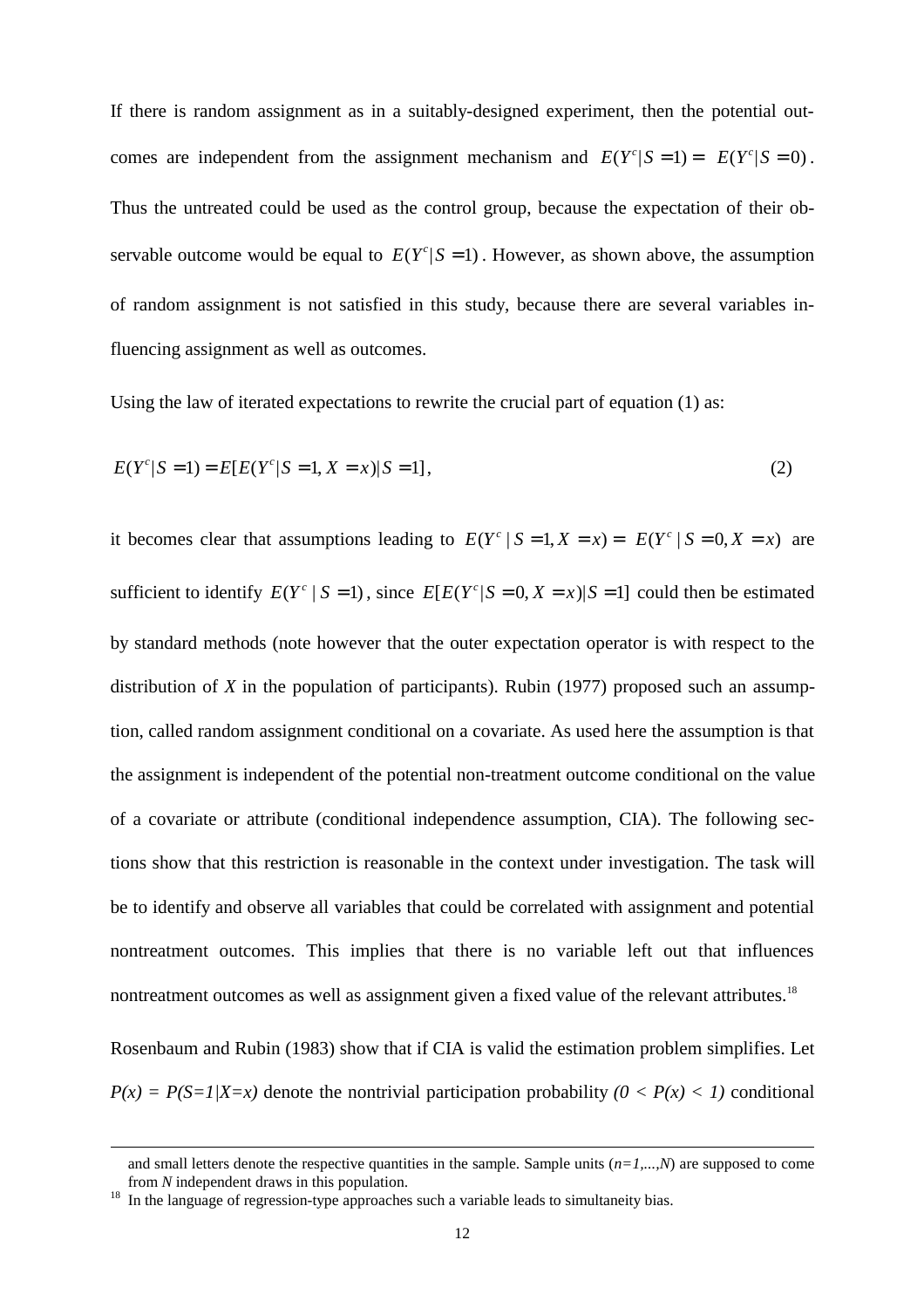on a vector of characteristics *x*.  $P(x)$  is called the propensity score. Furthermore, let  $b(x)$  be a function of attributes such that  $P(S=1/b(x)) = P(x)$ , or in the words of Rosenbaum and Rubin (1983), the balancing score  $b(x)$  is at least as 'fine' as the propensity score. They show that if the potential outcomes are independent of the assignment conditional on *X*, they are also independent of the assignment conditional on  $b(X)$ , hence:

$$
E[Y^{c}|S=1, b(X) = b(x)] = E[Y^{c}|S=0, b(X) = b(x)],
$$
\n(3)

and  $E(Y^c | S = 1) = E\{E[Y^c | S = 0, b(X) = b(x)] | S = 1\}$  can be used for estimation. The advantage of this property is the reduction of dimension of the (nonparametric) estimation problem. However, the probability of assignment - and consequently any dimension reducing balancing score - is unknown and has to be estimated. This estimation may also lead to a better understanding of the assignment process itself.

#### **4.2 The balancing score**

#### **4.2.1 Variables potentially influencing the training decision and outcomes**

Variables influencing the decision to participate in CTRT as well as future potential outcomes should be included in the conditioning set *X*. Considered outcomes are employment status, earnings, expected unemployment and expected changes in job positions in the next two years.

Suppose now that individuals are maximizing expected utility. To find candidate elements of *X* it is not necessary to develop a formal behavioral model, instead considering its broad building blocks, i.e. factors determining expected future earnings and leisure, is sufficient. In principle one would like to condition directly on expected earnings (utility) streams in both states, but since they are unobserved, they have to be decomposed into costs and expected re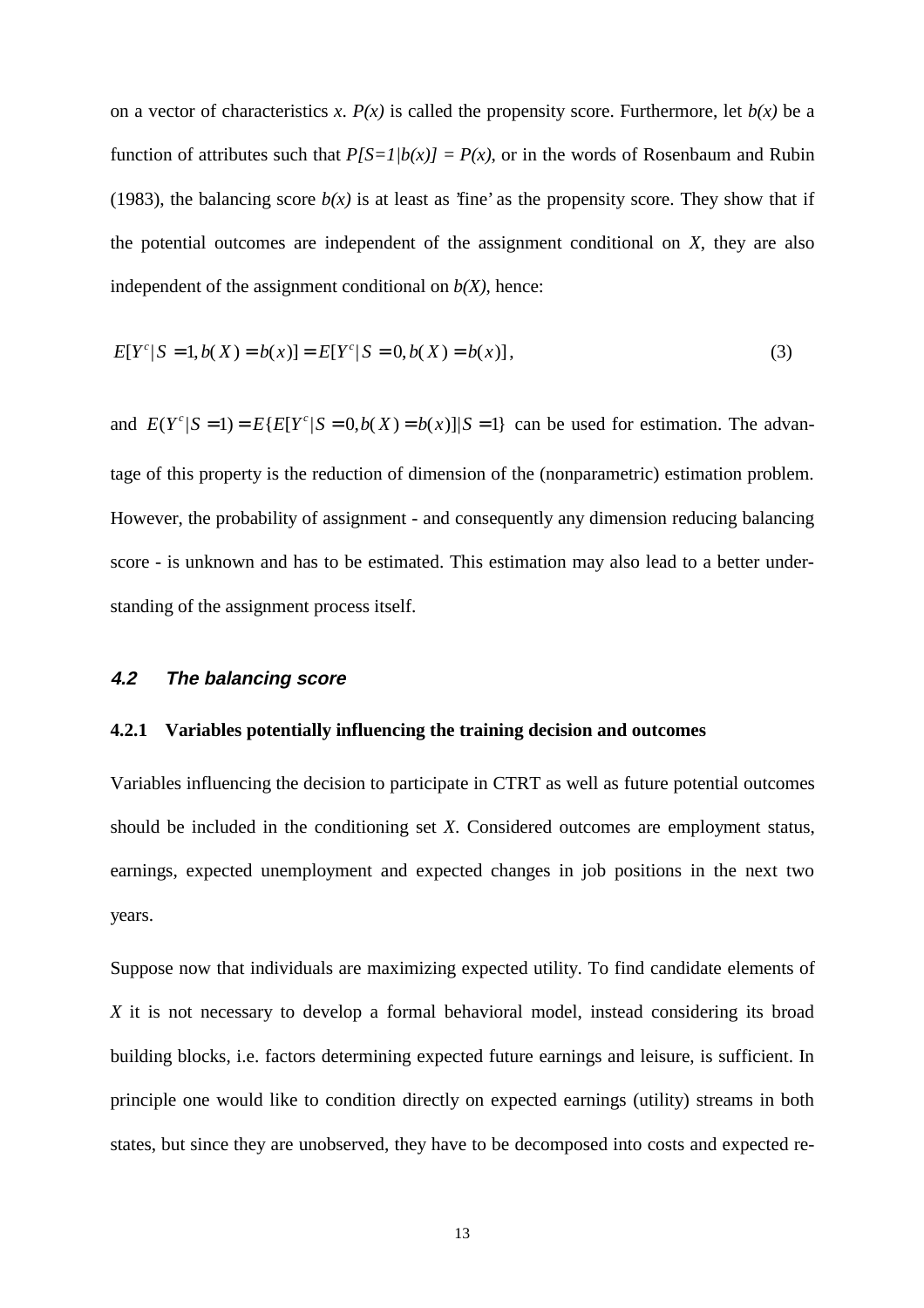turns of CTRT.<sup>19</sup> The participation decision has two dimensions: (i) the individual may push the labor office to allow him to participate in subsidized CTRT (getting this approval was easy until 1993), or (ii) the labor office may push unemployed or individuals on short-time work programs to participate in CTRT by threatening to reduce benefits. Therefore, both sides are considered in the following.

Standard human capital theory as well as signalling theory suggest that earnings with CTRT should be different than earnings without it, everything else being equal. The first focuses on increased individual productivity, whereas the second suggests that CTRT can act as a signalling device for an employer who has incomplete information on the worker's productivity. Participation in CTRT might signal higher productivity (or reverse, if there is stigma associated with CTRT). In both cases the pay-back-period from the investment in training depends on age. The returns from the training may also differ with the previous stock of human capital and other socio-demographic characteristics. It is also important how the individual forms the expectation about the future. Here, information about the outcome of the expectation formation process is available on a yearly basis, namely the subjective expectations concerning the own labor market prospects.

The potential costs of CTRT for the individual can be divided in two broad groups: direct costs and indirect or opportunity costs. Direct costs are borne by the labor office that tends to subsidize individuals with low nontraining labor market prospects (as estimated by the labor office) and high CTRT prospects. Opportunity costs basically consist of lost earnings, and perhaps lost leisure. Hence, the actual labor market status as well as the entire labor market history, in particular with respect to spells of unemployment after 1990, can be important

<sup>19</sup> For these considerations, it does not matter how the labor market really works, but how the individual (and / or the labor office) believes it to work at the time of the participation decision. There might be substantial differences between actual and expected outcomes because individuals are used to the rules of a former command type economy. Furthermore, rapid changes after unification make correct predictions difficult.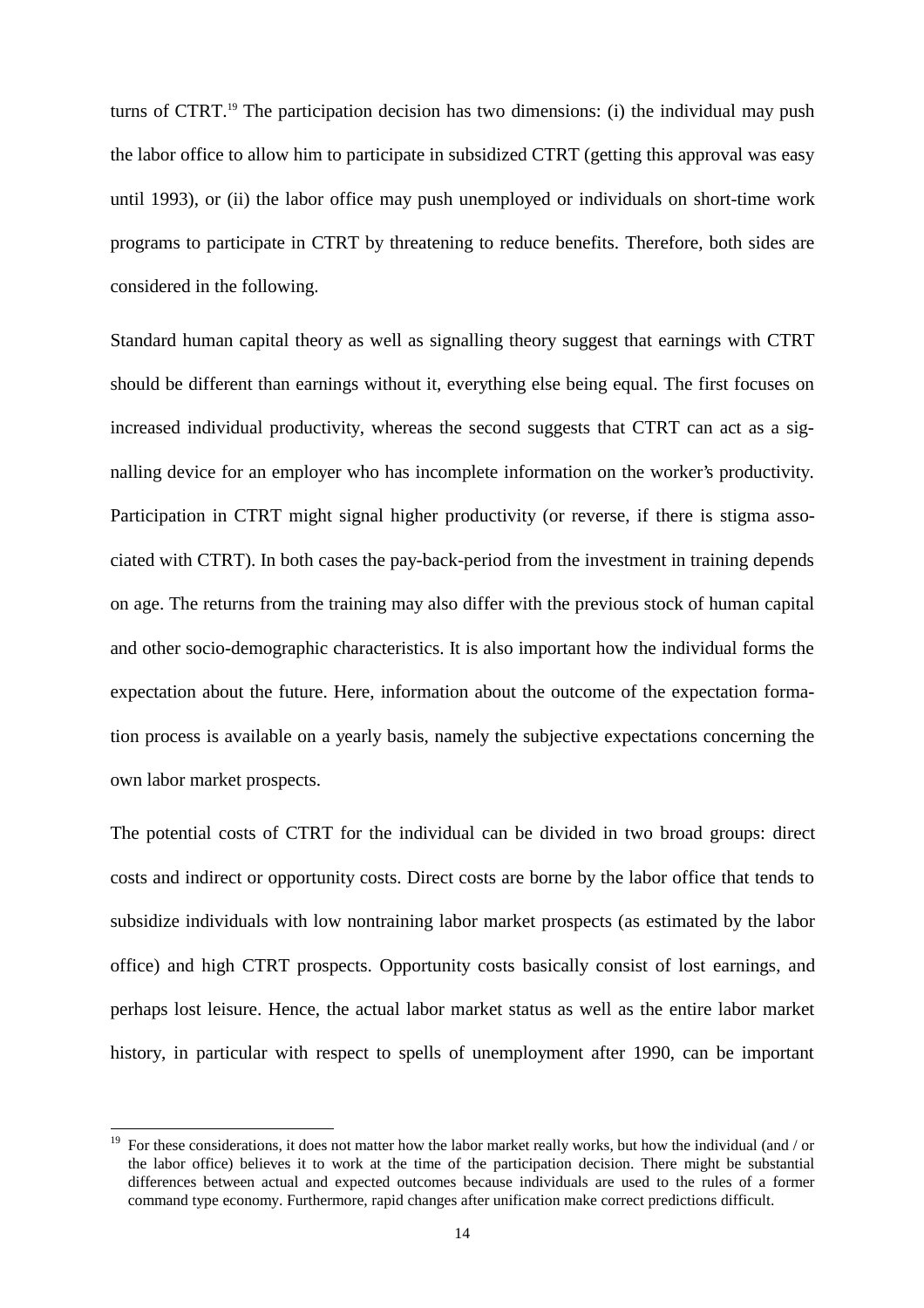factors.20 Costs of leisure may also differ across individuals according to tastes, as well as other socio-economic factors such as marital status or the perceived actual (present) utility of time spent in training.

The above analysis has identified age, expected labor market prospects, actual employment status, and other socio-economic characteristics as major factors that could potentially influence the training decision. Before going into more detail about the groups of variables used in the empirical analysis, two assumptions are stated that are important for the particular situation in East Germany after unification, because they help to make CIA a justifiable assumption.

The first assumption is that the complete switch from a centrally planned economy to a market economy in mid 1990, accompanied by a completely new incentive system, invalidates any long term plans that connect past employment behavior to CTRT participation. It was generally impossible for East German workers to predict the impact and timing of the system change. Even when it was partly correctly foreseen, it was generally impossible to adjust behavior adequately in the old system. The second assumption is related to the labor market in the rapidly contracting East German economy with continuously rising unemployment. It is assumed that no individual - having only slim chances of getting rehired once being unemployed - gives up employment voluntarily to get easier access to training funds.

These assumptions, that are certainly realistic, allow me to consider all pre-unification variables as well as all pre-training information on full-time employment, short-time work, and unemployment, etc., as attributes.

Variables that are used in the empirical analysis to approximate and describe the four broad categories mentioned above are age, sex, marital status, educational degrees, and regional indicators. Features of the pre-unification position in the labor markets are captured by several

j

 $20$  See also Heckman and Smith (1999) for the USA.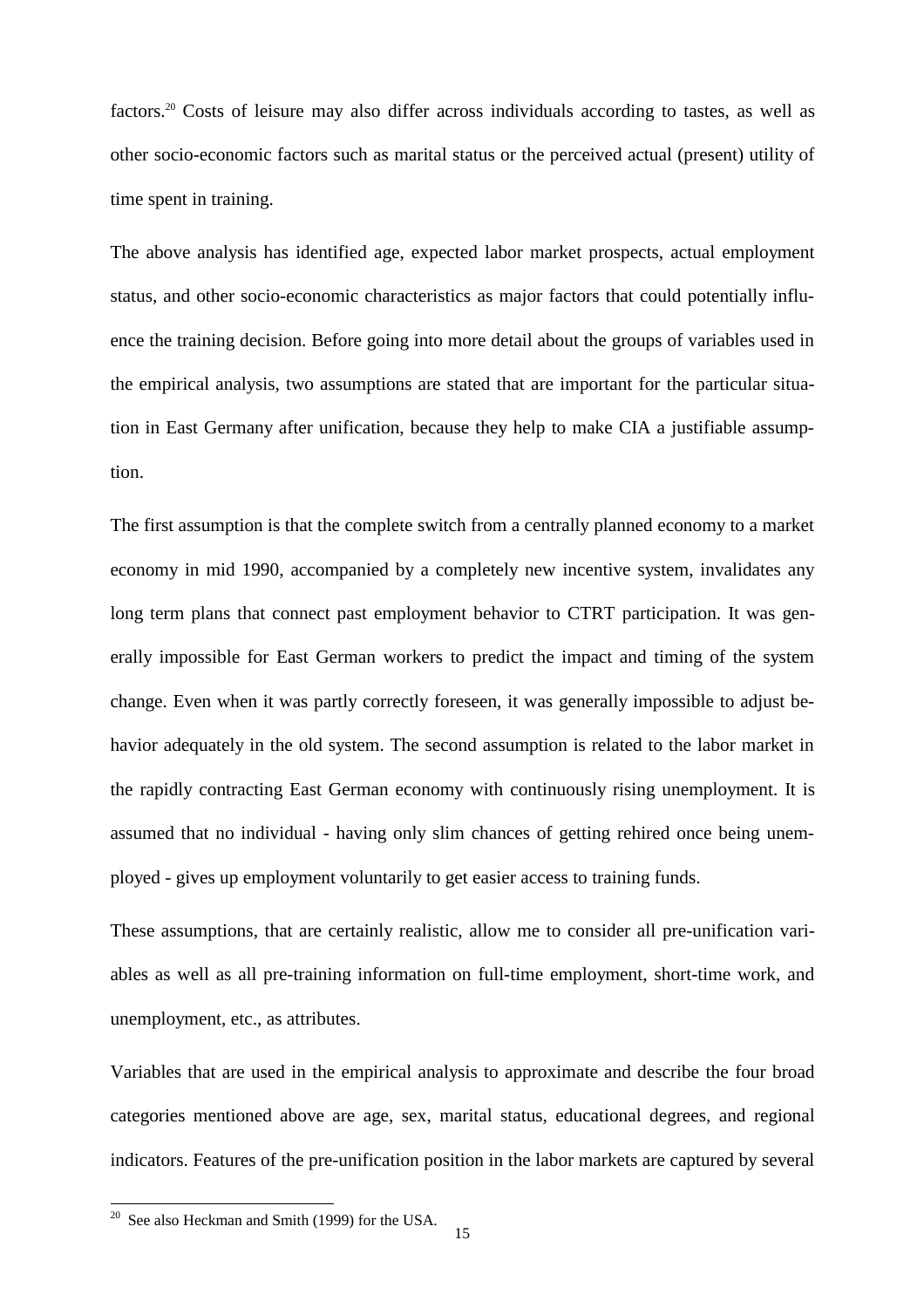indicators including wages, occupation, job position, and employer characteristics such as firm size or industrial sector, among others. Individual future expectations are described by individual pre-unification predictions about what might happen in the next two years regarding job security, a change in the job position or occupation, and a subjective conjecture whether it would be easy to find a new job. Details of the variables, as well as means and standard errors in the CTRT and comparison group are given in the already mentioned data appendix that can be downloaded from my web page. Furthermore, monthly employment information is available from mid 1989 onwards.

What important groups of variables are missing? One such group can be described as motivation, ability and social contacts. It is approximated by the subjective desirability of selected attitudes in society in 1990, such as 'performing own duties', 'achievements at work', and 'increasing own wealth', together with the accomplishment of voluntary services in social organizations and memberships in unions and occupational associations before unification, as well as schooling degrees and professional achievements. Additionally, there are variables indicating that the individual is not enjoying the job, that high earnings is very important for the subjective well-being, that the individual is very confused by the new circumstances after unification, and optimistic and pessimistic views of general future developments. Another issue is the discount rate implicitly used to calculate present values of future earnings streams. It is assumed that controlling for factors that have already been decided by using the individual discount rate, such as schooling and professional education, are sufficient. Other issues concern possible restrictions of the maximization problem such as a limited supply of CTRT. Supply information is available, however it is aggregated either within states (6) or in four groups defined by the number of inhabitants of cities and villages. In conclusion, although some doubts could be raised, it seems safe to assume that these missing factors (conditional on all the other observable variables) play only a minor role.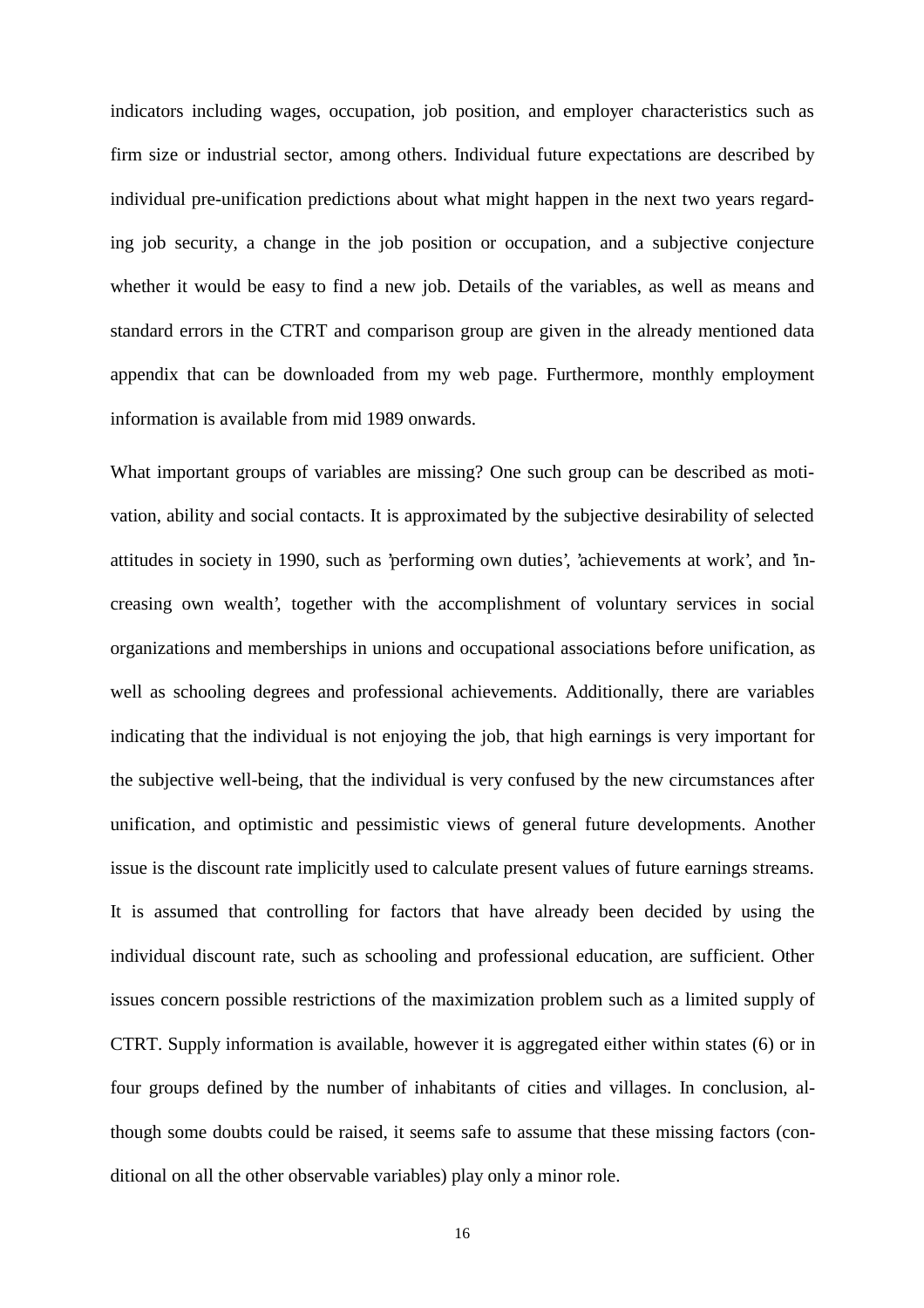Finally, papers analyzing training programs in the US point to the importance of transitory shocks before training, partly because of individual decisions, partly because of program administrators. For example, Card and Sullivan (1988) find a decline in employment probabilities before training. Here, the monthly employment status data take care of that problem.

#### **4.2.2 The timing of the variables and the choice of the balancing score**

The estimation of the propensity score is not straightforward, because there are potentially important variables - monthly pre-training employment status and yearly pre-training earnings for example - that are related to the distance in time (measured in months or years, respectively) to the beginning of CTRT. Since these dates differ across CTRT participants, such variables are not clearly defined for the comparison group. Lechner (1999) proposes three ways to deal with that problem. The first approach consists of estimating a 'partial' propensity score for everyone based on the time-constant variables only (denoted by *V*, such as the level of schooling), thus reducing the dimension of these elements of *X* to one. The balancing score is then defined as  $(V\beta_0, M)$ , i.e. a monotone transformation of the estimated partial propensity score and relevant time-varying variables (denoted by *M*), like the employment status *s* months prior to the beginning of training. Of course, this balancing score is only valid with respect to participant *i*, hence it should more properly be denoted as  $(V\beta_0, M_i)$ . Let  $N^t$  be the number of treated observations, then for each potential comparison observation,  $N<sup>t</sup>$  balancing scores are computed. The matching algorithm explaining how these scores are used follows below (Table 4).

A second method is to estimate the distribution of start dates from the participants and then assign each comparison observation a date randomly drawn from this distribution (*random*). A third way to proceed is to use each month of every nonparticipant as a separate observation (with that particular start date; *inflated*). In that case the number with potential comparison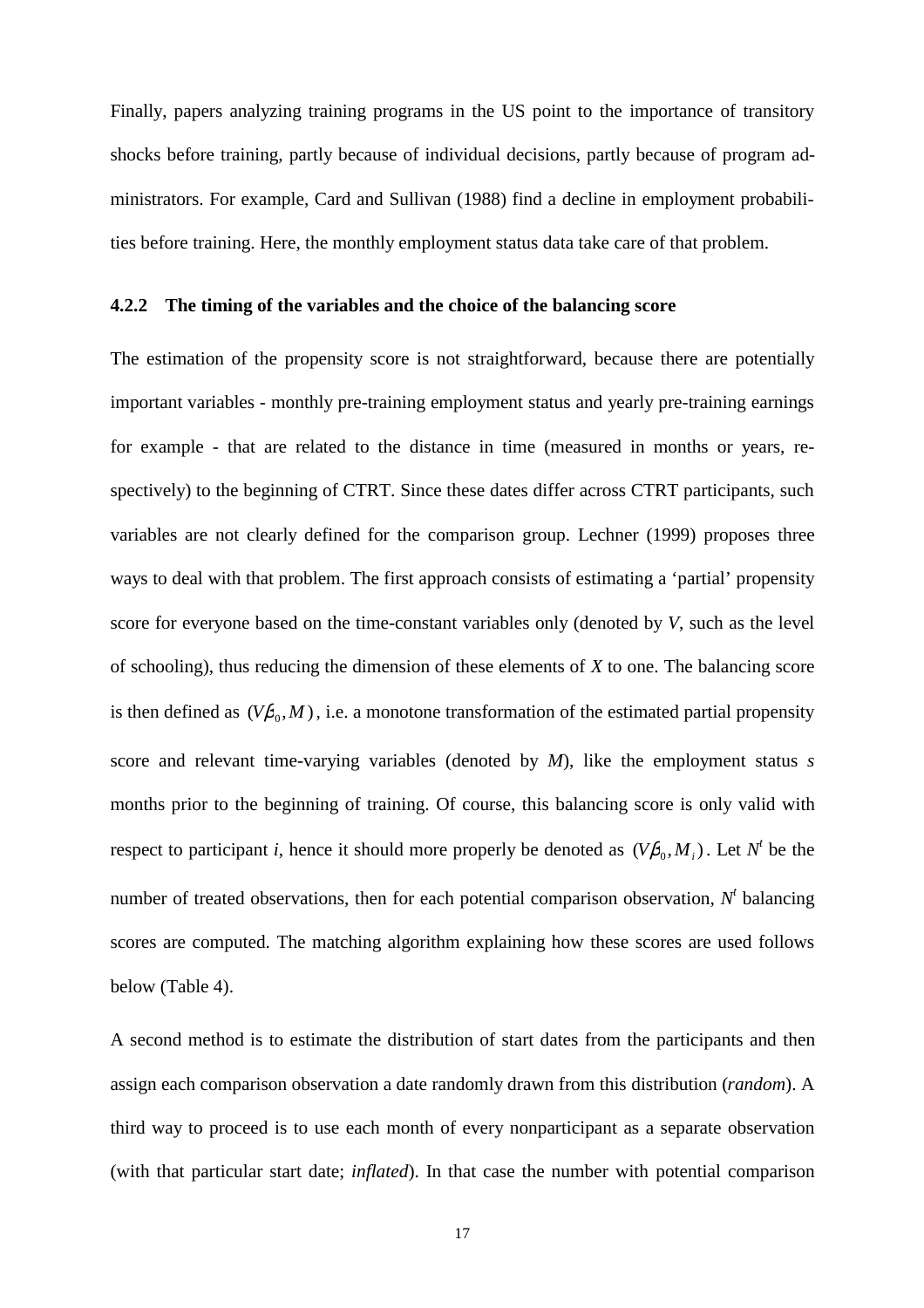observations is drastically increased. The last two approaches have the advantage that only a 'usual' balancing score of dimension one is needed. Lechner (1999) compares these approaches and finds that in the empirical application the first one appears to be superior particularly with respect to balancing the pre-treatment employment states. Therefore, the results presented are based on first approach. However, the latter two are computed as well to be used as a sensitivity check.

#### **4.2.3 Estimation results for the partial propensity score**

Table 3 presents the results of the maximum likelihood estimation of the partial propensity score, specified as a probit model, as well as the results of various specification tests. Although this estimation is only a by-product for the final evaluation a brief look at the results is nevertheless interesting. They suggest that women are more likely to participate in CTRT. That is not surprising because women experience far more unemployment than men during the post-unification period. However, this partial correlation cannot be observed for highly qualified women. Older persons are c.p. less likely to be observed in CTRT. This is also not surprising since participants are on average three years younger than nonparticipants. Individuals who expect redundancies in the firm (in 1990) are more likely to be participants. There appears to be also significant heterogeneity across different professions / occupations and industrial sectors. Finally, the negative coefficient of the variable that measures that the individual expects a decline in the professional career appears to be counter-intuitive, whereas the negative coefficient for individuals who believe that increasing one's own wealth is a very desirable behavior in a society may be due to a lower unemployment probability for these probably well-motivated individuals.

< Table 3 about here >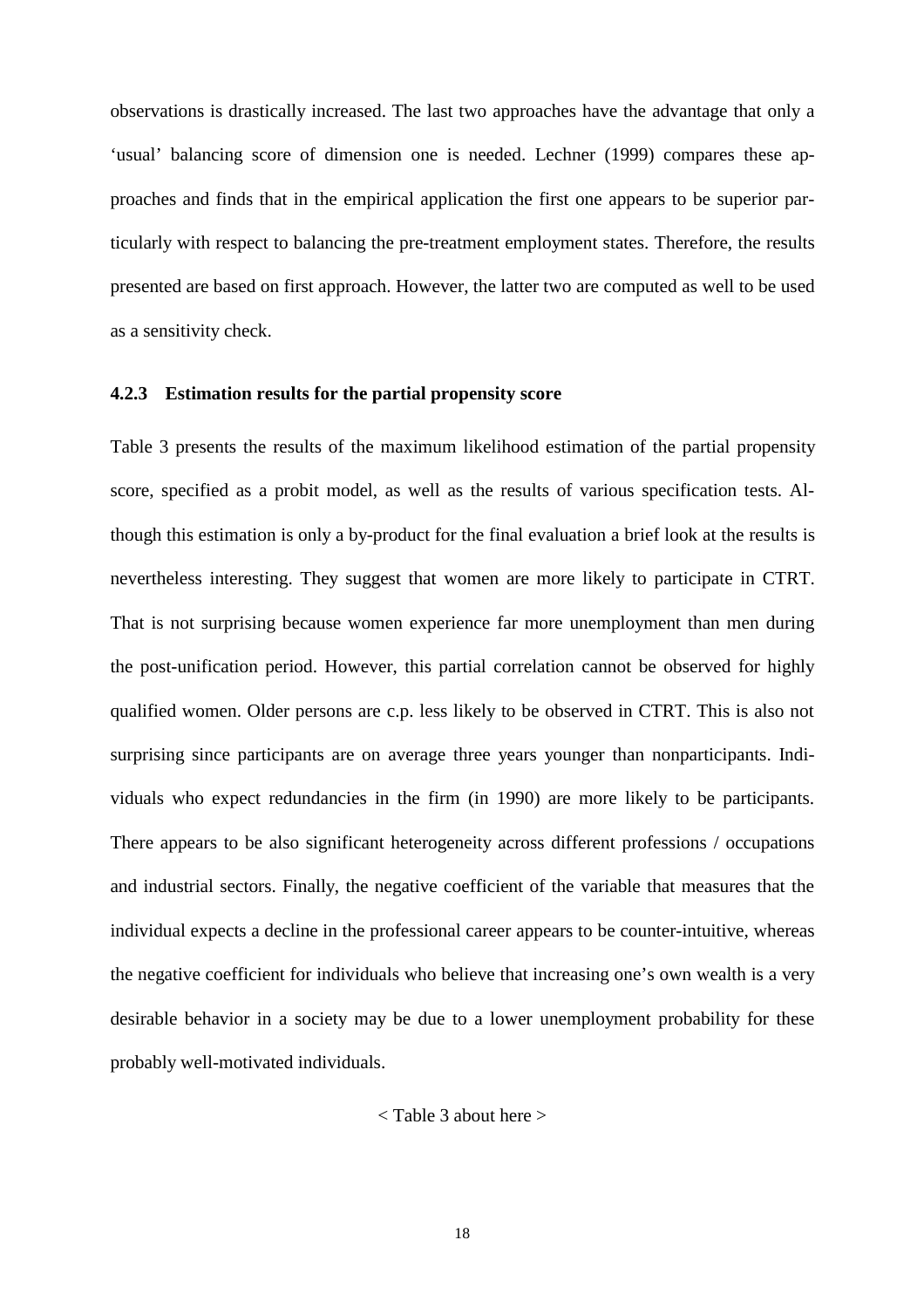Since the goal of the estimation is to obtain a consistent estimate of  $V\beta_0$ , testing the validity of the preferred specification is important. First, all variables that are not contained in Table 3, but described in Table A.1, as well as different functional forms for the continuous variables and interaction terms between *Gender* and variables related to job position and education are subjected to score tests against omitted variables. None of them appears to be significantly missing at the 5% level. Most results are above the  $10\%$  level.<sup>21</sup> The results of the other specification tests do not provide any evidence against the chosen specification: The last two columns of Table 3 do not contradict the assumption of conditional homoscedasticity. Furthermore, the normality test as well as the information matrix tests do not reject. $22$ 

#### **4.3 Nonparametric estimation of causal effects and matching**

This section summarizes the nonparametric methods used to estimate the causal effects of CTRT as discussed by Lechner (1999). The reader is referred to that paper for more details on the estimation methods. The suggested estimator of the training effect for the trainees can be written as follows:

$$
\hat{\theta}_N = \hat{E}(Y^t - Y^c \mid S = 1) = \hat{E}(Y^t \mid S = 1) - \hat{E}(Y^c \mid S = 1).
$$
\n(4)

Note that individual treatment effects remain unrestricted across participants. To ease notation assume that observations in the sample are ordered such that the first  $N<sup>t</sup>$  observations get

 $21$  The standard errors and the score tests against heteroscedasticity and omitted variables are computed using the GMM (or PML) formula given in White (1982). Five versions are computed: (i) based on the matrix of the outer product of the gradient (OPG) alone, (ii) on the empirical hessian alone, (iii) on the expected hessian alone, (iv) and on the product (hessian)<sup>-1</sup> OPG (hessian)<sup>-1</sup>, (v) respectively on (expected hessian)<sup>-1</sup> OPG (expected hessian)-1. Previous Monte Carlo studies (e.g. Davidson and MacKinnon, 1984) as well as theoretical papers (e.g. Dagenais and Dufour, 1991) suggest that tests based on the latter avoid some problems

that can occur with other versions. Therefore, the results presented are computed using  $(v)$ .<br><sup>22</sup> Conditional homoscedasticity and normality of the probit latent error terms are tested using conventional specification tests (Bera, Jarque, and Lee, 1984, Davidson and MacKinnon, 1984, and White, 1982). The information matrix tests statistics (IMT) are computed using the second version suggested in Orme (1988) that appeared to have good small sample properties. *Only main-diagonal indicators* refers to the IMT using as test indicators only the main diagonal of the difference between OPG and expected hessian.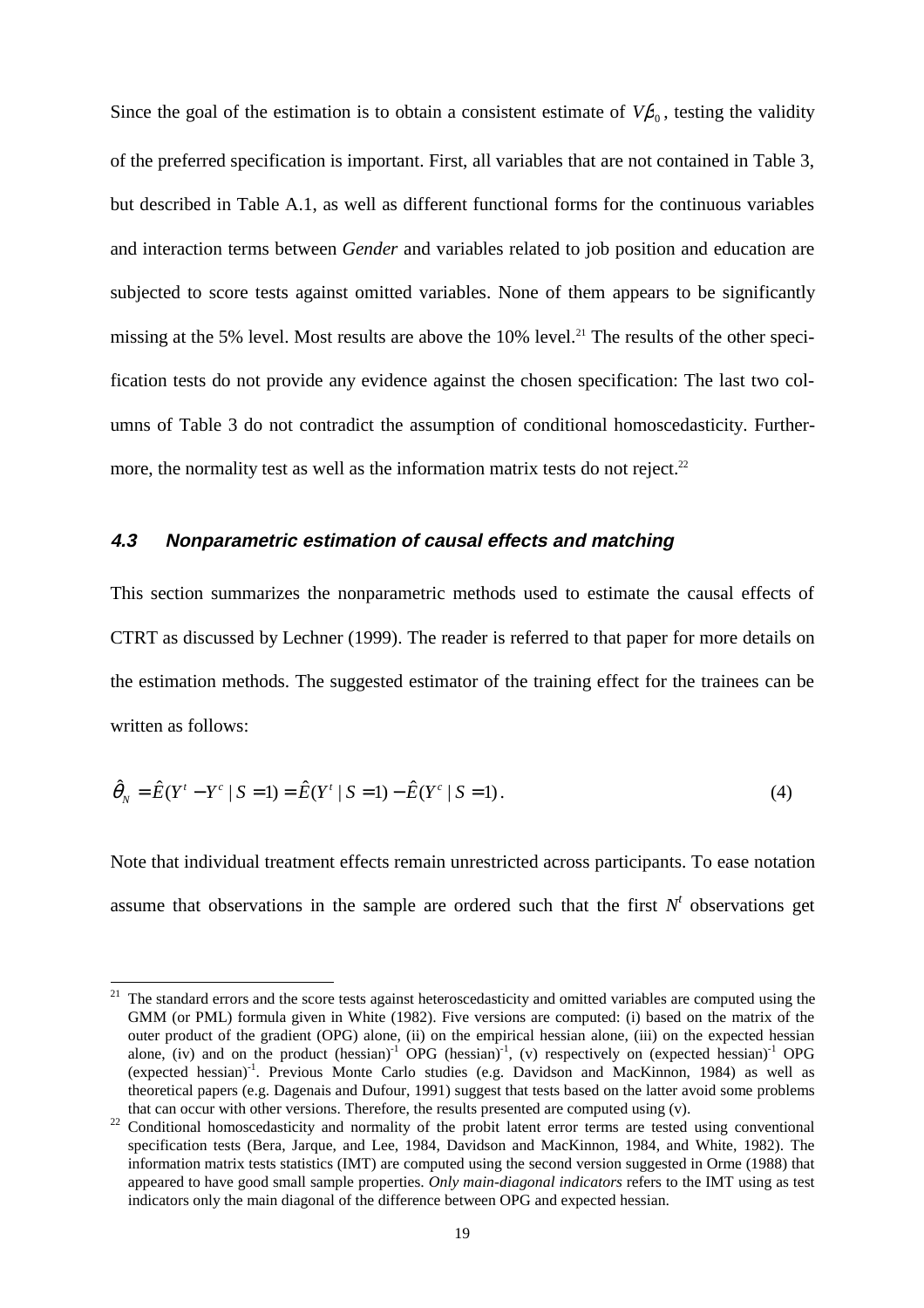CTRT, and the remaining  $(N-N<sup>t</sup>)$  observations do not. An obvious estimator of the first part is the sample mean of the output variable in the subsample of the trainees.

Given that CIA is valid,  $\hat{E}(Y^c | S = 1)$  needs to be a consistent estimator for  $E\{E[Y^c \mid S = 0, b(X) = b(x)\}\$   $S = 1$ . One possible estimator that is in principle easy to compute and to implement in such a situation is the matching estimator proposed in the statistics literature (e.g. Rosenbaum and Rubin, 1983, 1985).<sup>23</sup> The idea of matching is to find for every treated observation a single comparison observation that is as close as possible in terms of the balancing score. When an identical comparison observation is found, the estimation of the average causal effect is unbiased. In cases of 'mismatches', it is often plausible to assume that local regressions on these differences will remove the bias (see Lechner, 1999). Table 4 gives the exact matching protocol.

#### < Table 4 about here >

This matching algorithm is close to the one proposed by Rosenbaum and Rubin (1985) and Rubin (1991) called "matching within calipers of the propensity score". They find that such a protocol produces the best results in terms of 'match quality' (reduction of bias). The difference here is that instead of using a fixed caliper-width for all observations, the widths vary individually with the precision of the estimate  $v_n \hat{\beta}_N$ . The more precisely  $v_n \hat{\beta}_N$  is estimated, the smaller is the width. The rationale behind this is that when using the partial propensity score for matching conditioning is on  $v_n \hat{\beta}_N$  instead of  $v_n \beta_0$ . Since the asymptotic standard error of  $v_n \hat{\beta}_N$  resulting from the estimation of  $\hat{\beta}_N$  can be considerable, it can be expected that by matching only approximately on  $v_n\hat{\beta}_N$ , but additionally also on some components of *v* directly (those for which are a priori reasoning suggests that they are particularly important) as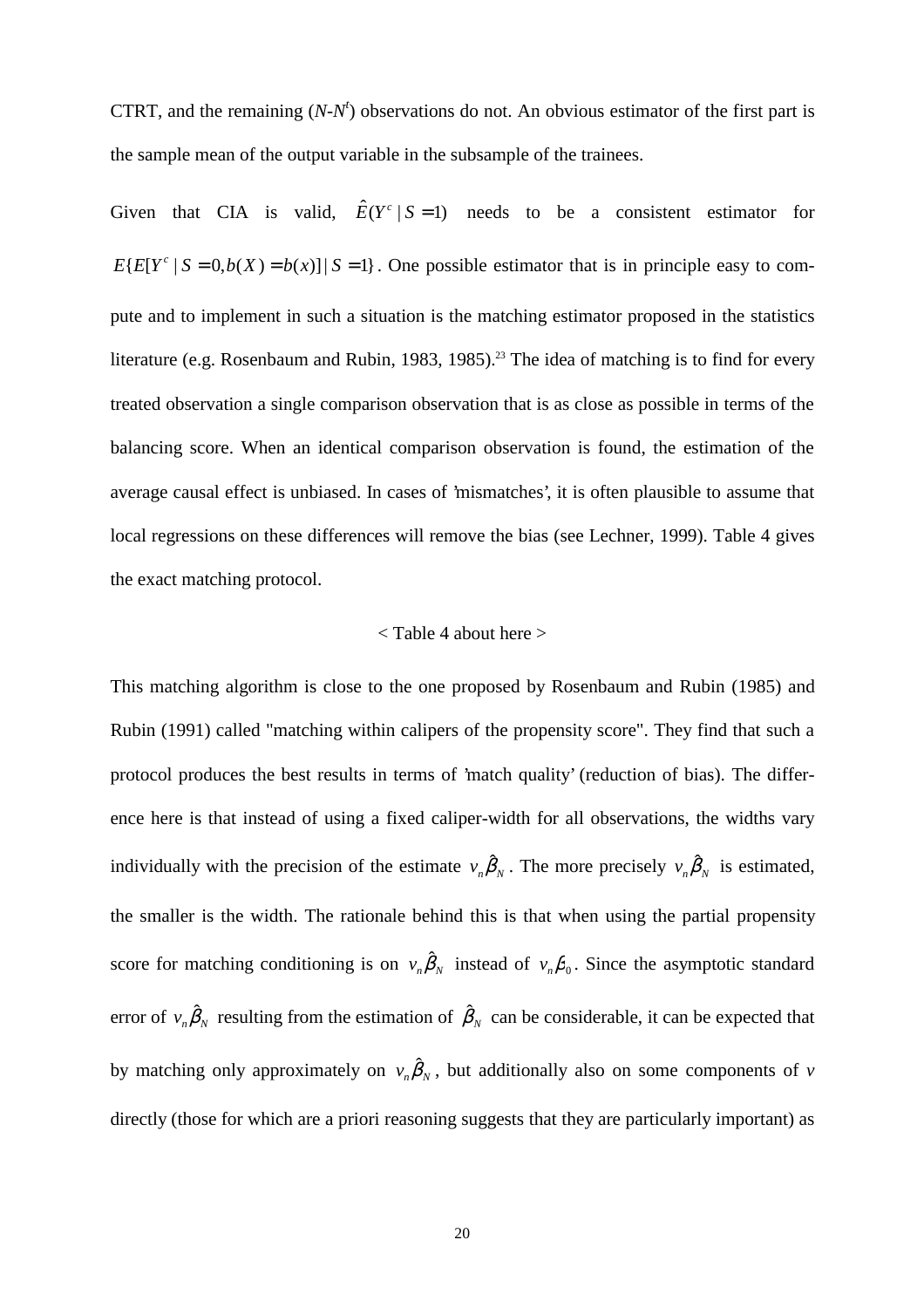well as on *m*, a better match could be obtained. The widths are chosen that large, because matching is not only on the partial propensity score and its components, but also on additional variables. The linear index  $v_n \hat{\beta}_N$  is used instead of the bounded partial propensity score given by  $\Phi(v_n \hat{\beta}_N)$ , because matching on the latter with a symmetric metric leads to an undesirable asymmetry when  $\Phi(v_n \hat{\beta}_N)$  is close to 0 and 1, depending on which side the comparison *j* is.<sup>24</sup>

A requirement for a successful (i.e. bias removing) implementation of a matching algorithm is a sufficiently large overlap between the distributions of the conditioning variables in both subsamples. For the partial propensity score this can be checked by comparing the distribution of  $V\hat{\beta}_N$  in the subsample of trainee and potential comparison observations. Here, most of the mass of the distribution of the comparison observations is to the left of the treated, but that there is still overlap for (almost) all of the distribution of  $V\hat{\beta}_N$  in the treated sample.<sup>25</sup>

Since there appears to be sufficient overlap, the next question to be answered is whether matching balances the distribution of *X* in the CTRT and the matched comparison sample. Table 5 presents results to check balancing for the time-constant variables used in the probit estimation (time-varying variables are considered in the following section together with the evaluation results). Column (2) gives the marginal means of the unmatched comparison group, and columns (3) and (4) give the marginal means for the matched comparison group as well as for the CTRT participants. The last two columns present the p-value for the tests

<sup>&</sup>lt;sup>23</sup> Suitably refined nonparametric regressions could also be used. However, given the sample size and the high dimensional balancing score with many discrete components, nonparametric regressions will be subject to the typical curse of dimensionality.

typical *curse of dimensionality*. 24 Note that this matching method does not appear to fulfill any optimality condition: Match quality could be increased (i.e. the bias reduced) by using the same comparison observations more than once (i.e. increase the variance). But on the other hand more than one comparison observation could be assigned to any treated (reducing the variance, increasing the bias). Optimal matching depends on the distribution of *X* (e.g. Gu and Rosenbaum, 1992). With the high dimension and the mixture of discrete and continuous elements in *X*, it is not sensible to estimate its distribution with the current sample. The selected algorithm is a compromise that is intuitively plausible and easy to implement. 25 The respective plot is contained in a previous version of the paper that can be downloaded from my web page

<sup>(</sup>www.siaw.unisg.ch/lechner).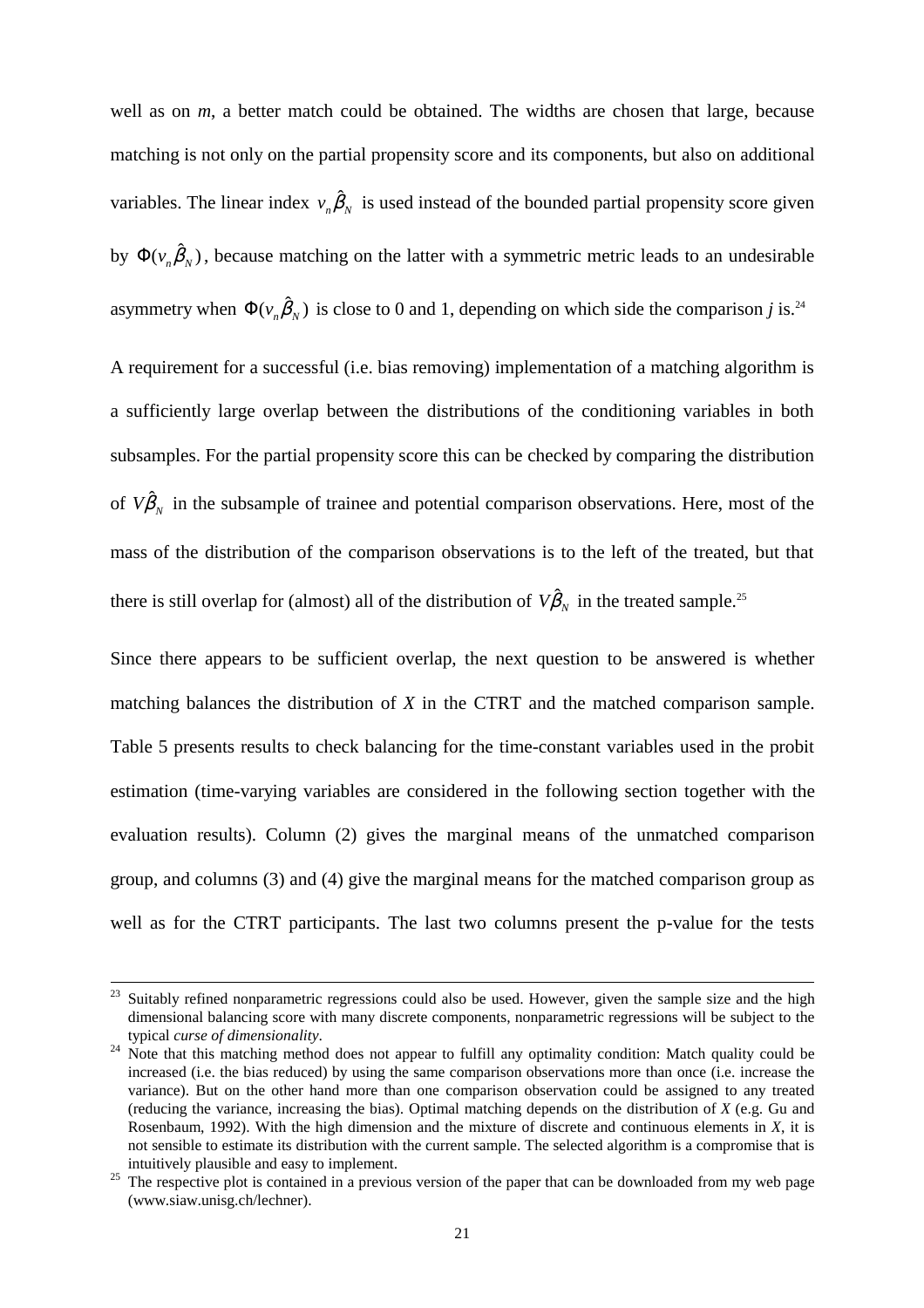suggested by Rosenbaum and Rubin (1985). The 'two-sample' sample statistic (col. (5)) tests whether the two samples come from distributions with the same mean, whereas the 'paired' statistics check whether there are systematic differences of the means within the matched pairs. The final rows in that table present the respective joint tests.

#### < Table 5 about here >

Table 5 shows that matching removes almost all differences for the variables that are significant in the estimation. When there are significant differences, it is with respect to variables that are insignificant in the probit.<sup>26</sup> Indeed, in the next section it is shown that over the whole pre-CTRT period CTRT observations and comparison observations do not differ significantly (with one exception to be discussed later). Nevertheless, it appears to be clear from the various evidence that the problem for the matching algorithms is to find enough well-educated persons with high unemployment probabilities. In conclusion, the matching algorithm provides an acceptable match, that is however not perfect. Therefore, the econometric correction mechanism described in Lechner (1999) could be useful to improve the estimates.

In the first part of their paper Card and Sullivan (1988) used a similar approach: They match treated and comparison observations regarding their pre-training employment history. They are in a worse position, because these variables are subject to considerable measurement error in their data. Besides, they ignore the kind of variables that enter the partial propensity score in this analysis. Therefore, it is not surprising that they find this kind of conditioning insufficient to yield unbiased estimates and switch to a model-based approach.

j

<sup>26</sup> Note that the joint test based on *JW2* rejects as well. Note however that the estimate of the variance of *JW2* takes into account not only the distribution of *X* in the samples, but also the exact pairing. If the match is (almost) exact for all pairs, then *JW2* could be still very large because its variance is shrinking, whereas *JW1* will be (almost) zero. Since the exact pairing is inessential for the balancing argument, *JW1* seems the more appropriate statistic.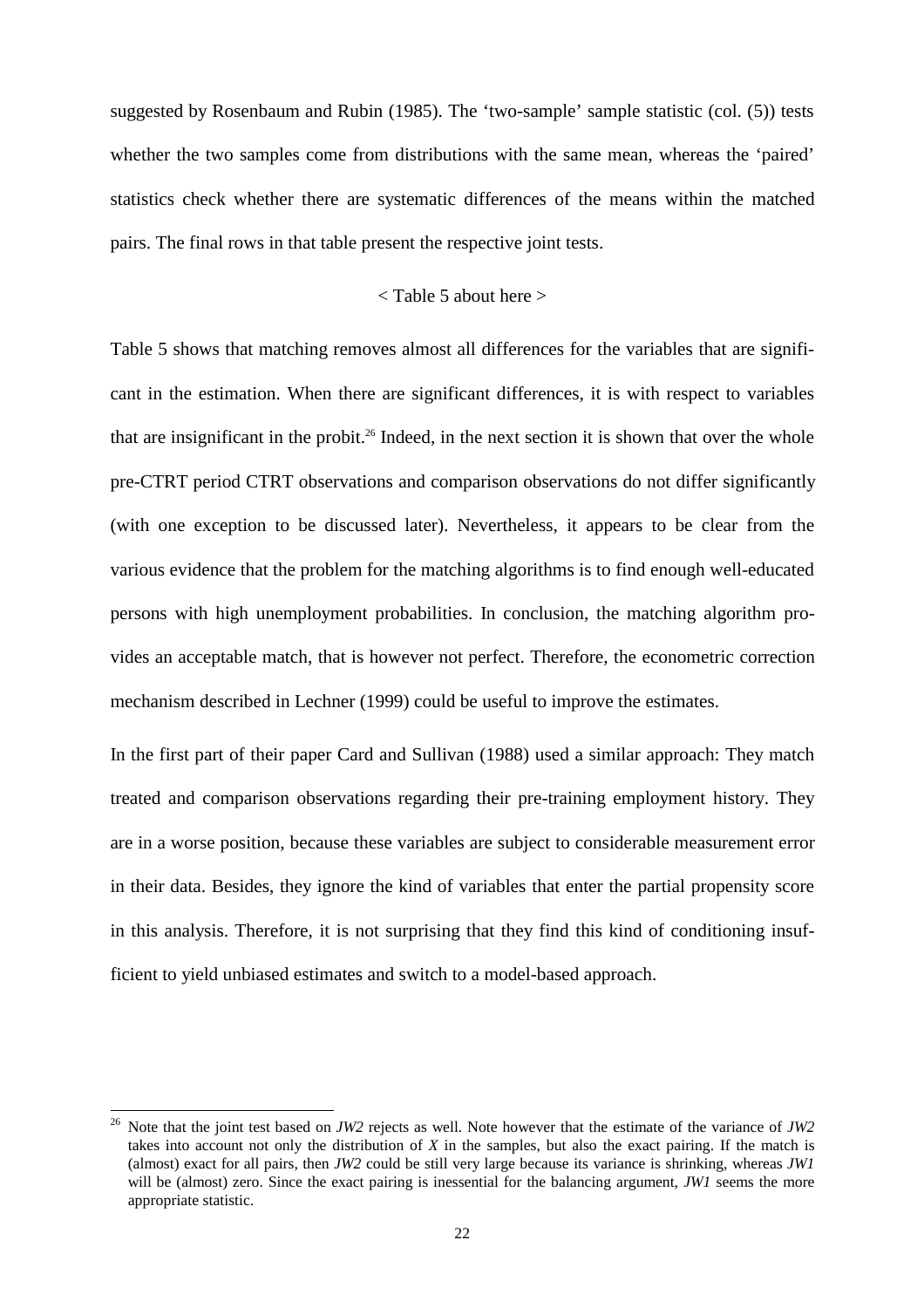#### **4.4 Evaluation**

To describe the estimator resulting from the matching algorithm outlined above, define the differences in matched pairs in the sample as  $\Delta y_n = y_n^t - y_n^t$  $y_n^t - y_j^c$ ,  $\Delta b(x_n) = b(x_n^t) - b(x_n^t)$  $(x_n^t) - b(x_j^c)$ ,  $n = 1,..., N<sup>t</sup>$ , where  $y_j^c$  and  $x_j^c$  denote values of an observation from the pool of individuals not participating in CTRT that is matched to the treated (CTRT) observation *n*. The estimate of the average causal effect and the respective standard error are computed as:

$$
\hat{\theta}_{N'} = \frac{1}{N'} \sum_{n=1}^{N'} \Delta y_n, \qquad Var(\hat{\theta}_{N'}) = \frac{1}{N'} (\Psi_{y'}^2 + \Psi_{y^c}^2).
$$
\n(5)

 $\Psi_{y'}^2$  and  $\Psi_{y'}^2$  denote the square of the empirical standard deviation of *Y* in the CTRT sample and in the sample matched to the CTRT-sample, respectively.<sup>27</sup> As mentioned in the previous section, when a perfect match is achieved, implying that  $\Delta b(x_n) = 0$ ,  $n = 1,..., N^t$ , these estimates are consistent (cf. Rosenbaum and Rubin, 1983). When the sample is large enough the normal distribution can be used to perform tests and compute confidence intervals.

Following the objective of the program the focus is on outcome variables measuring unemployment for particular months after the completion of CTRT. Since CTRT may end at different points in calendar time for different individuals this gives us an unbalanced panel (or non-rectangular sample), i.e. the number of observations is decreasing the longer the time span after the end of CTRT.<sup>28</sup> In addition to the instantaneous effect for a particular period, the accumulated effect of CTRT over that period is also estimated (as the sum of the respective single period effects for those individuals observed over the whole period under consideration; the variance estimates takes the correlation of the single period effects into account).

j

<sup>&</sup>lt;sup>27</sup> The variance estimate exploits the fact that the algorithm only chooses an observation once. <sup>28</sup> There is also some panel attrition contributing to this effect.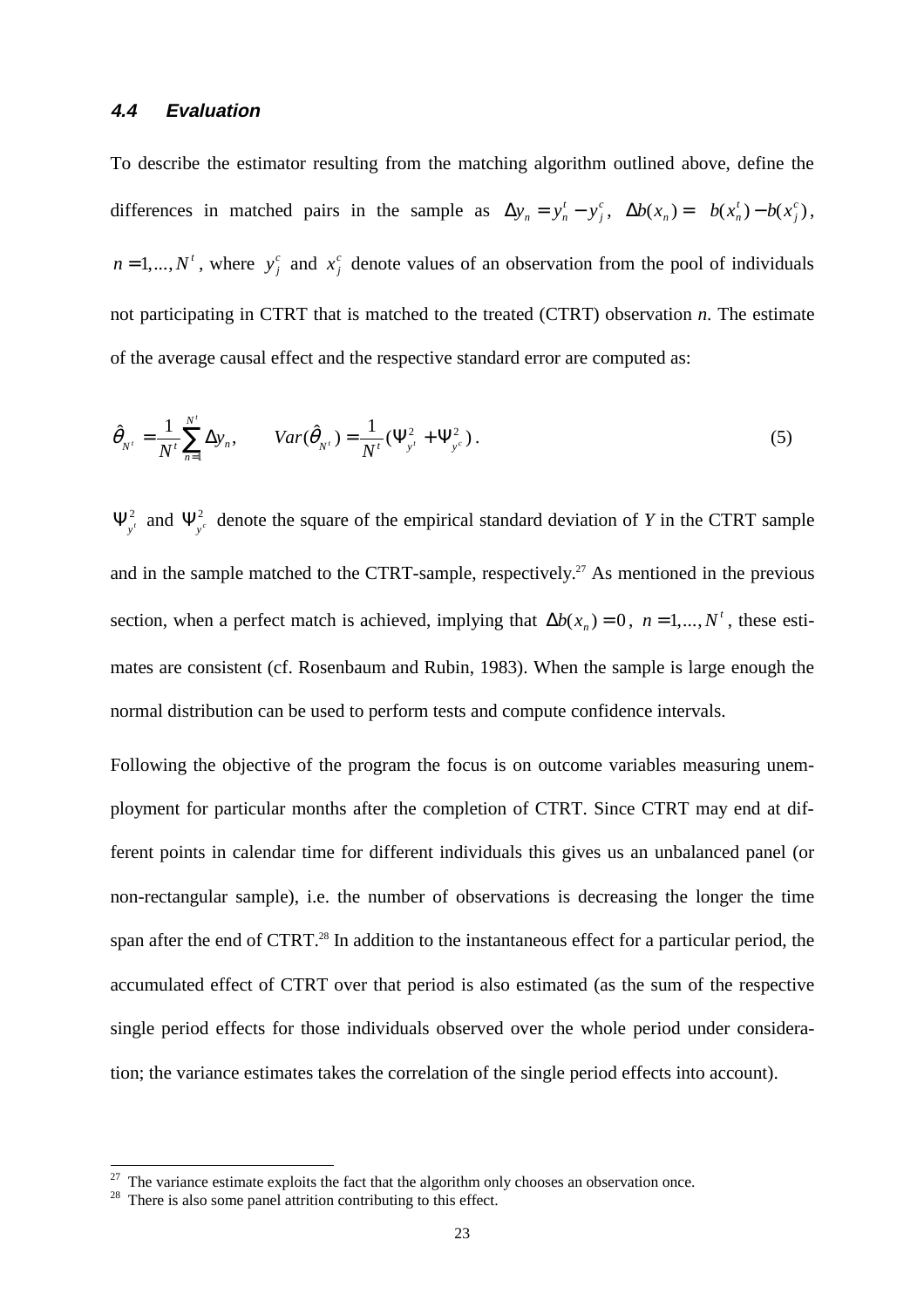The results are given in Figure 2 and Table 6. Figure 2 shows the differences of unemployment rates between the CTRT group and the comparison group. The mean effect (solid line; **+** for the mismatch-corrected estimate) and its 95% pointwise confidence interval based on the normal approximation (dashed line;  $\nabla$ ,  $\Delta$  for the mismatch corrected estimates) up to 24 months before CTRT and up to about 40 months after CTRT are displayed. Since the number of observations decreases the longer the distance to the incidence of CTRT is (see Table 6), the variance increases over post-CTRT time. This is reflected in the widening of the confidence intervals. However, the accuracy of the estimated intervals itself may deteriorate, because the normal distribution may be not a good approximation of the sample distribution of the mean anymore. Additionally, a mismatch correction may be impossible or very imprecise, because there may be too few observations to identify and estimate the parameters of the ordered probit model. Hence, on the very right hand side of Figure 2 the results have to be interpreted with care (the collapse of the intervals on the very right should be ignored because it is based on very few observations that happen not to vary at all).

#### < Figure 2 about here >

The parts of Figure 2 to the left to the zero vertical mark (prior to CTRT) allows a judgement about the quality of the matches concerning that particular variable.<sup>29</sup> Although the number of unemployed persons is generally higher in the CTRT sample, it is only in the month just prior to CTRT that the difference is just significant (t-value: 1.95)

#### < Table 6 about here >

Figure 2 also shows that the immediate effect of CTRT is additional unemployment in the months following the end of CTRT. After some months these negative effects disappear. Indeed Table 6, that contains also the effects of CTRT with respect to full-time employment,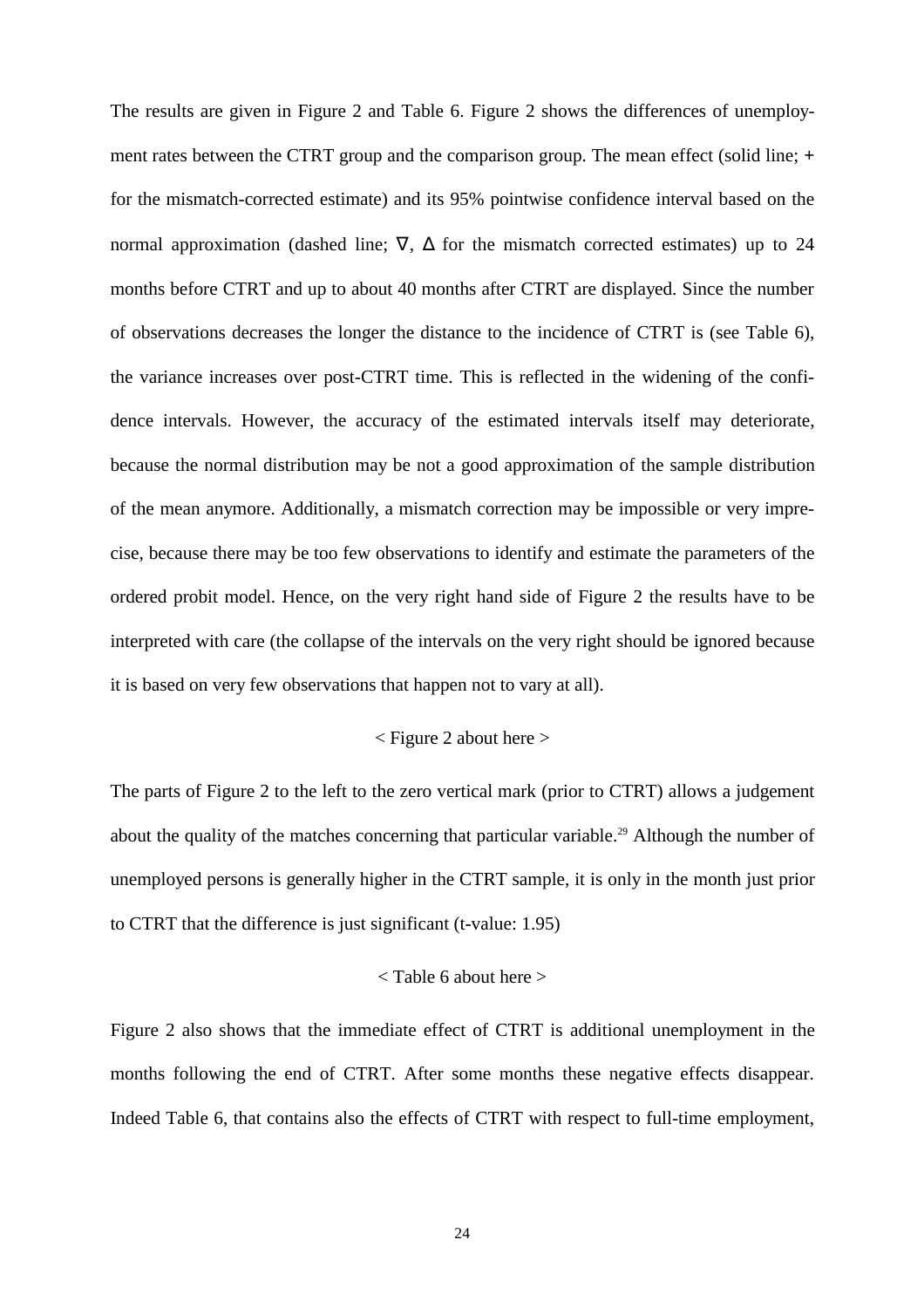shows that the total effect for unemployment cannot be distinguished from zero after 24 months (12 months for full-time employment). At first sight this seems surprising, because Figure 1 shows that the unemployment rate of CTRT participants is indeed falling rapidly during the first 12 months after CTRT. However, there seems to be a simple explanation for this effect. Recall that more than 50% of CTRT participants are unemployed before CTRT. For an unemployed person the immediate effect of (full-time) CTRT is that during CTRT his or her search efforts will be reduced (mean duration is 12 months!) compared to the comparison nonparticipants. The results suggest that if there is a positive effect of CTRT it is not large enough to compensate for this initial negative outcome, and to be detected by the estimator (note that the confidence bands are wide enough to make it difficult to exclude the possibility of medium sized positive effects after about one year as well as of negative effects of CTRT).

These general findings are confirmed by considering as outcome variables the receipt of unemployment benefits, short-time work and unemployment together, or full-time employment. Results from a sample of individuals who are either unemployed or on short-time work before CTRT sharpen these conclusions.

When earnings are considered as an outcome variable, the same conclusions are obtained: a very good match prior to training and no significant effect after training.<sup>30</sup> Other results are computed for different outcome variables that measure status or subjective prospects on the labor markets, such as job position, expectations about a possible job loss in the next two years, and whether one is very worried about keeping the current job. Additionally, there is information on whether individuals expect an improvement or a worsening of the current career position. With one exception there are no significant effects for all these variables. The

<sup>&</sup>lt;sup>29</sup> Testing whether these lines deviate significantly from zero is similar to tests suggested by Rosenbaum (1984) to use unaffected outcomes (in his terminology) or to try to invalidate CIA. They are called pre-program tests by Heckman and Hotz (1989) and others.<br><sup>30</sup> These results are also contained in the already-mentioned previous version of the paper available at

www.siaw.unisg.ch/lechner.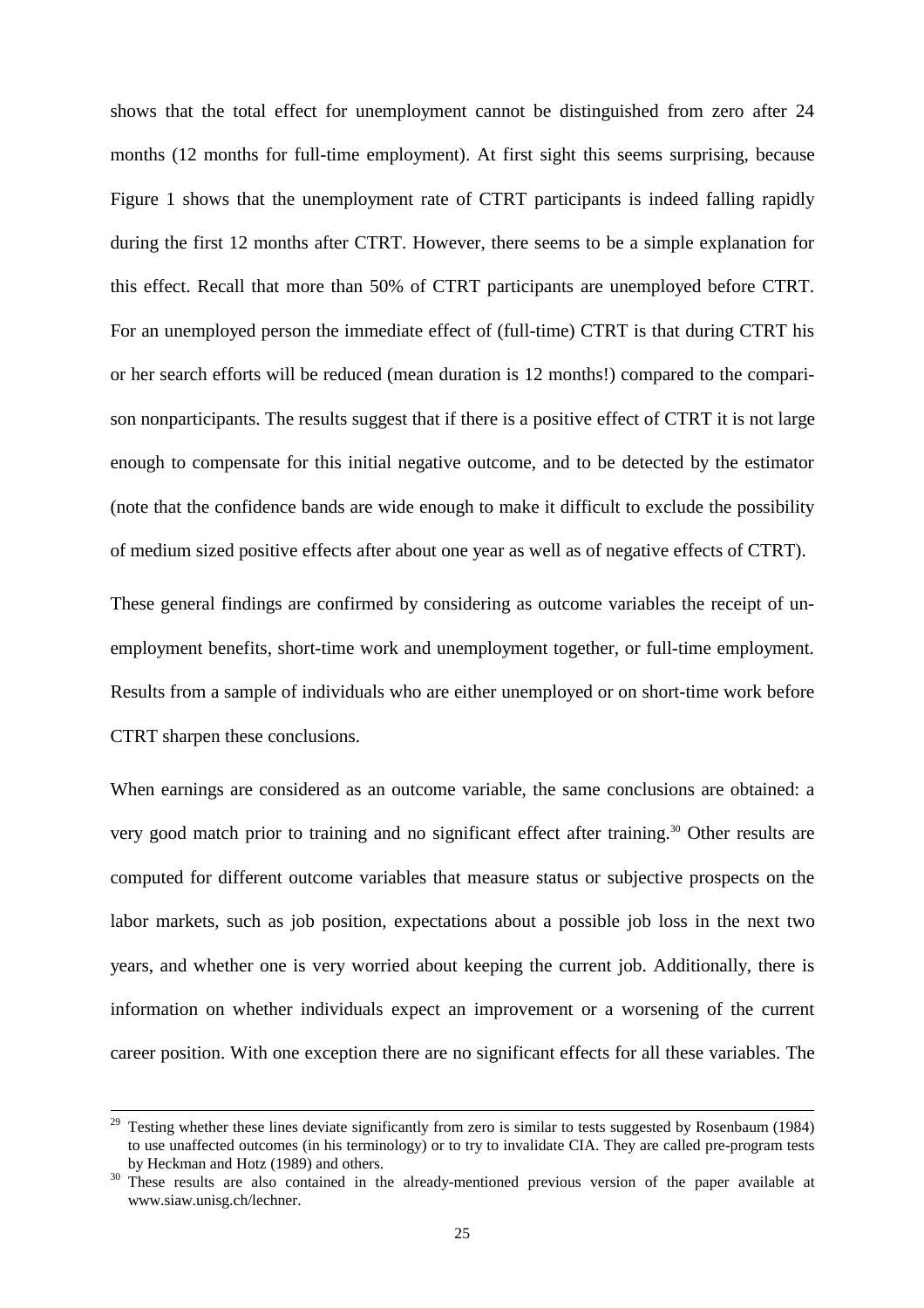exception is the variable measuring subjective career perspectives in the next two years. Although the effect of CTRT is positive, it is only for the first year after CTRT (mildly) significant.

When training programs are very large, the estimates presented above could be contaminated by so-called displacement effects or large program effect. This means that observations in the comparison group are affected by the program because market interaction might lead to more competition for them, thus depressing their earnings and reducing their employment probabilities. Although there might also be an off-setting effect during the time when participants are in CTRT and thus removed from the market, generally the former effect is expected to dominate at least in the longer term. It would lead to an estimate of the effects of CTRT that is 'too positive'. However, since the effects of CTRT are estimated to be close to zero in this paper, such a potential bias is not a problem with respect to the conclusion that CTRT appears to be ineffective in lowering the risk of unemployment and increasing earnings (it might even strengthen that conclusion).

#### **4.4.4 Sensitivity**

In addition to the already-mentioned issues, the sensitivity of the results are checked in several other directions.

First, the perspective of time is changed: instead of considering a period after the end of CTRT, pre- and post CTRT outcomes are compared and averaged for the same month / year in calendar time. This does not lead to different conclusions.

To check whether the average treatment effects differ in specific subgroups of participants, the sample is split according to gender, job position, occupational degree, age, and pre-training employment status. Furthermore different subsamples defined by characteristics of CTRT

26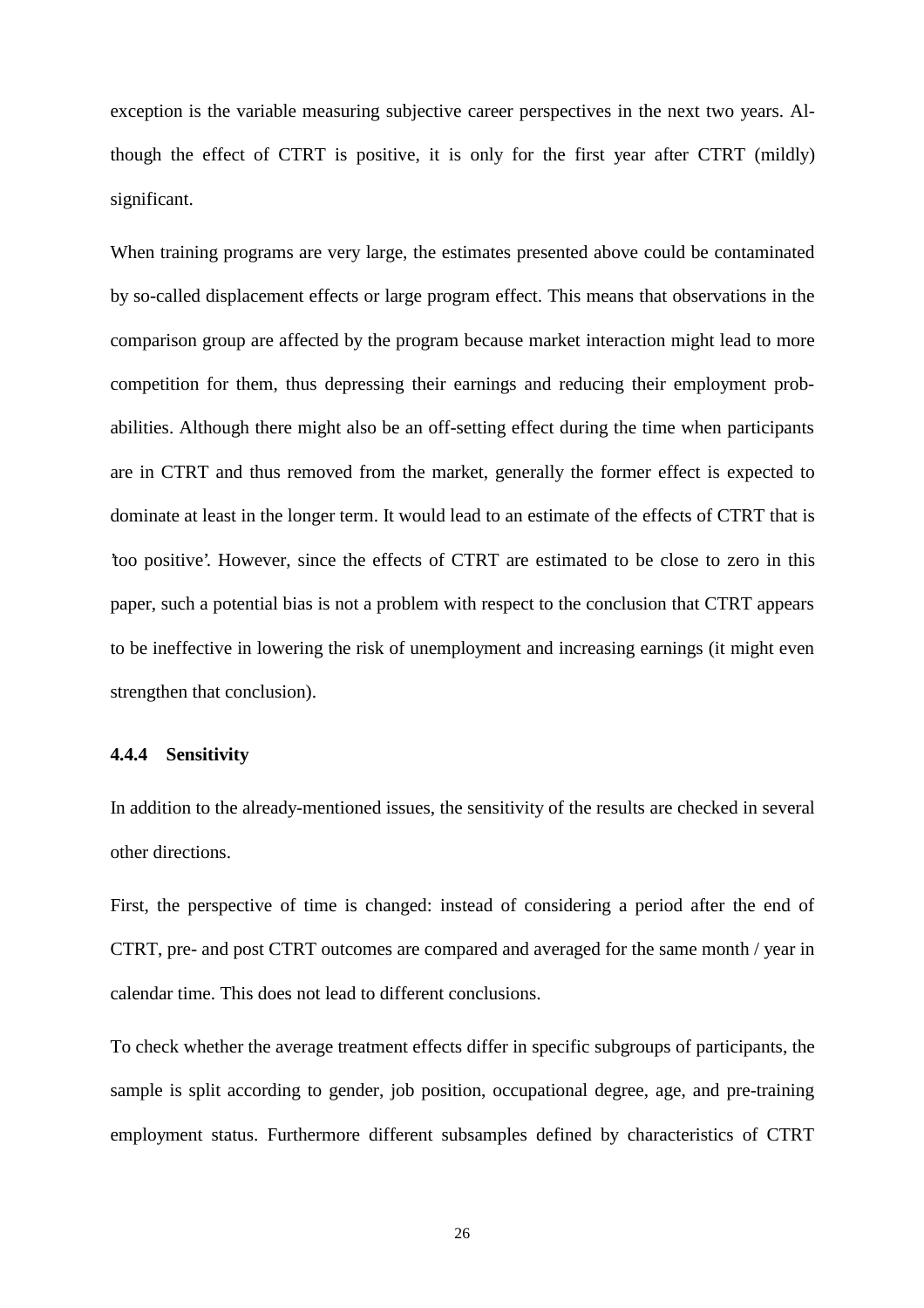(start dates, end dates, duration, multiple spells of CTRT) are considered. No significant differences appear.<sup>31</sup>

To check whether the co-called contamination bias (e.g. Heckman and Robb, 1986), meaning that the comparison group gets some other sort of training as a substitute for CTRT, might be a problem, new comparison and CTRT samples (about 75% of all participants) are selected. Observations in these samples either get no continuous training at all, or obtain only CTRT. Again, no significant differences appear.

Another concern might be the use of a nonrectangular sample due to different end dates and panel attrition. Therefore, a subsample of participants that are observed for at least 24 months after the end of CTRT is selected. The results for this subsample mirror very closely the results presented in the previous section.

The already-mentioned alternative ways to handle the issue of time-varying start dates (*random*, *inflated*) could be an issue. With respect to match quality, *random* assigns significantly too few unemployment persons into the matched comparison group. *Inflated* does not have this problem and produces a fairly balanced comparison sample (due to the increased number of comparison observations). The results are similar to those reported in the previous section. The only difference for both approaches is that the effect on the already-mentioned variable measuring expected improvements in the job position in the next two years is positive (as before) and now highly significant for the first year after CTRT. For *inflated* it is positive and significant for the second year after CTRT as well.

Finally, for the yearly variables all computations are performed using the appropriate panel weights. However, since there are only minor differences among weighted and unweighted estimates, the former are not computed for the monthly data.

<sup>31</sup> However, the power of these tests could be rather small because of the smaller samples.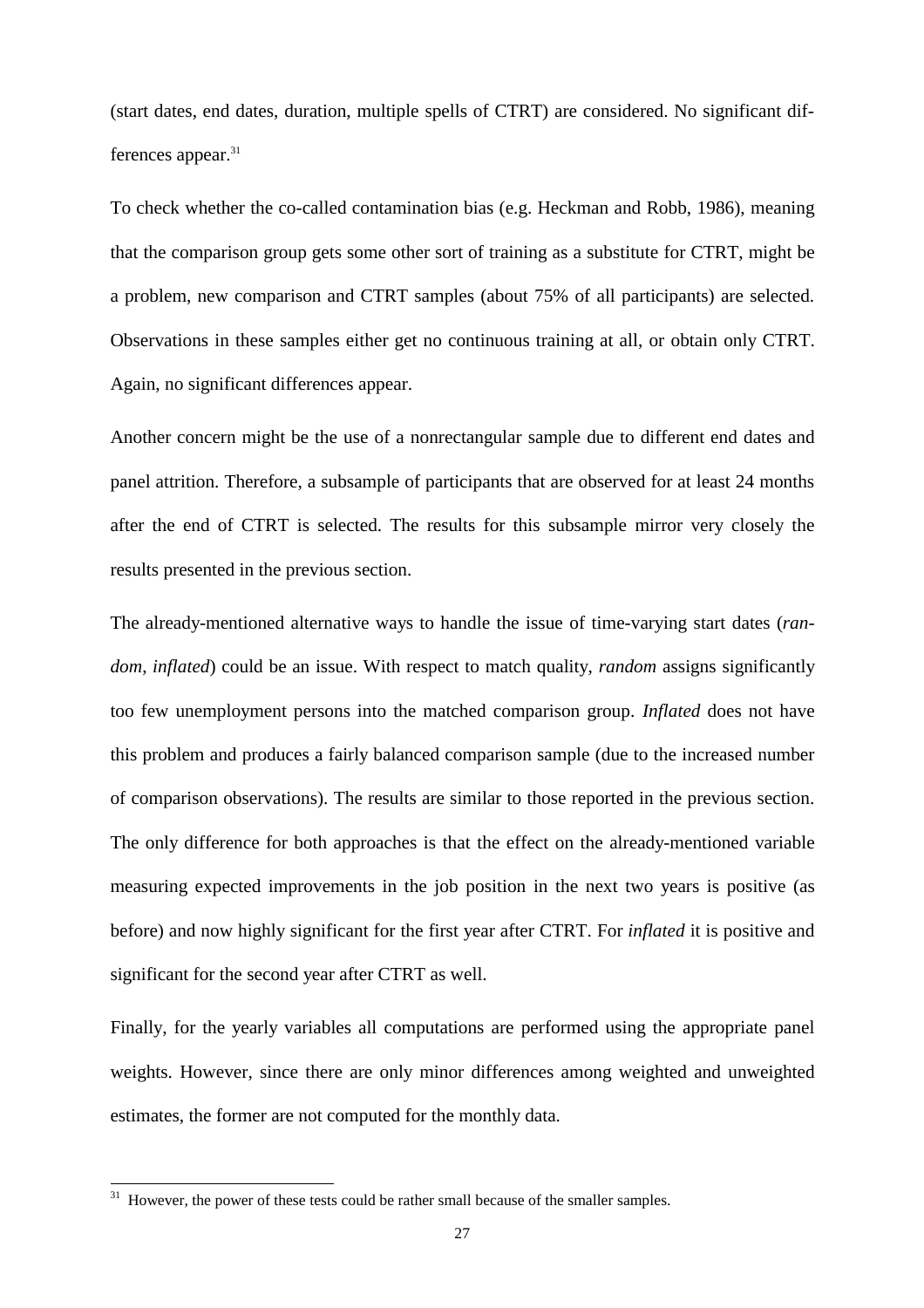In conclusion the sensitivity analysis shows a remarkable stability of the results.

#### **5 Conclusion**

The general findings of the paper suggest that there are no positive earnings and employment effects of public-sector-sponsored continuous vocational training and retraining (CTRT) in East Germany at least in the short-run. Regarding the risk of unemployment there are negative effects of CTRT directly after training ends. However, these negative effects fade out over the first year after training. It is an open question whether the lack of a positive effects is due to a bad signal participants send to prospective employers, or whether it is due to a lack of quality in a narrower sense. Nevertheless, the results in this paper provide no justification of the large expenditure for CTRT until 1993. The results are compatible with the claim that CTRT was very much a waste of resources, providing quantity without sufficient quality (or a sufficiently positive signal). The quality problem has been realized by the labor office, that subsequently tried to improve quality and changed the selection process to include a higher share of individuals previously unemployed in CTRT. It should be noted that the lack of measurable success of the programs appears despite the fact that participants are in general well educated and had fairly high job positions in the GDR. Therefore, it is not the typical low-skill-low-ability group that is the target of many government programs in the US and western Europe.

The overall negative picture may be an exaggeration of the real situation for several reasons: Firstly, money spent for CTRT in the first two to three years may be seen as investments in the East German training infrastructure, that had to be build from scratch. In this sense future CTRT might still yield some returns on these early investments. Secondly, the massive use of CTRT achieved a significant reduction of the official unemployment rate. This was politically desired, and hence it might be seen as an achievement per se, although there might have been cheaper ways to achieve this goal.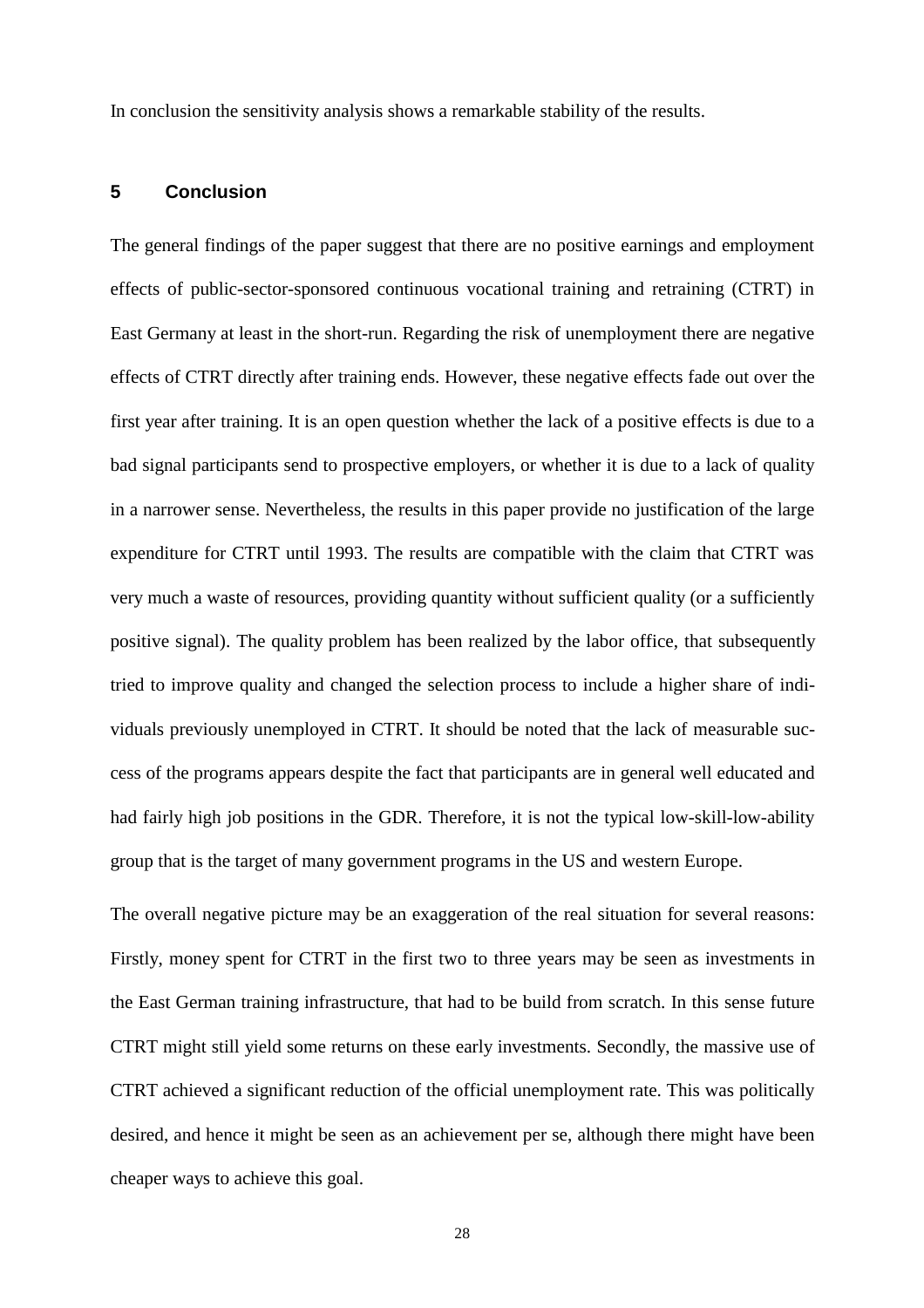Although the data and the suggested nonparametric estimation strategy appeared to be well suited for the problem at hand, the small sample remains a problem. It is mainly reflected in comparatively large standard errors. Therefore, future research should investigate these effects with different data sources, ideally ones that are larger but not less informative than the GSOEP. Additionally, one might investigate jointly the effects of different types of training, such as on-the-job training versus off-the-job training, or publicly-funded versus privatelyfunded training. Likewise, it will be an issue whether the quality of the publicly-funded training did really improve after 1992, as claimed by official sources.

#### **References**

- Angrist, J.D. and A.B. Krueger (1999): "Empirical Strategies in Labor Economics", forthcoming in: O. Ashenfelter and D. Card (eds.), *Handbook of Labor Economics*, Volume 3, Chapter 23.
- Ashenfelter, O. (1978): "Estimating the Effect of Training Programs on Earnings", *The Review of Economics and Statistics*, 60, 47-57.
- Ashenfelter, O. and D. Card (1985): "Using the Longitudinal Structure of Earnings to Estimate the Effect of Training Programs", *The Review of Economics and Statistics*, 67, 648-660.
- Bera, A., C. Jarque, and C.F. Lee (1984): "Testing the Normality Assumption in Limited Dependent Variable Models", *International Economic Review*, 25, 563-578.
- Blaschke, D. and E. Nagel (1995): "Beschäftigungssituation von Teilnehmern an AFG-finanzierter beruflicher Weiterbildung", *MittAB,* 2/95, 195-213.
- Bundesanstalt für Arbeit (1992): *Förderung der beruflichen Weiterbildung: Bericht über die Teilnahme an beruflicher Fortbildung, Umschulung und Einarbeitung im Jahr 1991*, Nürnberg.
- Bundesanstalt für Arbeit (1993a): *Förderung der beruflichen Weiterbildung: Bericht über die Teilnahme an beruflicher Fortbildung, Umschulung und Einarbeitung im Jahr 1992*, Nürnberg.
- Bundesanstalt für Arbeit (1993b): *Geschäftsbericht 1993*, Nürnberg.
- Bundesanstalt für Arbeit (1994a): *Berufliche Weiterbildung: Förderung beruflicher Fortbildung, Umschulung und Einarbeitung im Jahr 1993*, Nürnberg.
- Bundesanstalt für Arbeit (1994b): *Geschäftsbericht 1994*, Nürnberg.
- Bundesanstalt für Arbeit (1995): *Berufliche Weiterbildung: Förderung beruflicher Fortbildung, Umschulung und Einarbeitung im Jahr 1994*, Nürnberg.
- Bundesminister für Arbeit und Sozialordnung (1991), *Übersicht über die Soziale Sicherheit, Textergänzung Kapitel 26:Übergangsregelungen für die neuen Bundesländer*, Bonn.
- Bundesministerium für Bildung und Wissenschaft (1994), *Berufsbildungsbericht 1994*, Bad Honnef: Bock.
- Bundesministerium für Wirtschaft (1995), *Dokumentation, Nr. 382*.
- Buttler, F. (1994): "Finanzierung der Arbeitsmarktpolitik", *IAB-Werkstattbericht*, Nr. 8, 31.8.1994.
- Buttler, F. and K. Emmerich (1994): "Kosten und Nutzen aktiver Arbeitsmarktpolitik im ostdeutschen Transformationsprozeß", *Schriften des Vereins für Sozialpolitik*, 239 / 4, 61-94.
- Card, D. and D. Sullivan (1988): "Measuring the Effect of Subsidized Training Programs on Movements in and out of Employment", *Econometrica*, 56, 497-530.
- Dagenais, M.G. and J.M. Dufour (1991): "Invariance, Nonlinear Models, and Asymptotic Tests", *Econometrica*, 59, 1601-1615.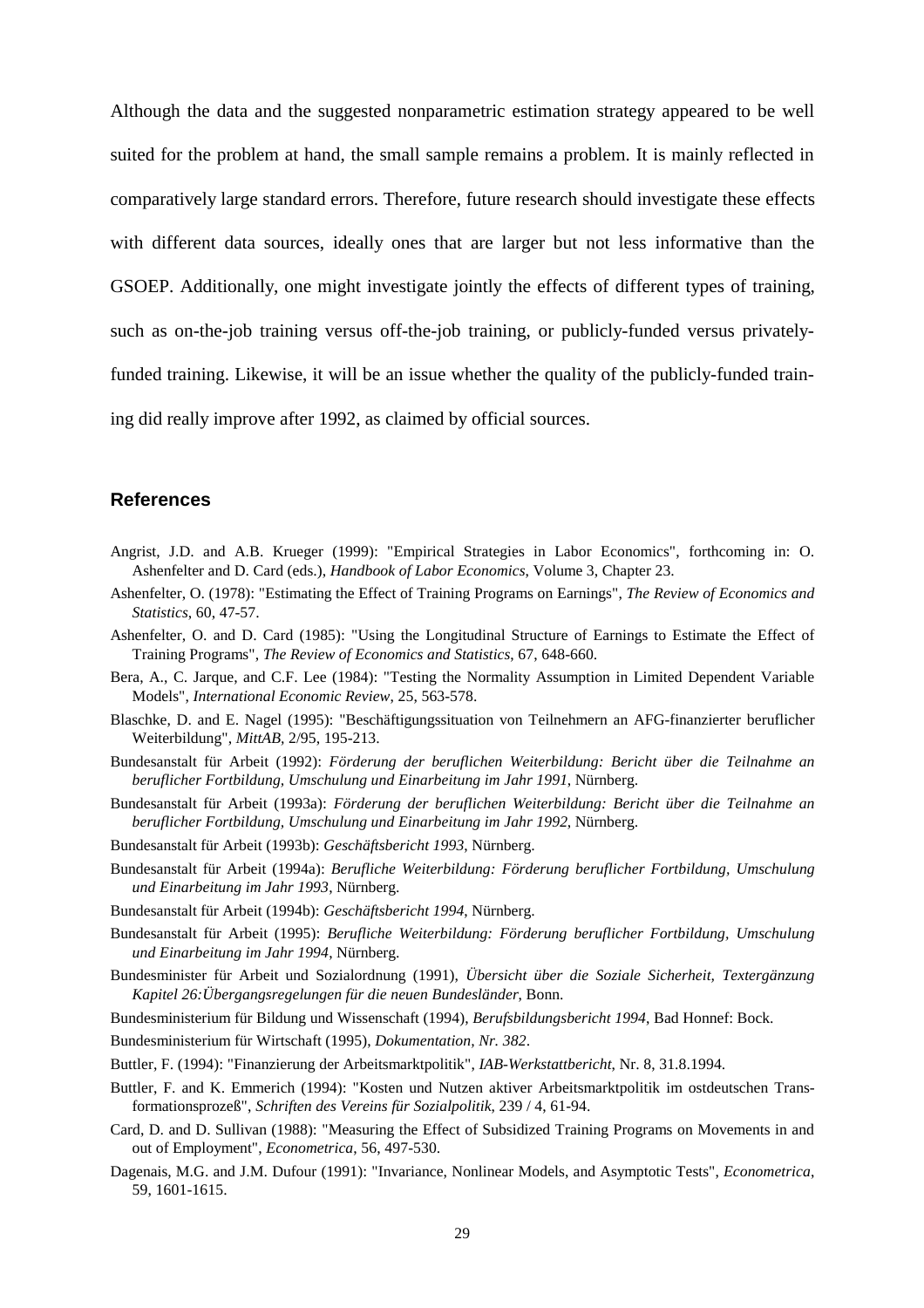- Davidson, R. and J.G. MacKinnon (1984): "Convenient Specification Tests for Logit and Probit Models", *Journal of Econometrics*, 25, 241-262.
- Dehejia, R. and S. Wahba (1995): "A Matching Approach for Estimating Causal Effects in Non-Experimental Studies", mimeo.
- Deutsches Institut für Wirtschaftsforschung (DIW, 1994): *Wochenbericht, 31/94*, Berlin.
- Fitzenberger, B. and H. Prey (1997): "Assessing the Impact of Training on Employment: The Case of East Germany", *IFO Studien*, 43, 71-116.
- Friedlander, D, D.H. Greenberg, and P.K. Robins (1997): "Evaluating Government Training Programs for the Economically Disadvantaged", *Journal of Economic Literature*, 35, 1809-1855.
- Gu, X.S. and P.R. Rosenbaum (1993): "Comparison of Multivariate Matching Methods: Structures, Distances, and Algorithms", *Journal of Computational and Graphical Statistics*, 2, 405-420.
- Heckman, J.J., H. Ichimura, and P. Todd (1998): "Matching as an Econometric Evaluation Estimator", *Review of Economic Studies*, 65, 261-294.
- Heckman, J.J. and V.J. Hotz (1989): "Choosing Among Alternative Nonexperimental Methods for Estimating the Impact of Social Programs: The Case of Manpower Training", *Journal of the American Statistical Association*, 84, 862-880 (includes comments by Holland and Moffitt and a rejoinder by Heckman and Hotz).
- Heckman, J.J., R.J. LaLonde, and J.A. Smith (1999): "The Economics and Econometrics of Active Labor Market Programs", forthcoming in: O. Ashenfelter and D. Card (eds.), *Handbook of Labor Economics*, Volume 3.
- Heckman, J.J. and R. Robb (1985): "Alternative Methods of Evaluating the Impact of Interventions", in: J.J. Heckman and B. Singer (eds.), *Longitudinal Analysis of Labor Market Data*, New York: Cambridge University Press, 156-245.
- Heckman, J.J. and J.A. Smith (1999): "The Pre-Program Dip and the Determinants of Participation in a Social Program: Implications for a Simple Program Evaluation Strategies", forthcoming in *The Economic Journal*.
- Holland, P.W. (1986): "Statistics and Causal Inference", *Journal of the American Statistical Association*, 81, 945-970 (includes comments by Cox, Granger, Glymour, Rubin).
- Hübler, O. (1994): "Weiterbildung, Arbeitsplatzsuche und individueller Beschäftigungsumfang eine ökonometrische Untersuchung für Ostdeutschland", *Zeitschrift für Wirtschafts- und Sozialwissenschaften*, 114, 419-447.
- Hübler, O. (1997): "Evaluation beschäftigungspolitischer Maßnahmen in Ostdeutschland*", Jahrbücher für Nationalökonomie und Statistik*, 216, 21-44.
- Institut für Arbeitsmarkt- und Berufsforschung (IAB, 1995): *Zahlen-Fibel 1995* (BeitrAB 101), Nürnberg.
- LaLonde, R.J. (1986): "Evaluating the Econometric Evaluations of Training Programs with Experimental Data", *American Economic Review*, 76, 604-620.
- LaLonde, R.J. (1995): "The Promise of Public Sector-Sponsored Training Programs", *Journal of Economic Perspectives*, 9, 149-168.
- Lechner, M. (1999), Earnings and Employment Effects of Continuous Off-the-Job Training in East Germany after Unification, *Journal of Business & Economic Statistics*, 17, 74-90.
- Müller, K. (1994): "Weiterbildung in Ostdeutschland: Ein Markt wird transparenter", *IAB-Werkstattbericht*, Nr. 4, 28.4.94.
- Orme, C. (1988): "The Calculation of the Information Matrix Test for Binary Data Models", *The Manchester School*, 56, 370-376.
- Pannenberg, M. (1995): *Weiterbildungsaktivitäten und Erwerbsbiographie*, Campus: Frankfurt.
- Pannenberg, M. and C. Helberger (1995): "Kurzfristige Auswirkungen staatlicher Qualifizierungsmaßnahmen in Ostdeutschland: Das Beispiel Fortbildung und Umschulung", *Schriftenreihe des Vereins für Sozialpolitik*.
- Rosenbaum, P.R. (1984): "From Association to Causation in Observational Studies: The Role of Tests of Strongly Ignorable Treatment Assignment", *Journal of the American Statistical Association*, 79, 41-48.
- Rosenbaum, P.R. and D.B. Rubin (1983): "The Central Role of the Propensity Score in Observational Studies for Causal Effects", *Biometrica*, 70, 41-50.
- Rosenbaum, P.R. and D.B. Rubin (1985): "Constructing a Comparison Group Using Multivariate Matched Sampling Methods That Incorporate the Propensity Score", *The American Statistician*, 39, 33-38.
- Rubin, D.B. (1974): "Estimating Causal Effects of Treatments in Randomized and Nonrandomized Studies", *Journal of Educational Psychology*, 66, 688-701.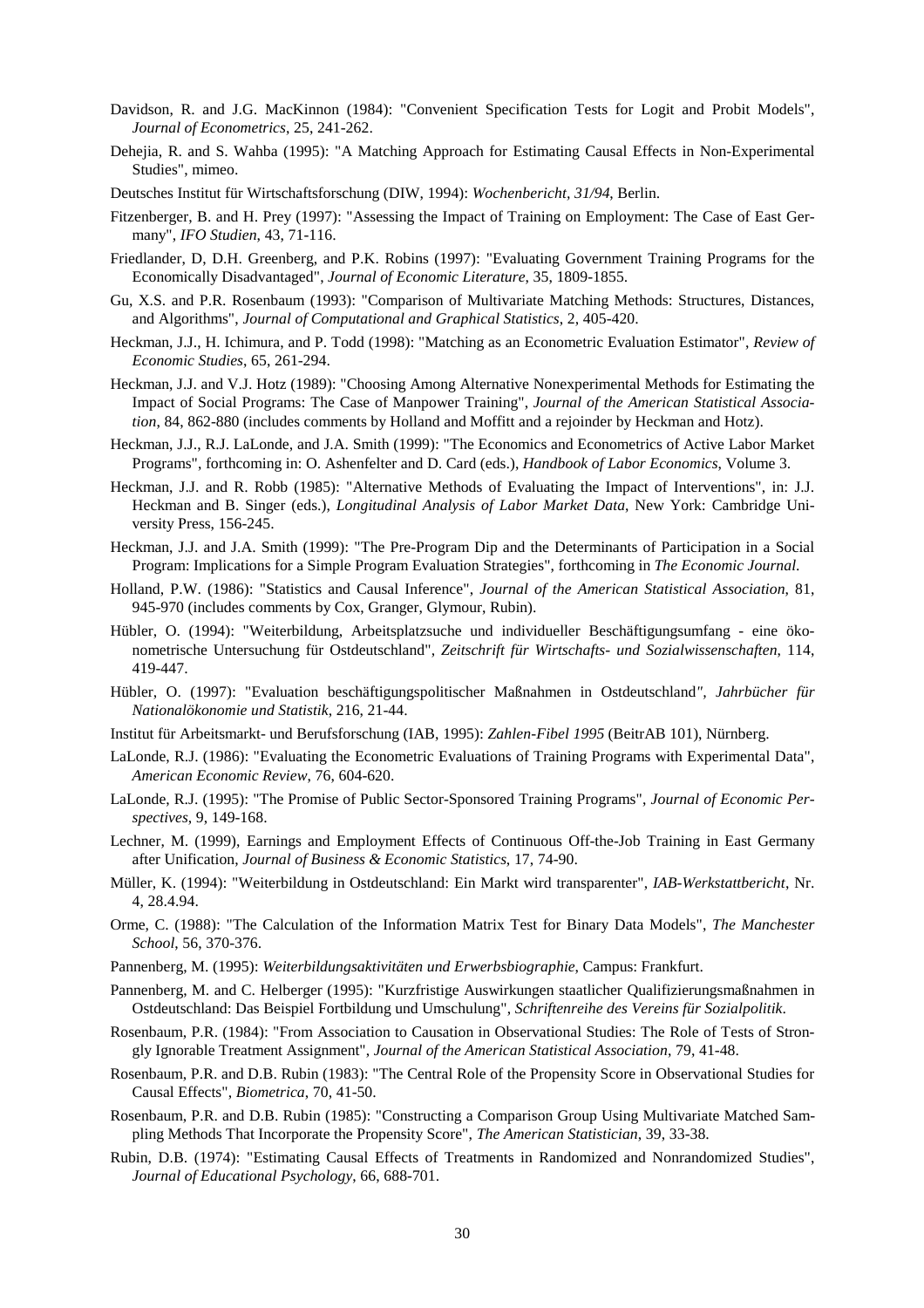- Rubin, D.B. (1977): "Assignment of Treatment Group on the Basis of a Covariate", *Journal of Educational Statistics*, 2, 1-26.
- Rubin, D.B. (1979): "Using Multivariate Matched Sampling and Regression Adjustment to Comparison Bias in Observational Studies", *Journal of the American Statistical Association*, 74, 318-328.
- Rubin, D.B. (1991): "Practical Implications of Models of Statistical Inference for Causal Effects and the Critical Role of the Assignment Mechanism", *Biometrics*, 47, 1213-1234.
- Sobel, M.E. (1994): "Causal Inference in the Social and Behavioral Sciences", in: G. Arminger, C.C. Clogg and M.E. Sobel (eds.): *Handbook of Statistical Modeling for the Social and Behavioral Sciences*, New York: Plenum Press.
- Statistisches Bundesamt (1994): *Statistisches Jahrbuch für die Bundesrepublik Deutschland, 1994*, Stuttgart: Metzler-Pöschel.
- Wagner, G.G., R.V. Burkhauser, and F. Behringer (1993): "The English Language Public Use File of the German Socio Economic Panel", *Journal of Human Ressorces*, 28, 429-433.
- White, H. (1982): "Maximum Likelihood Estimation of Misspecified Models", *Econometrica*, 50, 1-25, "Corrigendum", *Econometrica*, 51, 513.

#### **Tables and Figures**

*Table 1: Entries into continuous vocational training and retraining 1991 to 1993*

|                            |         | 1991  |            |                      | 1992 |                 |          | 1993 |            |
|----------------------------|---------|-------|------------|----------------------|------|-----------------|----------|------|------------|
|                            | entries | UΕ    | t-benefits | entries              | UE   | t-benefits      | entries  | UE   | t-benefits |
|                            | x 1000  |       | share in % | $\frac{1}{2}$ x 1000 |      | share in %      | x 1000   |      | share in % |
| Continuous training, long  | 442     | $35+$ | n.a.       | 462                  | 70   | $85^{\circ}$    | 182      | 74   | $82+$      |
| Continuous training, short | 187     | 100   | n.a.       | 129                  | 100  | $85*$           | $0^{**}$ | ٠    |            |
| Retraining                 | 130     | $35+$ | n.a.       | 183                  | 81   | 85 <sup>°</sup> | 81       | 91   | $82^{+}$   |

Note: Total employment fell from 7.2 million in 1991 to 6.1 million in 1993. The unemployment rate increased from 10% in 1991 to 16% in 1993. UE: unemployed before entering; t-benefits: recipient of t-benefits ("Grosses Unterhaltsgeld"; earnings replacement); short: very short term courses for the unemployed to improve their job search skills ( $§41a$ Work Support Act), long: all other continuous training; \*) aggregated over 2 categories; \*) aggregated over all categories; ") program stopped; n.a.: not available; Sources: Bundesanstalt für Arbeit (1992, 1993a, 1993b, 1994a, 1995), own computations.

*Table 2: Expenditure of the labor office for CTRT 1991 to 1993*

|                                                                                   | 1991    | 1992   | 1993 |
|-----------------------------------------------------------------------------------|---------|--------|------|
| t-benefits in bn DM                                                               | 1.6     | 6.0    | 6.6  |
| Other expenditure in bn DM                                                        | 27      | 4.7    | 3.7  |
| Institutional support in bn DM                                                    | በ 2     | () 1   | 0.1  |
| Total expenditure for CTRT in bn DM                                               | 44      | 10.8   | 10.4 |
| Share of CTRT expenditures of total expenditure of labour offices in East Germany | $15 \%$ | $23\%$ | 21%  |

Note: Bundesanstalt für Arbeit (1995), Table 34. Own calculations. Spending for subsidies to employers to provide onthe-job training for individuals facing difficult labor market conditions is excluded.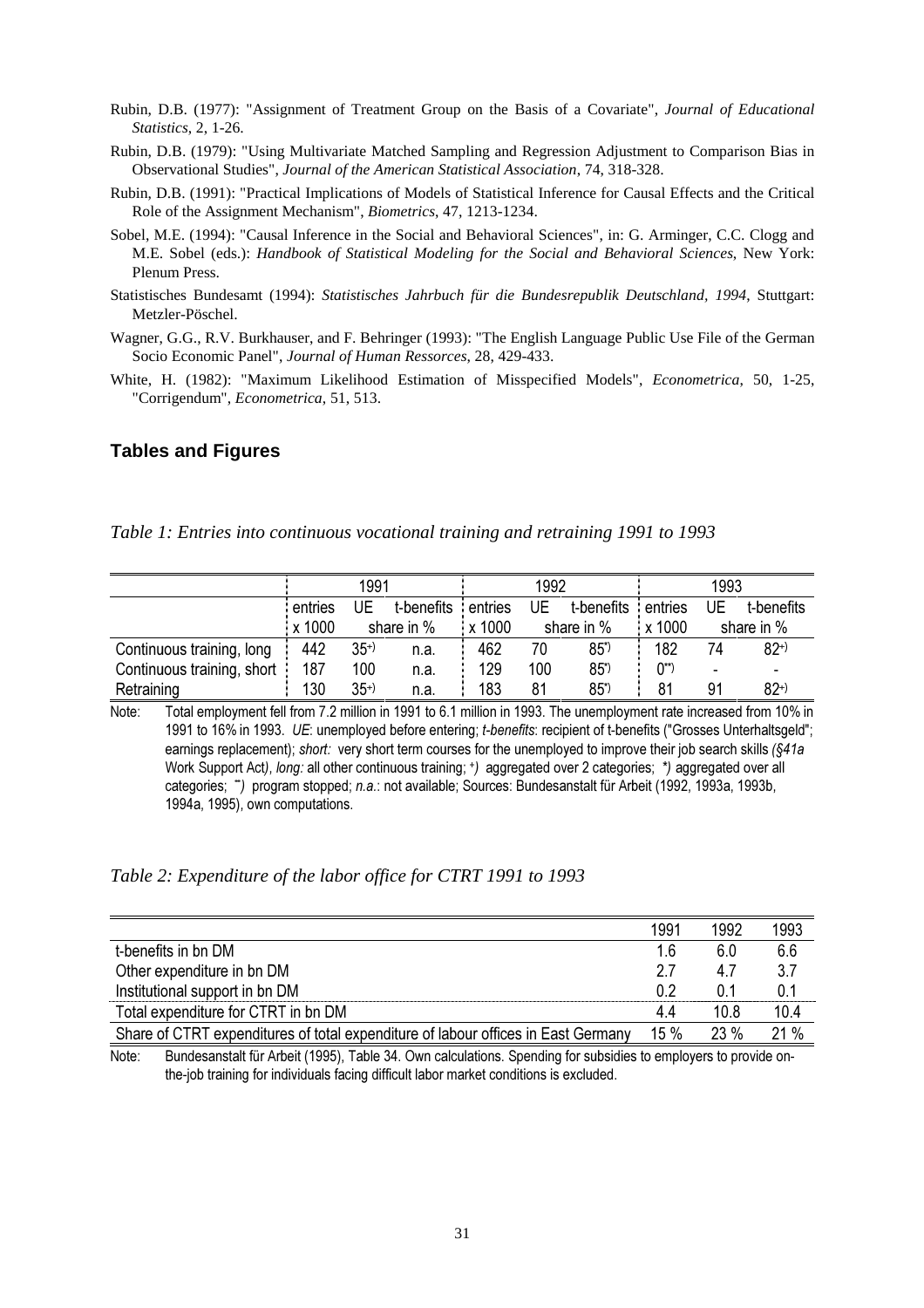|                                                            |         | estimation |              | heteros-         |         |
|------------------------------------------------------------|---------|------------|--------------|------------------|---------|
|                                                            |         |            |              | cedasticity test |         |
| Variable                                                   | coef.   | std.err.   | average      | $\chi^2(1)$      | p.-val. |
|                                                            |         |            | change       |                  |         |
| Gender: female                                             | 0.51    | 0.15       | .075         | 0.4              | .52     |
| Age in 1990 / 100                                          | $-1.95$ | 0.62       | $-.093$      | 1.1              | .31     |
| Federal states (Länder) in 1990: Berlin                    | 0.27    | 0.18       | .042         |                  |         |
| Years of schooling (highest degree) in 1990                |         |            |              |                  |         |
| 12                                                         | 0.34    | 0.24       | .053         | 2.1              | .15     |
| 10                                                         | 0.21    | 0.16       | .029         | 0.8              | .39     |
| Highest professional degree in 1990: university            | 0.30    | 0.24       | .046         | 1.5              | .23     |
| Job position in 1990                                       |         |            |              |                  |         |
| highly qualified, management                               | $-0.03$ | 0.23       | $-.004$      | 1.0              | .31     |
| highly qualified, management and female                    | $-0.58$ | 0.25       | $-063$       | 2.1              | .15     |
| Job characteristics in 1990: already fired                 | 0.34    | 0.22       | .055         | 0.1              | .71     |
| Type of occupation in 1990 (ISCO)                          |         |            |              |                  |         |
| production                                                 | $-0.32$ | 0.16       | $-.042$      | 0.0              | .86     |
| services, incl. trade, office                              | $-0.39$ | 0.15       | $-.049$      | 0.5              | .49     |
| trade                                                      | 0.60    | 0.26       | .110         | 0.3              | .61     |
| Employer characteristics in 1990                           |         |            |              |                  |         |
| redundancies in firm                                       | 0.25    | 0.12       | .035         | 0.1              | .71     |
| industrial sector                                          |         |            |              | 1.8              | .18     |
| light industry, consumer goods,                            | 0.39    | 0.14       | .062         | 2.2              | .14     |
| electronics, printing                                      |         |            |              |                  |         |
| machine building and vehicle construction                  | 0.35    | 0.20       | .057         | 0.7              | .41     |
| health                                                     | $-1.18$ | 0.40       | $-089$       | 1.4              | .24     |
| Optimistic about the future in general in 1990             | 0.07    | 0.15       | .009         | 2.2              | .14     |
| Very desirable behavior / attitudes in society: increasing | $-0.40$ | 0.15       | $-.050$      | 2.5              | .12     |
| own wealth                                                 |         |            |              |                  |         |
| Expectations for the next 2 years in 1990                  |         |            |              |                  |         |
| redundancies in firm: certainly                            | 0.19    | 0.12       | .028         | 0.5              | .51     |
| losing the job: certainly                                  | 0.40    | 0.21       | .066         | 0.8              | .49     |
| losing the job: probably                                   | 0.20    | 0.12       | .028         | 0.3              | .36     |
| decline in professional career: certainly                  | $-0.69$ | 0.29       | $-066$       | 1.7              | .19     |
| Other specification tests                                  |         |            | $\chi^2(df)$ | d.f.             | p.-val. |
| Score test against nonnormality                            |         |            | 2.6          | $\overline{2}$   | .28     |
| Information matrix test                                    |         |            |              |                  |         |
| all indicators                                             |         |            | 203          | 235              | .93     |
| only main diagonal indicators                              |         |            | 21           | 20               | .54     |

*Table 3: Results of the estimation and the specification tests for the partial propensity score*

Note: Maximum likelihood estimation of a binary probit model. A constant term is included in the model.  $N = 1411$  (1280 controls). The tests are explained in footnotes 20 and 21. Bold letters: t-value larger than 1.96 in absolute value. Average change denotes the average (finite) change in the probabilities when a single dummy variable is changed from zero to one and when age is increased by one year (without changing the values of the other variables). Averaging is over the empirical distribution of all over explanatory variables.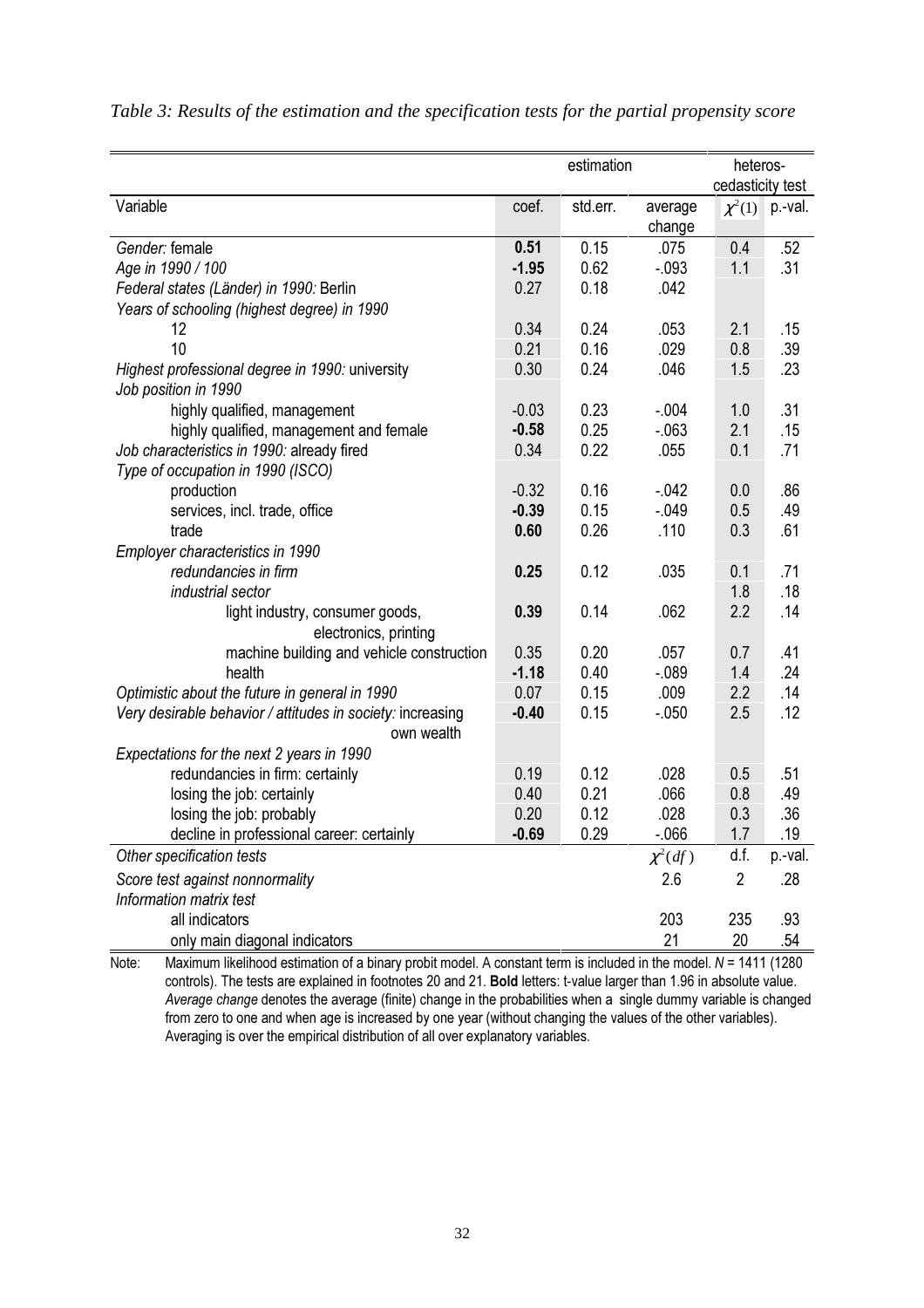#### *Table 4: Matching algorithm*

- Step 1 Split observations in two exclusive pools according to participation status (T-pool and C-pool).
- Step 2 Draw randomly an observation in T-pool (denoted by  $n$ ) and remove from T-pool.
- Step 3 Define caliper of partial propensity score for observation  $n$  in terms of the predicted index  ${}_{\nu_n}\hat\beta_{_N}$ 
	- and its conditional variance  $Var(V\hat{\beta}_N | V = v_n)$  (derived from  $Var(\hat{\beta}_N)$  by the delta method).
- $\Theta$  . The constant in C-pool (denoted by  $j$ ) obeying  $v_j\hat\beta_N\in~[v_n\hat\beta_N\pm c\sqrt{Var(v_n\hat\beta_N)}]$  . The constant  $c$ is chosen such that the interval is identical to a 95% confidence interval around  $\,_{\nu_n}\hat{\beta}_{\hskip-0.5pt{\nu}}^{}$  .
- Step  $5$  (a) If there are fewer than two observations in this interval: Find observation *i* in C-pool that is closest to observation  $n$ , such that it minimizes  $(\nu_{j}\hat{\boldsymbol{\beta}}_{\scriptscriptstyle N}-\nu_{\scriptscriptstyle n}\hat{\boldsymbol{\beta}}_{\scriptscriptstyle N})^{2}$  .
	- (b) If there are two or more observations in this set generated by Step 4: Take these observations and compute the variables  $m$  in relation to the start date of observation  $n$ . Denote these and perhaps other variables already included in V as  $\,\widetilde m_{_j}\,$  and  $\,\widetilde m_{_n}\,$ , respectively. Define a distance

between each comparison observation *j* and *n* as  $d(j, n) = (v_i \hat{\beta}_v, \tilde{m}_i)' - (v_n \hat{\beta}_v, \tilde{m}_n)'$ .

Choose a comparison observation *i* with the smallest Mahalanobis distance

 $\xi(i,n) = d(i,n)'Wd(j,n)$  within the caliper. W denotes the inverse of the estimated variance of  $(v\hat{\beta}_v, \tilde{m})'$  in the C-pool.

Step 6 Remove *j* from C-pool.

Step 7 If there are any observations in the T-pool left, start again with step 2.

Note:  $\;\;\;\;\;$  The asymptotic standard error of  $\;\nu_n\hat{B}_N\;$  is in the range from 0.14 to 0.50 (mean and median: 0.25; std.dev. 0.06) in the CTRT sample, and from 0.14 to 0.52 (0.25; 0.23; 0.08) in the comparison sample (before matching).

v-variables used for the additional conditioning are: gender, university degree, 12 and 8 years of schooling, highly qualified or management job position (1990), women in highly qualified or management job positions (1990), expect to be laid off (1990), working in industrial sectors light industry, machine building and vehicle construction (1990). The additional v-variables are included in the list of matching variables as an additional safeguard against inconsistent estimation of  $\, \nu \hat{B}_{{\scriptscriptstyle N}}$  . *m*-variables are: expectation of losing own job in the next two years (yearly),

expectation of a declining career in the next two years (yearly), monthly wage / salary (yearly), training (unspecified, yearly), self-employment (yearly), highly qualified or management job positions (yearly), unemployment (monthly), short-time work (monthly), full-time work (monthly). For each monthly m-variable the status in the month just prior to CTRT, the average over the 4 months prior to CTRT and the average over all months after June 1990 are used. For each yearly variable the status in the last interview and the status in the interviews before that are used.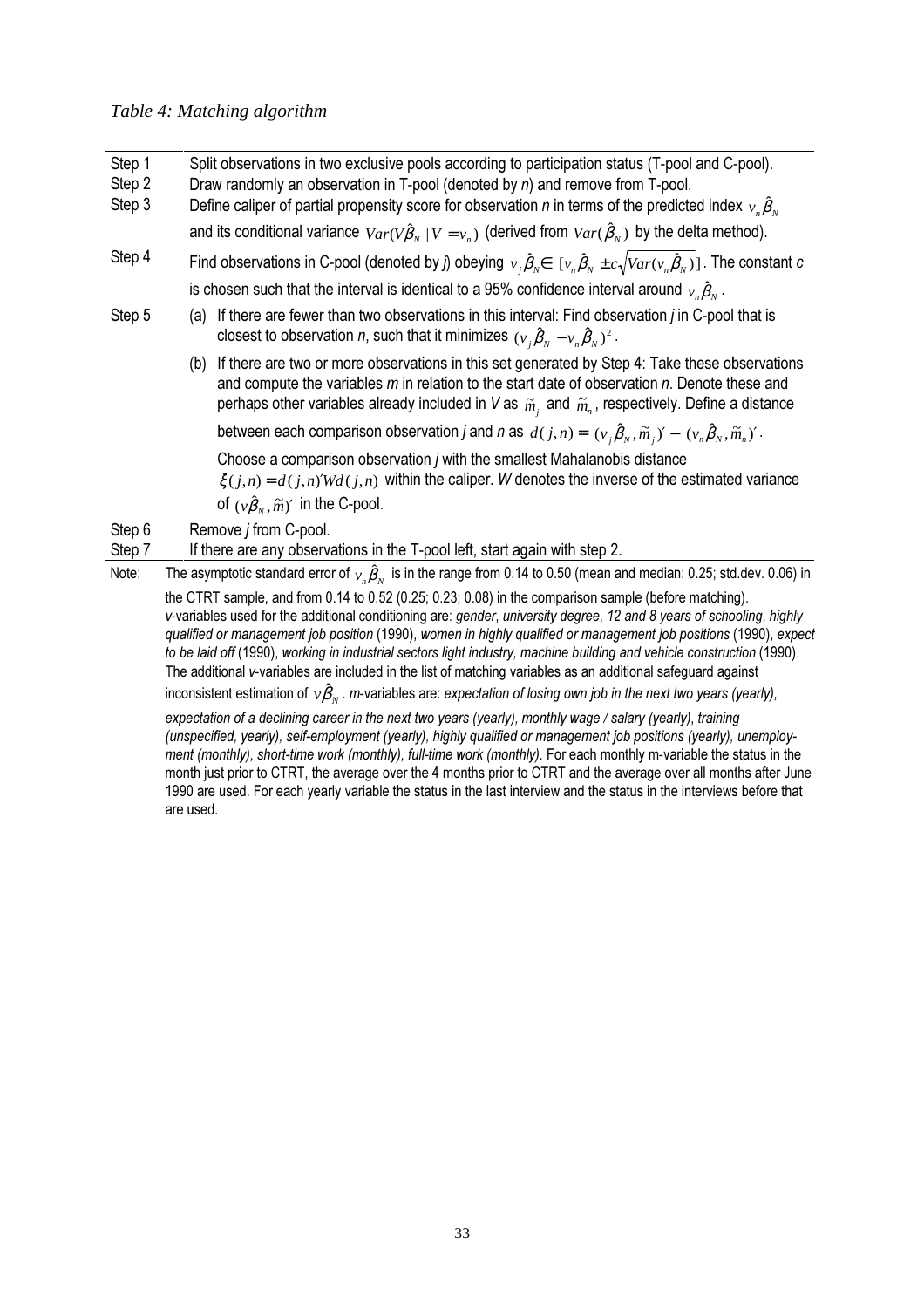|                                                                                                                                                                                                                                                                              | all controls<br>(1280) | matched<br>controls | <b>CTRT</b>  | two sample<br>test | paired<br>test |
|------------------------------------------------------------------------------------------------------------------------------------------------------------------------------------------------------------------------------------------------------------------------------|------------------------|---------------------|--------------|--------------------|----------------|
| (1)                                                                                                                                                                                                                                                                          | (2)                    | (3)                 | (4)          | (5)                | (6)            |
| Variable                                                                                                                                                                                                                                                                     |                        | mean or share in %  |              | p-value            | p-value        |
| Gender: female                                                                                                                                                                                                                                                               | 41                     | 52                  | 58           | .37                | .21            |
| Age in 1990                                                                                                                                                                                                                                                                  | 37                     | 35                  | 34           | .64                | .61            |
| Federal states (Länder) in 1990: Berlin                                                                                                                                                                                                                                      | $\overline{7}$         | 8                   | 12           | .39                | .32            |
| Years of schooling (highest degree) in 1990                                                                                                                                                                                                                                  |                        |                     |              |                    |                |
| 12                                                                                                                                                                                                                                                                           | 16                     | 21                  | 30           | .11                | .022           |
| 10                                                                                                                                                                                                                                                                           | 56                     | 62                  | 58           | .43                | .31            |
| Highest professional degree in 1990: university<br>Job position in 1990                                                                                                                                                                                                      | 11                     | 13                  | 20           | .17                | .046           |
| highly qualified, management                                                                                                                                                                                                                                                 | 20                     | 16                  | 26           | .058               | .004           |
| highly qualified, management and female                                                                                                                                                                                                                                      | 10                     | 5                   | 9            | .21                | .096           |
| Job characteristics in 1990: already fired<br>Type of occupation in 1990 (ISCO)                                                                                                                                                                                              | 3                      | 9                   | 11           | .67                | .66            |
| production                                                                                                                                                                                                                                                                   | 40                     | 43                  | 23           | .002               | .0003          |
| services, incl. trade, office                                                                                                                                                                                                                                                | 25                     | 20                  | 21           | .87                | .86            |
| trade                                                                                                                                                                                                                                                                        | 4                      | 6                   | 6            | 1                  | 1              |
| Employer characteristics in 1990                                                                                                                                                                                                                                             |                        |                     |              |                    |                |
| redundancies in firm<br>industrial sector                                                                                                                                                                                                                                    | 43                     | 76                  | 67           | .12                | .048           |
| light ind., consumer goods, electronics,<br>printing                                                                                                                                                                                                                         | 15                     | 38                  | 31           | .23                | .12            |
| machine building and vehicle construction                                                                                                                                                                                                                                    | 5                      | 6                   | 9            | .33                | .15            |
| health                                                                                                                                                                                                                                                                       | $\overline{7}$         | 1                   | 1            | 1                  | 1              |
| Optimistic about the future in general in 1990<br>Very desirable behavior / attitudes in society:                                                                                                                                                                            | 18                     | 13                  | 14           | .85                | .85            |
| increasing own wealth                                                                                                                                                                                                                                                        | 30                     | 21                  | 14           | .18                | .12            |
| Expectations for the next 2 years in 1990                                                                                                                                                                                                                                    |                        |                     |              |                    |                |
| redundancies in firm: certainly                                                                                                                                                                                                                                              | 29                     | 53                  | 49           | .52                | .47            |
| losing the job: certainly                                                                                                                                                                                                                                                    | 5                      | 10                  | 13           | .42                | .42            |
| losing the job: probably                                                                                                                                                                                                                                                     | 33                     | 57                  | 45           | .072               | .052           |
| decline in professional career: certainly                                                                                                                                                                                                                                    | 3                      | 3                   | $\sqrt{3}$   | 1                  | 1              |
|                                                                                                                                                                                                                                                                              |                        |                     | $\chi^2(df)$ | df                 | p-value        |
| Joint Wald test for two-sample mean diff. (JW1)                                                                                                                                                                                                                              |                        |                     | 21           | .22                | .50            |
| Joint Wald test for paired mean diff. (JW2)                                                                                                                                                                                                                                  |                        |                     | 53           | .21                | .0001          |
| JW1=N'b'[s <sup>2</sup> (x <sub>n</sub> )+s <sup>2</sup> (x <sub>n)</sub> )] <sup>-1</sup> b; JW2=N'b'[s <sup>2</sup> (x <sub>n</sub> -x <sub>n)</sub> )] <sup>-1</sup> b; b <sup>k</sup> = 1/N' $\sum_{n=0}^{N'}$ (x <sub>n</sub> <sup>k</sup> -x <sub>n)</sub> ).<br>Note: |                        |                     |              |                    |                |

*Table 5: Descriptive statistics and tests for balancing for variables included in the partial*

*propensity score*

 $x_{(n)}$  denotes the value of a comparison observation matched to treated observation n.  $S^2(a)$  denotes the empirical variance of a. Asymptotically,  $\chi^2(K)$  should be good approximation for the distribution of JW1 and JW2 when there are no systematic differences of the  $K$  attributes given in the table for the matched pairs. For the computation of JW2 one variable is deleted from the test because of an otherwise singular covariance matrix. The tests for single variables in col. (5) and (6) are the respective analogs of JW1 and JW2.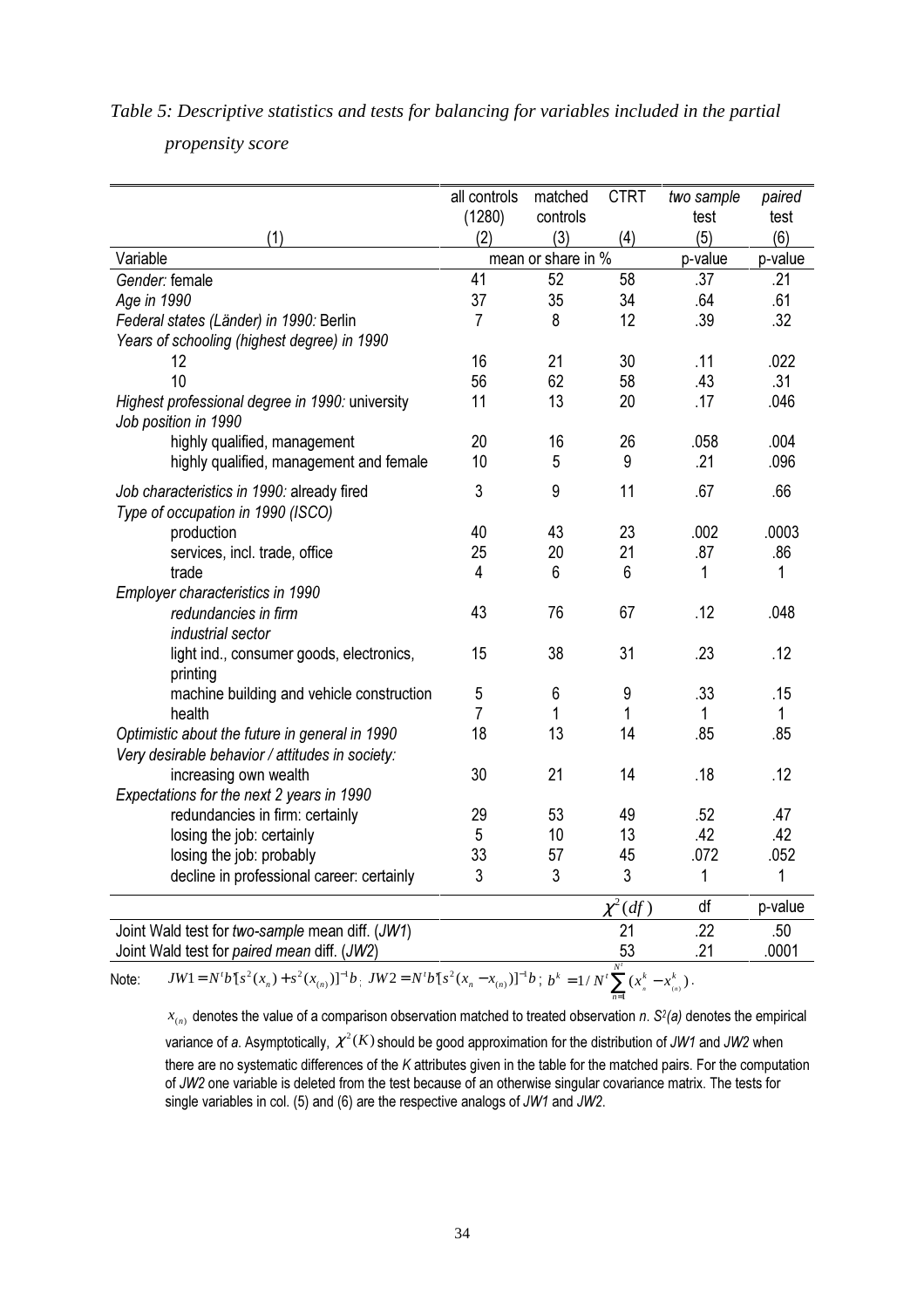| Months after | unemployment  |              | full-time employment         | $\widetilde{N}_{\tau}^t$ |
|--------------|---------------|--------------|------------------------------|--------------------------|
| CTRT $(i)$   | mean $(std.)$ | corrected    | mean $(std.)$<br>corrected   |                          |
| 3            | 32.2(5.6)     | 32.9(6.1)    | $-21.5(6.3)$<br>$-21.3(7.5)$ | 116                      |
| 6            | 27.5(5.3)     | 24.2(4.3)    | $-12.6(7.4)$<br>$-17.7(6.1)$ | 111                      |
| 9            | 22.9(5.1)     | 18.9(5.4)    | $-14.5(6.1)$<br>$-10.3(7.1)$ | 104                      |
| 12           | 17.7(5.0)     | 15.0(5.7)    | $-10.6(6.0)$<br>$-8.9(7.2)$  | 98                       |
| 18           | 10.8 $(4.8)$  | 10.6(5.5)    | $-6.3(5.8)$<br>$-6.1(7.1)$   | 88                       |
| 24           | 8.2(4.5)      | 13.0 $(5.6)$ | $-7.1(5.9)$<br>$-13.4(7.5)$  | 78                       |
| 30           | 5.5(3.9)      | 10.9(5.9)    | $-4.4(5.9)$<br>$-11.5(7.5)$  | 66                       |
| 36           | 2.5(4.4)      | 9.1(9.1)     | $-2.2(10.1)$<br>$-1.7(6.9)$  | 47                       |

*Table 6: Average effects in terms of additional months in particular employment state*

Note: corrected: estimates are corrected for mismatch (see Lechner, 1999); Standard errors in brackets; bold letters: |tvalue| larger than 1.96. The entries should be read as "CTRT caused on average a total of XX months of unemployment (for example) YY months after the end of CTRT".

*Figure 1: Share of registered unemployed before and after CTRT for CTRT participants in %-*

*points*



Note: Smoothed using 3 month moving averages for  $|z| > 1$ .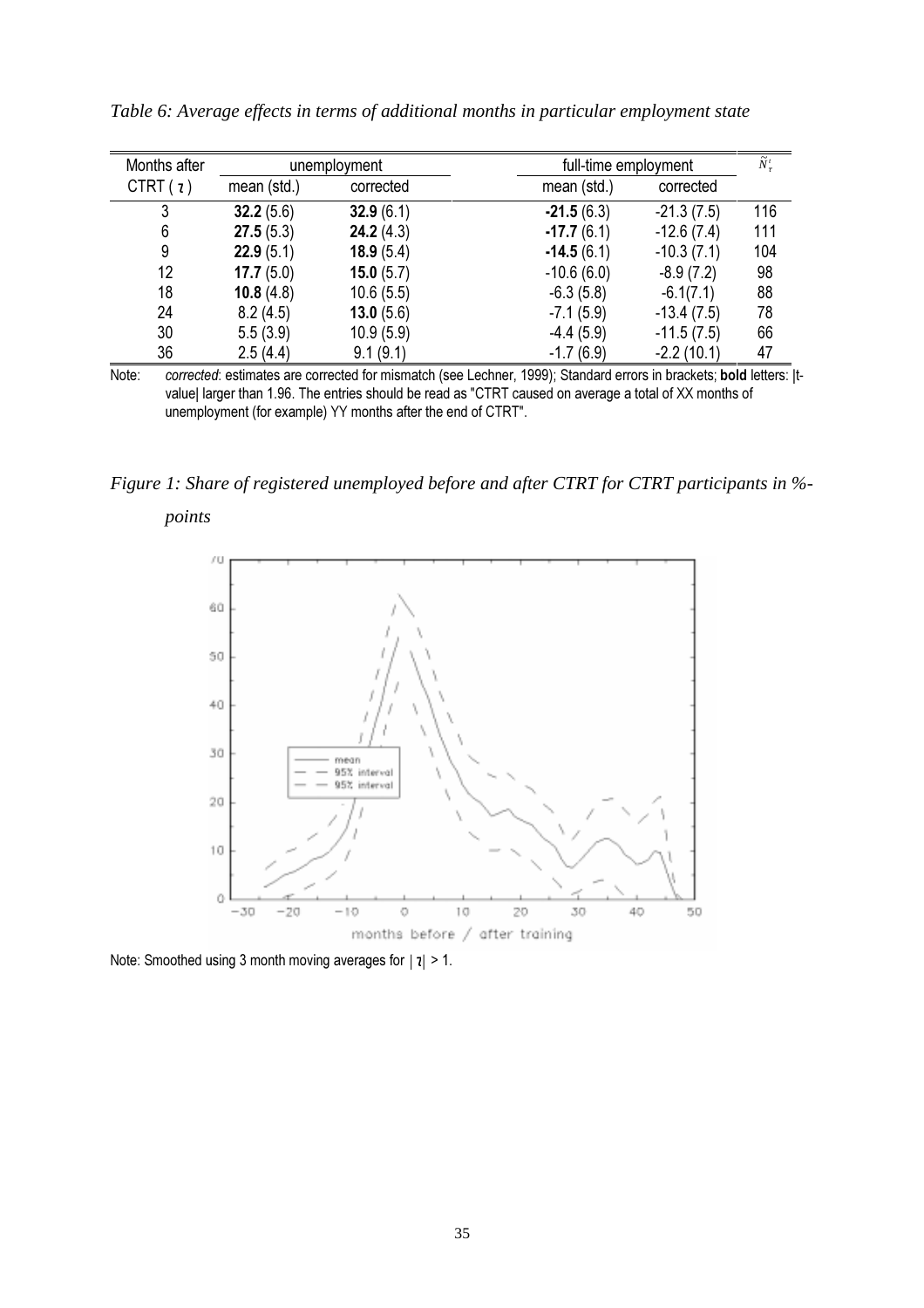*Figure 2: Difference of unemployment rates for CTRT participants and selected control group in %-points*



Note:  $N_{-1}^t$  = 116. Smoothed using 3 month moving averages for  $|\tau| > 1$ .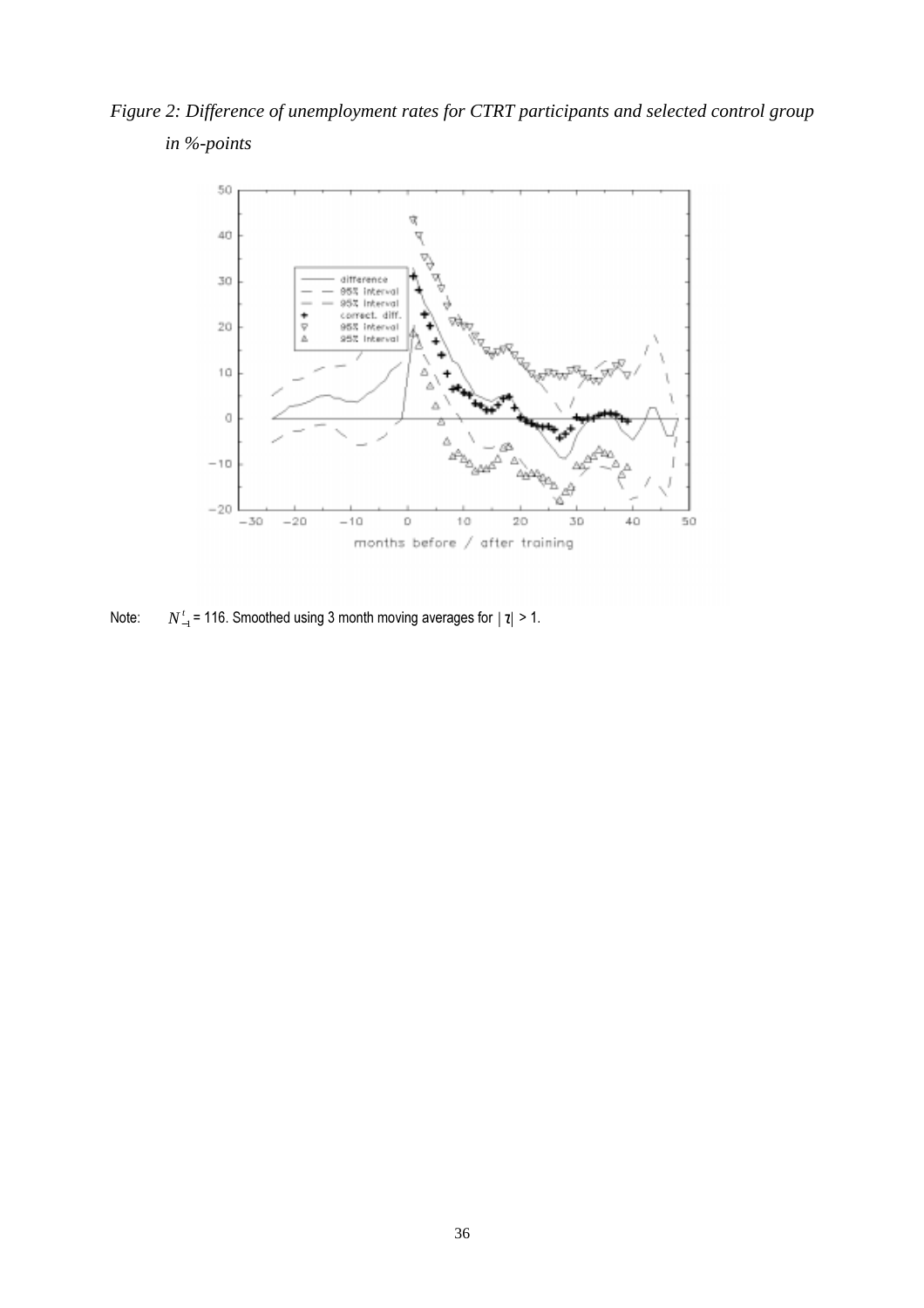## **Appendix: Data - Not in JHR, AVAILABLE ON INTERNET ONLY**

|                                                                           | CTRT (131 obs.) | No CTRT (1280 obs.) |
|---------------------------------------------------------------------------|-----------------|---------------------|
| Variable                                                                  |                 | mean / share in %   |
| Age in 1990                                                               | 34              | 37                  |
| Gender: female                                                            | 57              | 41                  |
| Marital status in 1990                                                    |                 |                     |
| married                                                                   | 71              | 77                  |
| single                                                                    | 22              | 17                  |
| divorced, separated                                                       | 6               | 7                   |
| Federal states (Länder) in 1990                                           |                 |                     |
| <b>Berlin</b>                                                             | 12              | 7                   |
| Brandenburg                                                               | 16              | 14                  |
| Mecklenburg-Vorpommern                                                    | 8               | 11                  |
| Sachsen                                                                   | 35              | 31                  |
| Sachsen-Anhalt                                                            | 14              | 20                  |
| Thüringen                                                                 | 14              | 18                  |
| Size of city / village                                                    |                 |                     |
| < 2000                                                                    | 22              | 27                  |
| 2000 - 20000                                                              | 36              | 28                  |
| 20000 - 10000                                                             | 23              | 23                  |
| >100000                                                                   | 18              | 22                  |
| Supply of CTRT                                                            |                 |                     |
| hours per 100 inhabitants of community                                    | 0.76            | 0.77                |
| Länder subsidies to providers per employed person                         | 127             | 122                 |
| places per 100 employed persons (state)                                   | 0.93            | 0.89                |
| state expend. for active labor market pol. per inh.                       | 0.95            | 0.97                |
| Years of schooling (highest degree) in 1990                               |                 |                     |
| 12                                                                        | 30              | 16                  |
| 10                                                                        | 58              | 56                  |
|                                                                           | 12              | 28                  |
| 8 or no degree                                                            |                 |                     |
| Highest professional degree in 1990                                       | 20              | 11                  |
| university <sup>1)</sup>                                                  |                 |                     |
| engineering, technical college <sup>2)</sup><br>master of a trade / craft | 16              | 18<br>7             |
|                                                                           | 5               |                     |
| skilled worker <sup>3)</sup>                                              | 58              | 61                  |
| no degree                                                                 | 1               | s                   |
| Job position in 1990                                                      |                 |                     |
| highly qualified, management                                              | 26              | 20                  |
| master of a trade / craft <sup>4)</sup>                                   | 5               | 7                   |
| skilled blue and white collar <sup>5)</sup>                               | 57              | 55                  |
| Job characteristics in 1990                                               |                 |                     |
| wage / salary per month in 1993 DM                                        | 1625            | 1682                |
| tenure in years                                                           | 9               | 12                  |
| temporary job contract                                                    | 4               | 4                   |
| professional degree in other than current profess.                        | 34              | 35                  |
| already fired                                                             | 11              | 3                   |
| training (unspecified) while full-time employed                           | 8               | 7                   |

*Table A.1: Descriptive statistics*

Table A.1 to be continued ...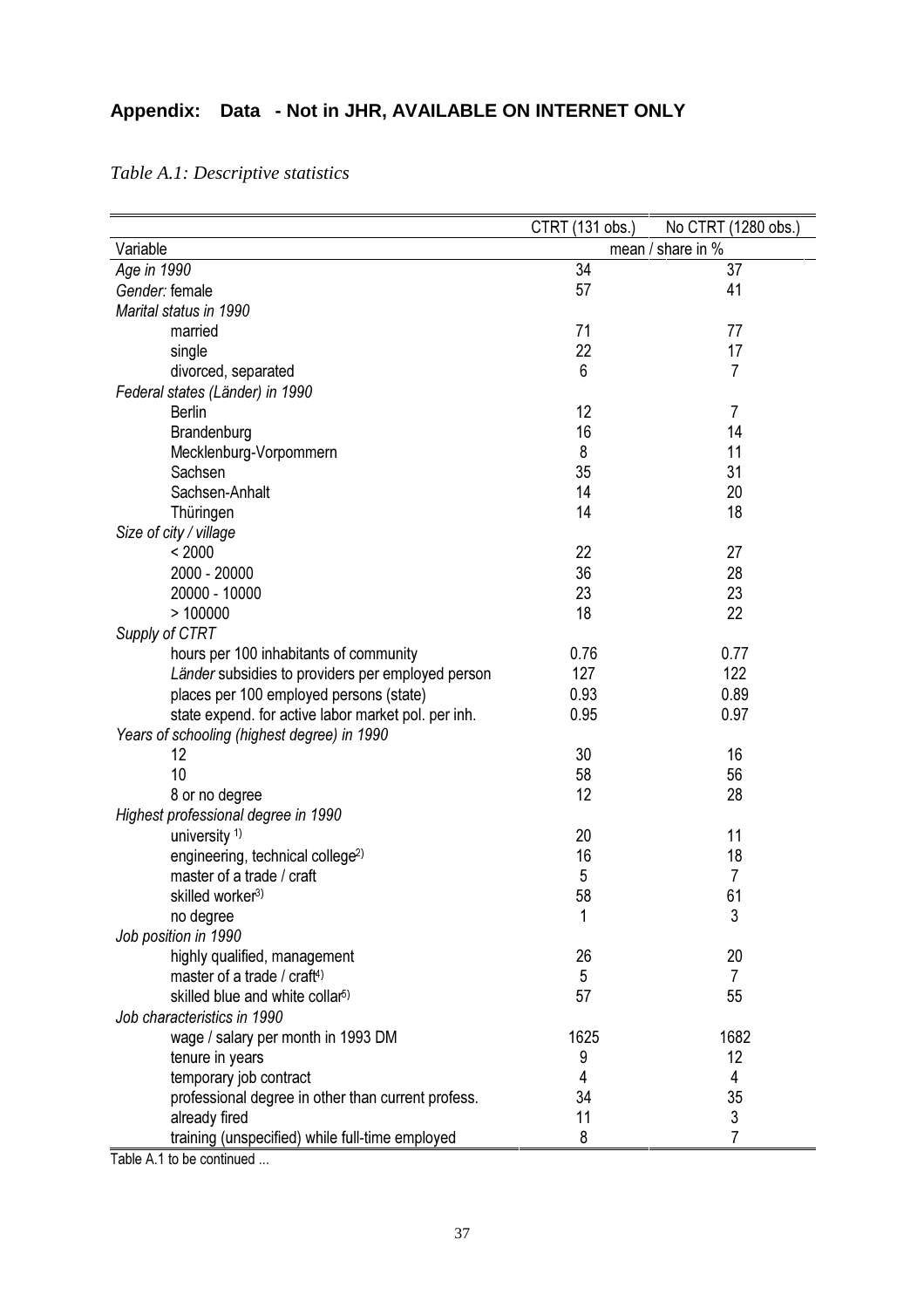| Table A.1: Descriptive statistics: continued |  |
|----------------------------------------------|--|
|                                              |  |

|                                                           | CTRT (131 obs.)   | No CTRT (1280) |
|-----------------------------------------------------------|-------------------|----------------|
| Variable                                                  | mean / share in % |                |
| Memberships in 1990                                       |                   |                |
| union                                                     | 79                | 71             |
| professional association                                  | 10                | 8              |
| cooperative (LPG / PGH)                                   | 5                 | 9              |
| Type of occupation in 1990 (ISCO)                         |                   |                |
| scientific, technical, medical                            | 24                | 19             |
| production                                                | 23                | 40             |
| managerial                                                | $\overline{2}$    | $\overline{2}$ |
| administrative                                            | 8                 | 10             |
| trade                                                     | 6                 | 4              |
| agriculture                                               | 6                 | $\sqrt{5}$     |
| services                                                  | 5                 | $\overline{7}$ |
| services, incl. trade, administrative                     | 21                | 25             |
| Employer characteristics in 1990                          |                   |                |
| self-employed                                             |                   | (2.0)          |
| firm size (number of employees)                           |                   |                |
| $0 - 19$                                                  | 6                 | 13             |
| 20-199                                                    | 26                | 28             |
| 200-1999                                                  | 40                | 34             |
| 2000 and more                                             | 27                | 23             |
| industrial sector                                         |                   |                |
| agriculture                                               | 14                | 12             |
| energy and water                                          |                   | (2)            |
| mining                                                    |                   | (3)            |
| heavy industry                                            | 11                | 8              |
| light ind., consumer goods, electronics, printing         | 31                | 15             |
| machine building and vehicle construction                 | 9                 | 5              |
| construction                                              | 5                 | 7              |
| trade                                                     | 9                 | 8              |
| communication, transport                                  | 4                 | 8              |
| education, science                                        | 10                | 11             |
| health                                                    | 1                 | 7              |
| other services ii)                                        |                   | 11             |
| redundancies announced                                    | 67                | 43             |
| Finding a similar new job is (in 1990)                    |                   |                |
| impossible                                                | 17                | 11             |
| difficult                                                 | 72                | 70             |
| easy                                                      | 11                | 18             |
| Very worried about job security in 1990                   | 50                | 38             |
| Optimistic about the future in general in 1990            | 14                | 18             |
| Not at all optimistic about the future in general in 1990 | 13                | 6              |
| Very confused by new circumstances                        | 5                 | 5              |
| Voluntary services in social organizations in 1990        | 34                | 42             |
| Not enjoying work                                         | 6                 | 6              |
|                                                           |                   |                |
| Very desirable behavior / attitudes in society in 1990    |                   |                |
| performing own duties<br>achievements at work             | 59<br>70          | 70<br>73       |
|                                                           |                   |                |
| increasing own wealth                                     | 14                | 30             |

Table A.1 to be continued ...